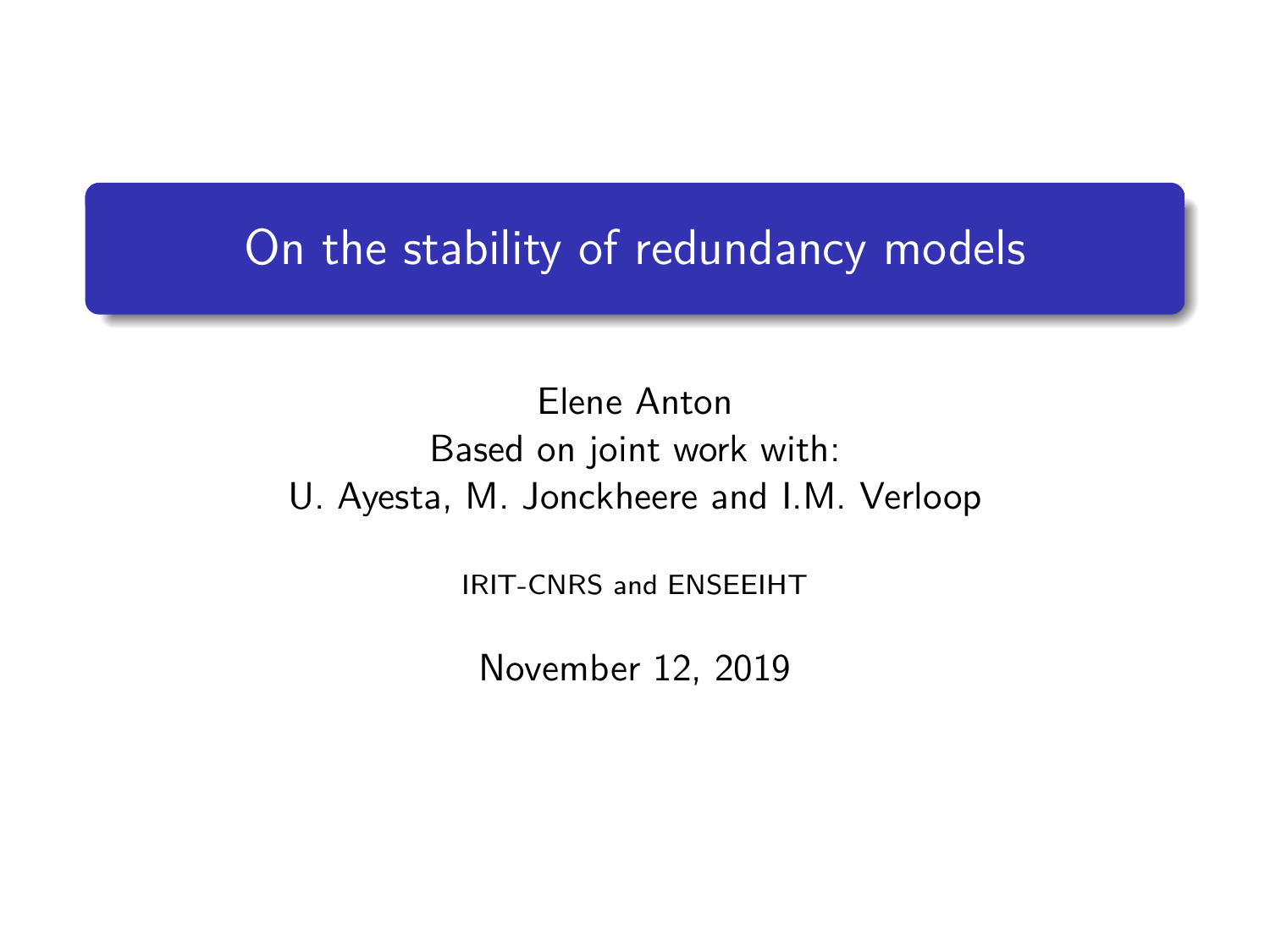**Load-balancing strategies:**

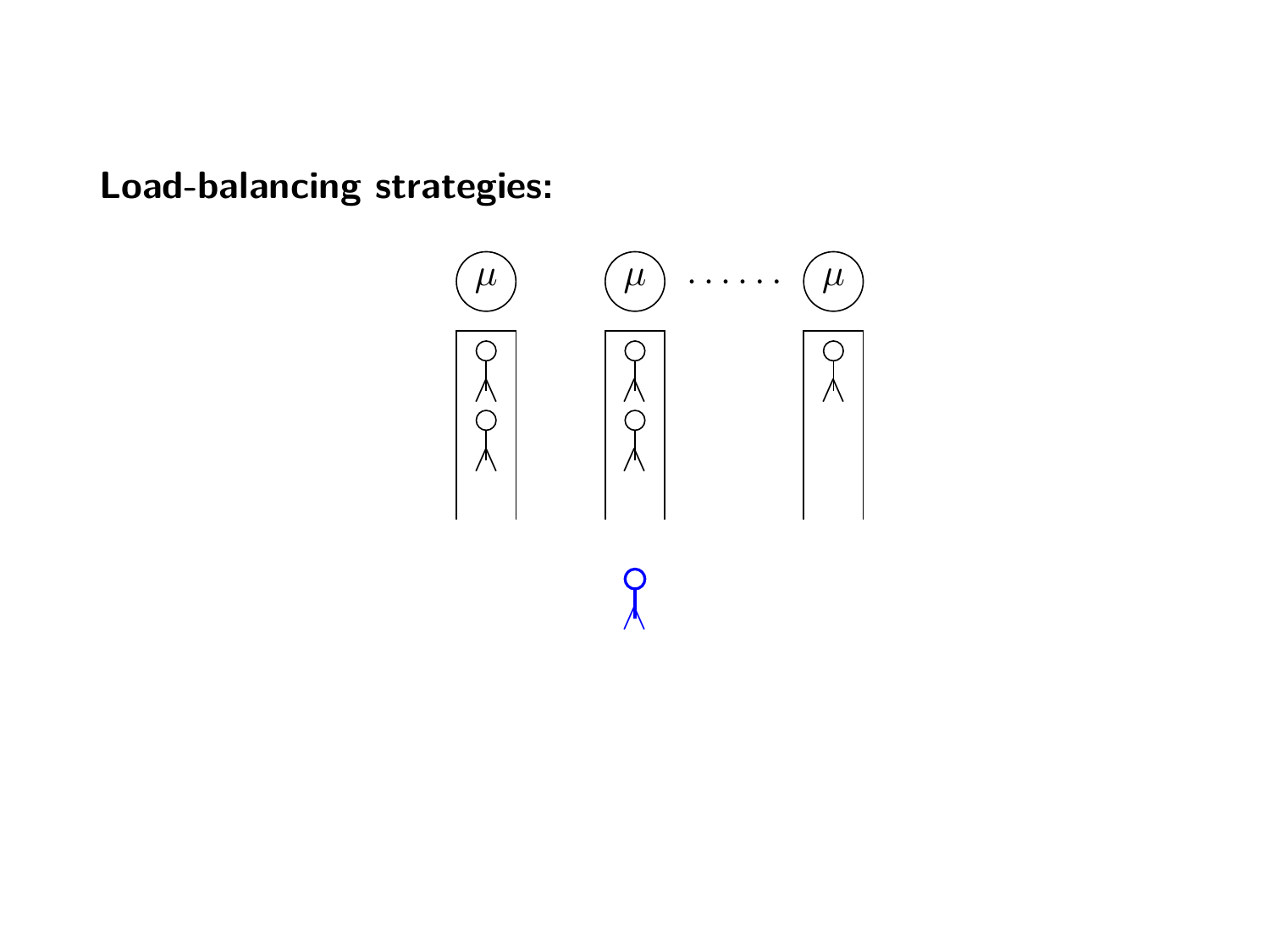**Load-balancing strategies:**

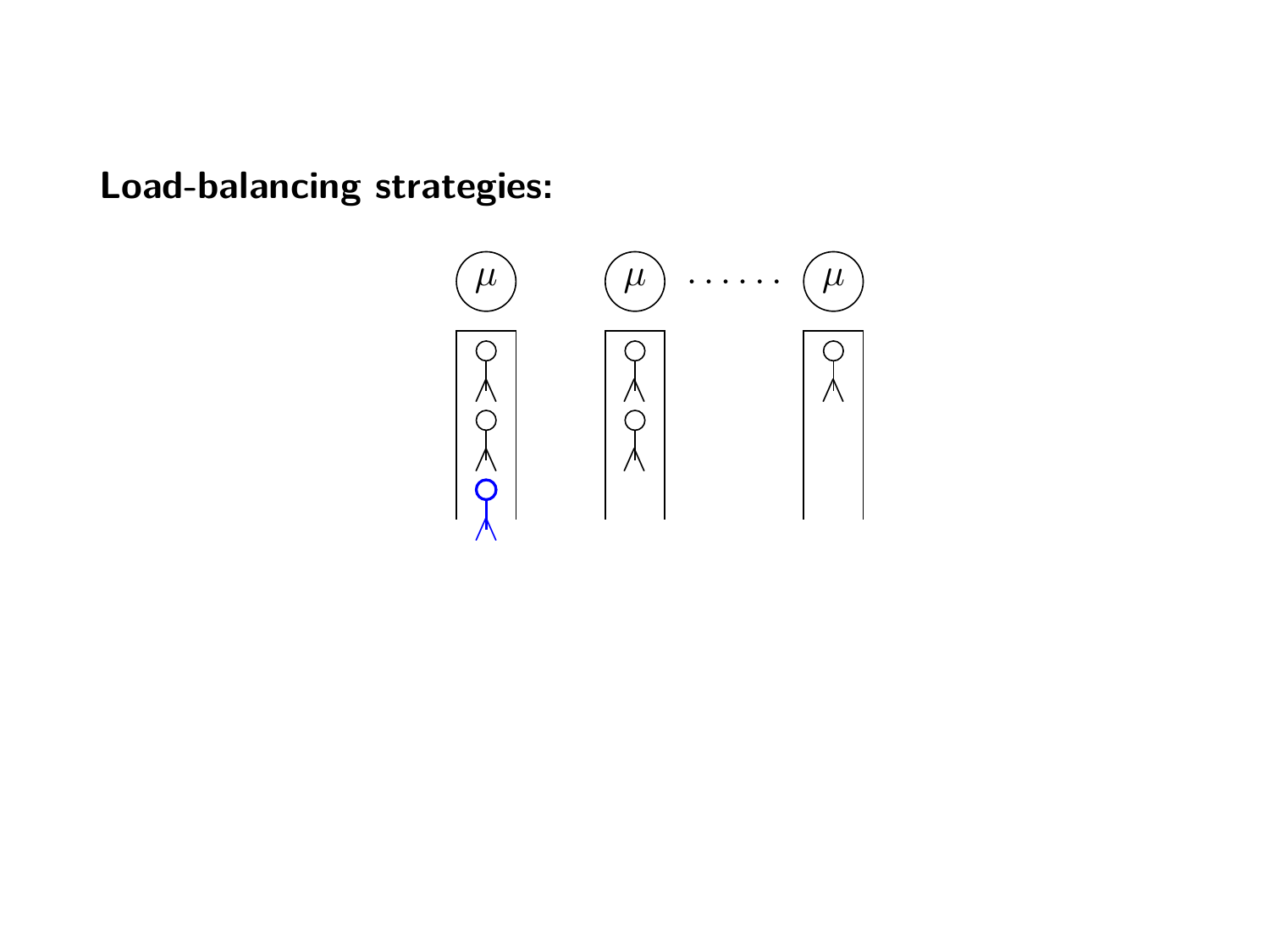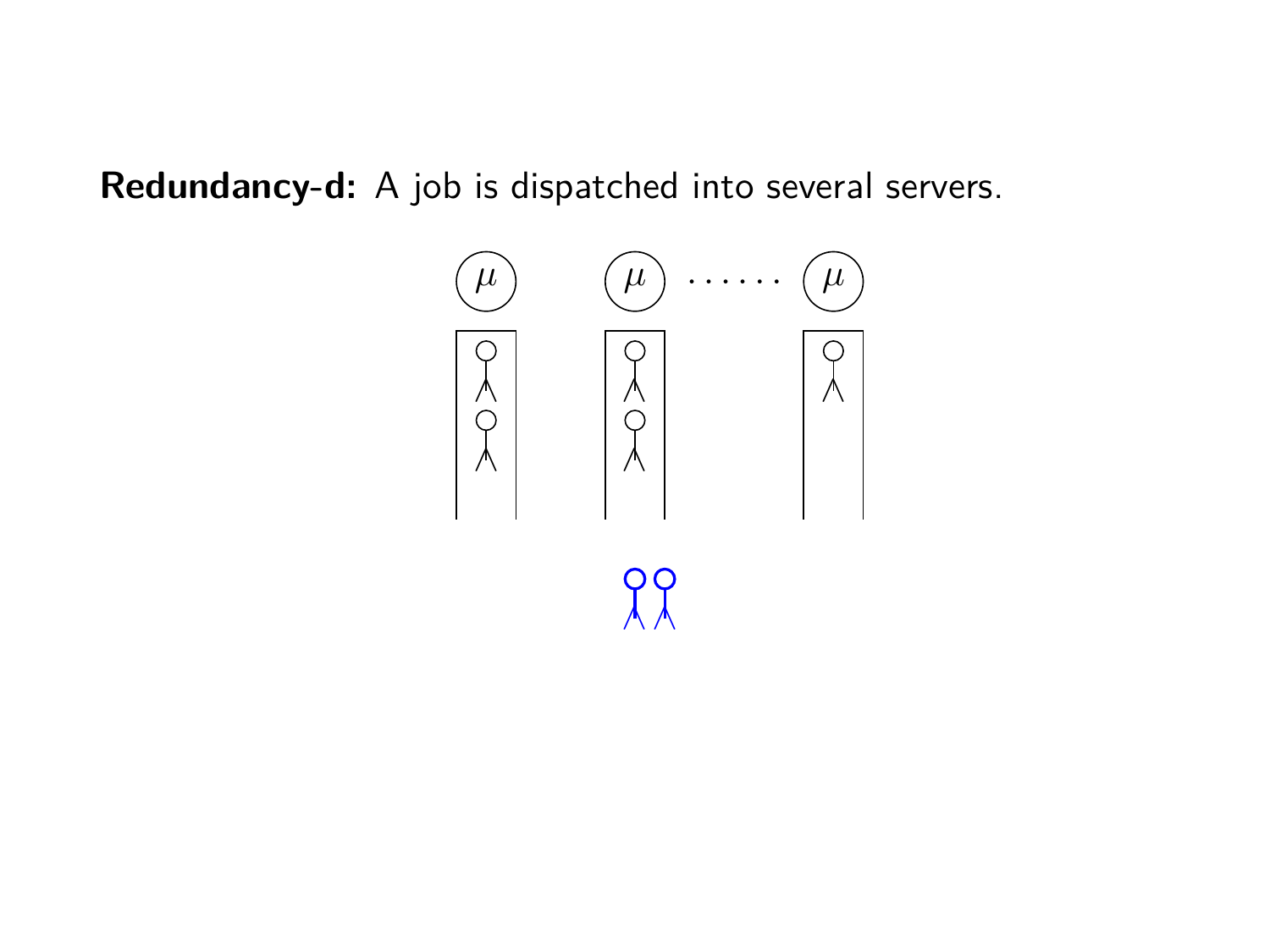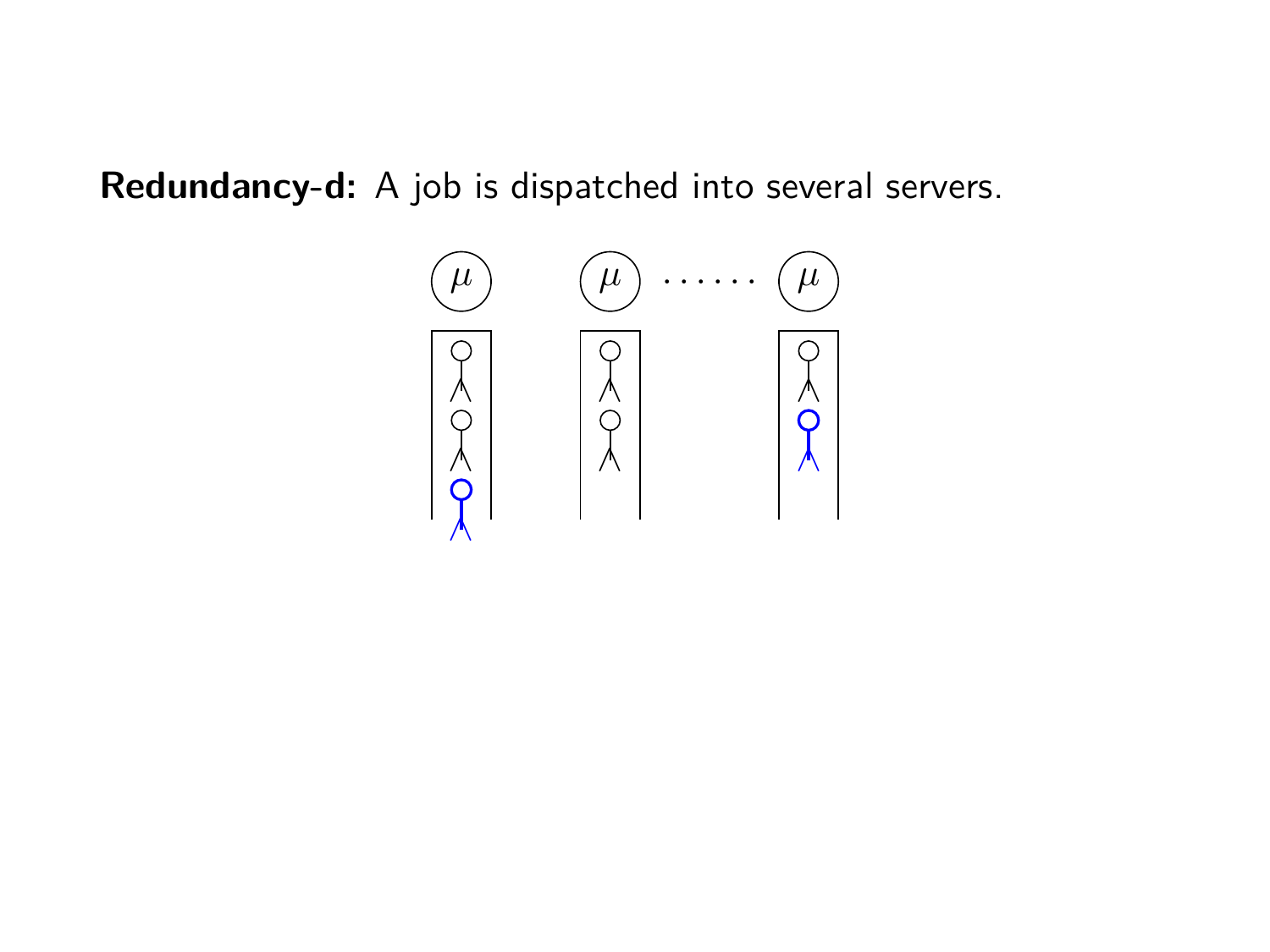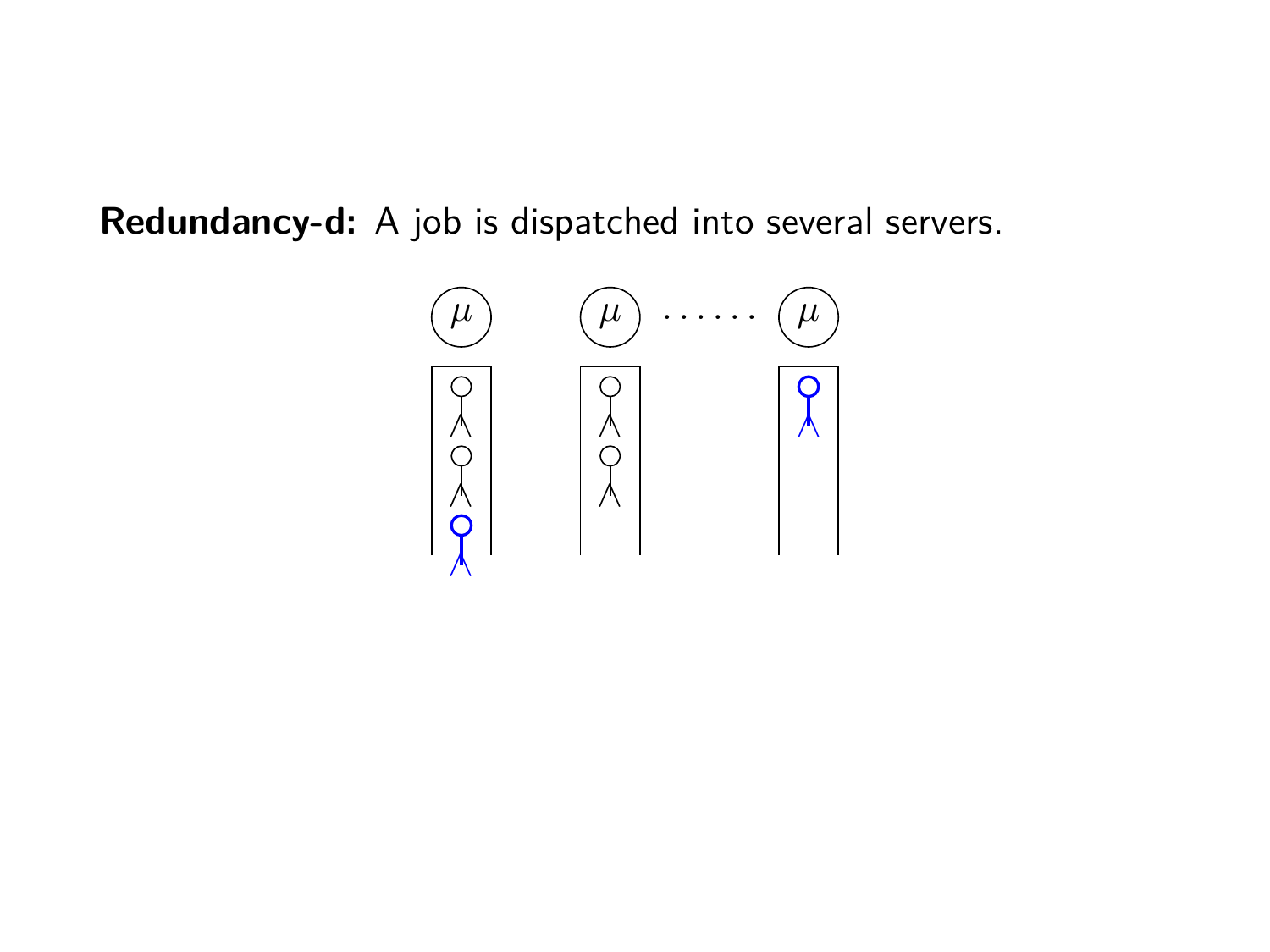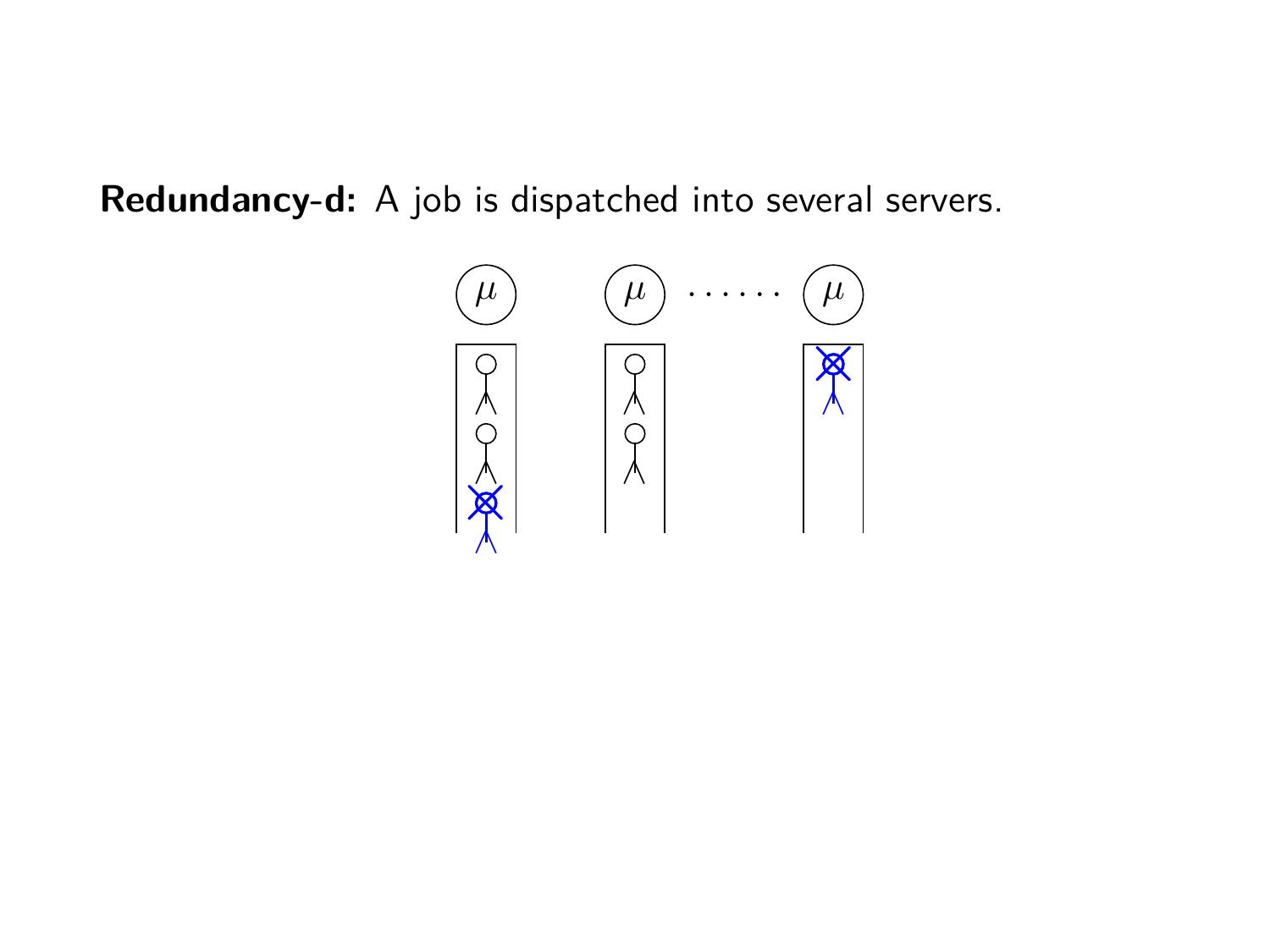

Exploit variability in the queue lengths in different queues !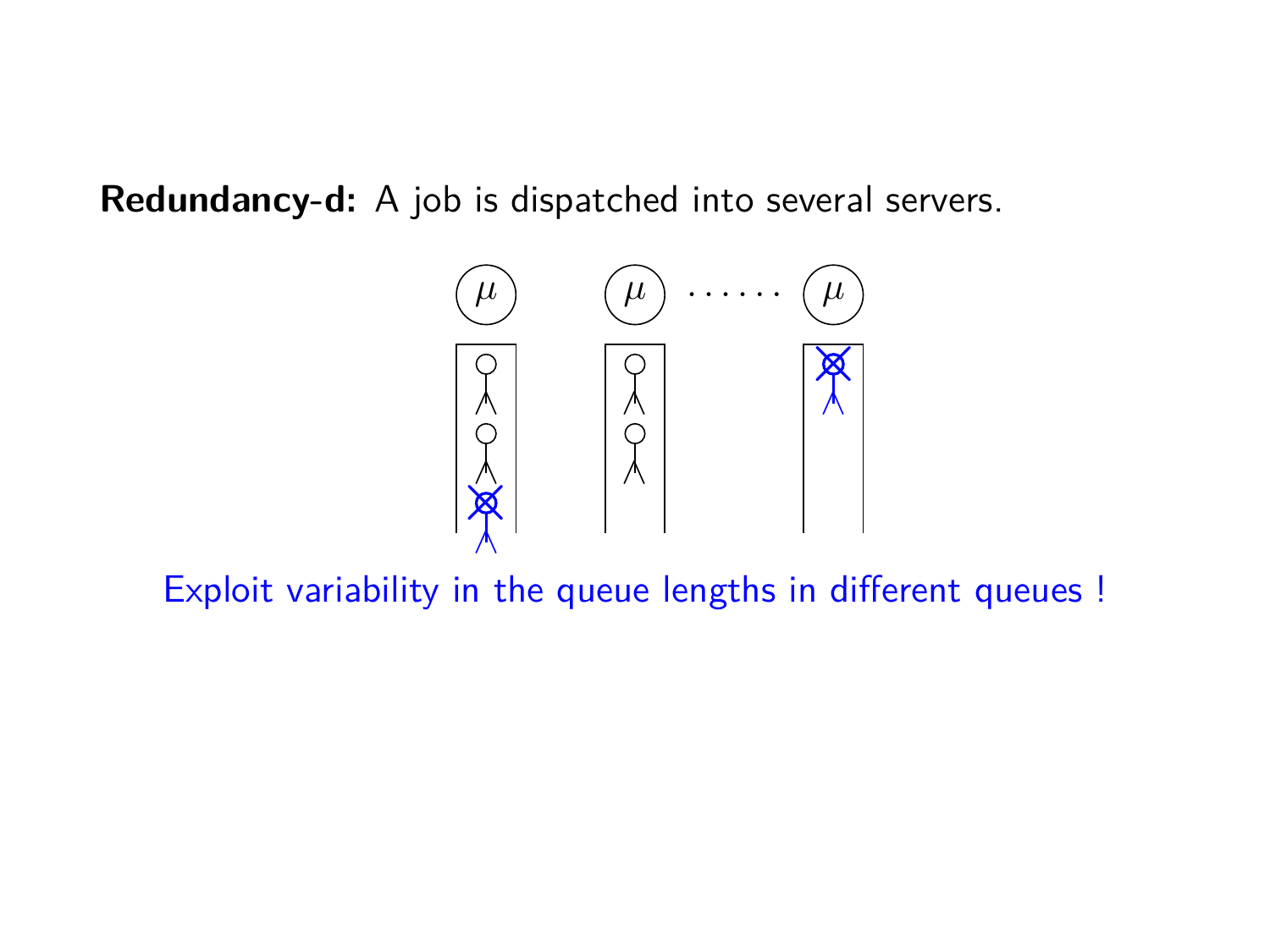- Positive aspect: Exploits variability in the workload.
- Negative aspect: There is additional workload added to the system.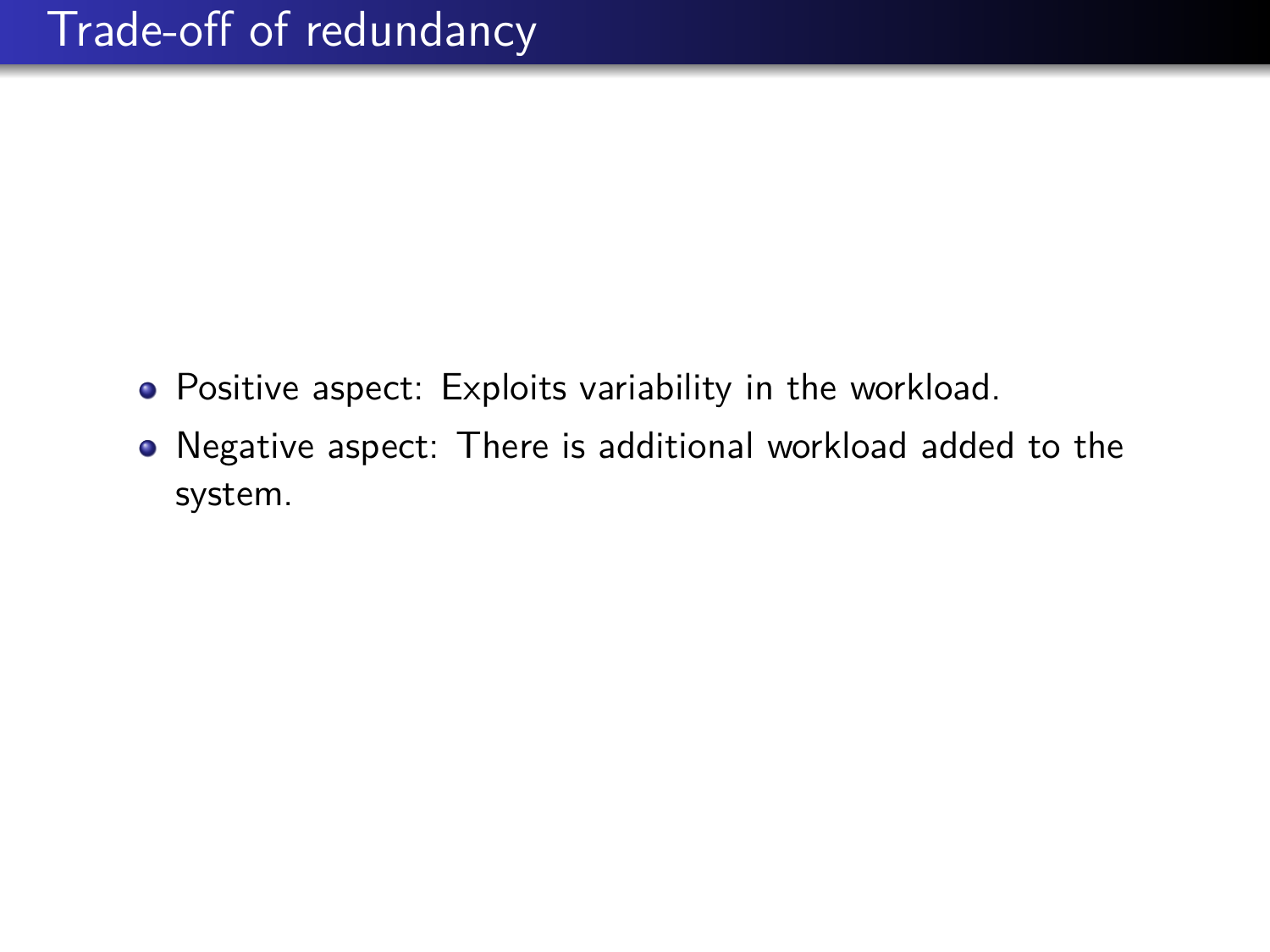Assume FCFS service policy and all the copies of a job are i.i.d. The system is stable  $\Longleftrightarrow \lambda < \mu K$ .

[Gardner et al.]  $<sup>1</sup>$ </sup>

 $1$ Kristen Gardner, Samuel Zbarsky, Sherwin Doroudi, Mor Harchol-Balter, Esa Hyytiä, and Alan Scheller-Wolf. 2016. Queueing with redundant requests: exact analysis. Queueing Systems 83, 3-4 (2016), 227–259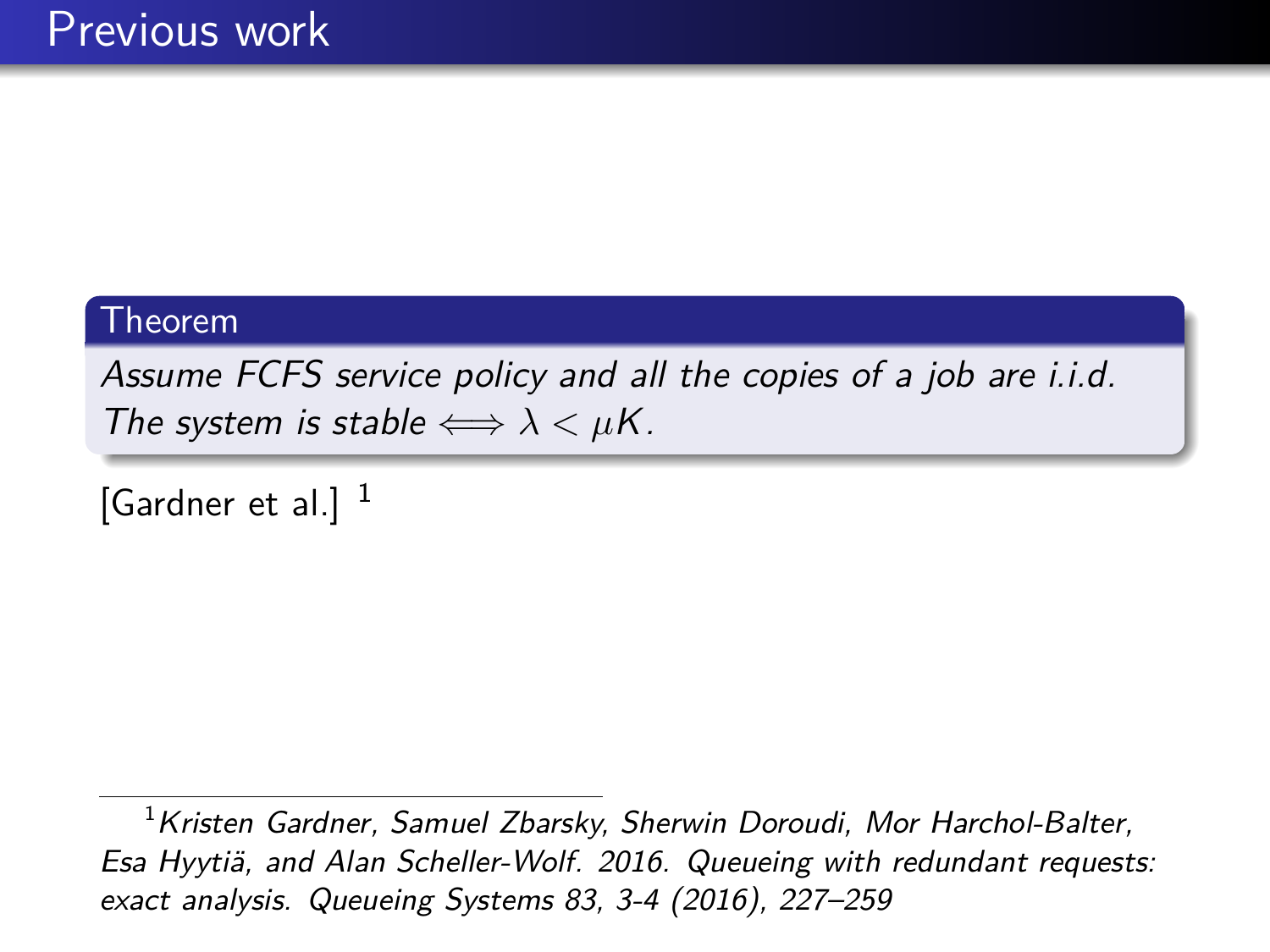Determine how the stability condition is impacted by:

 $\bullet$  The scheduling policy implemented in the  $K$  servers.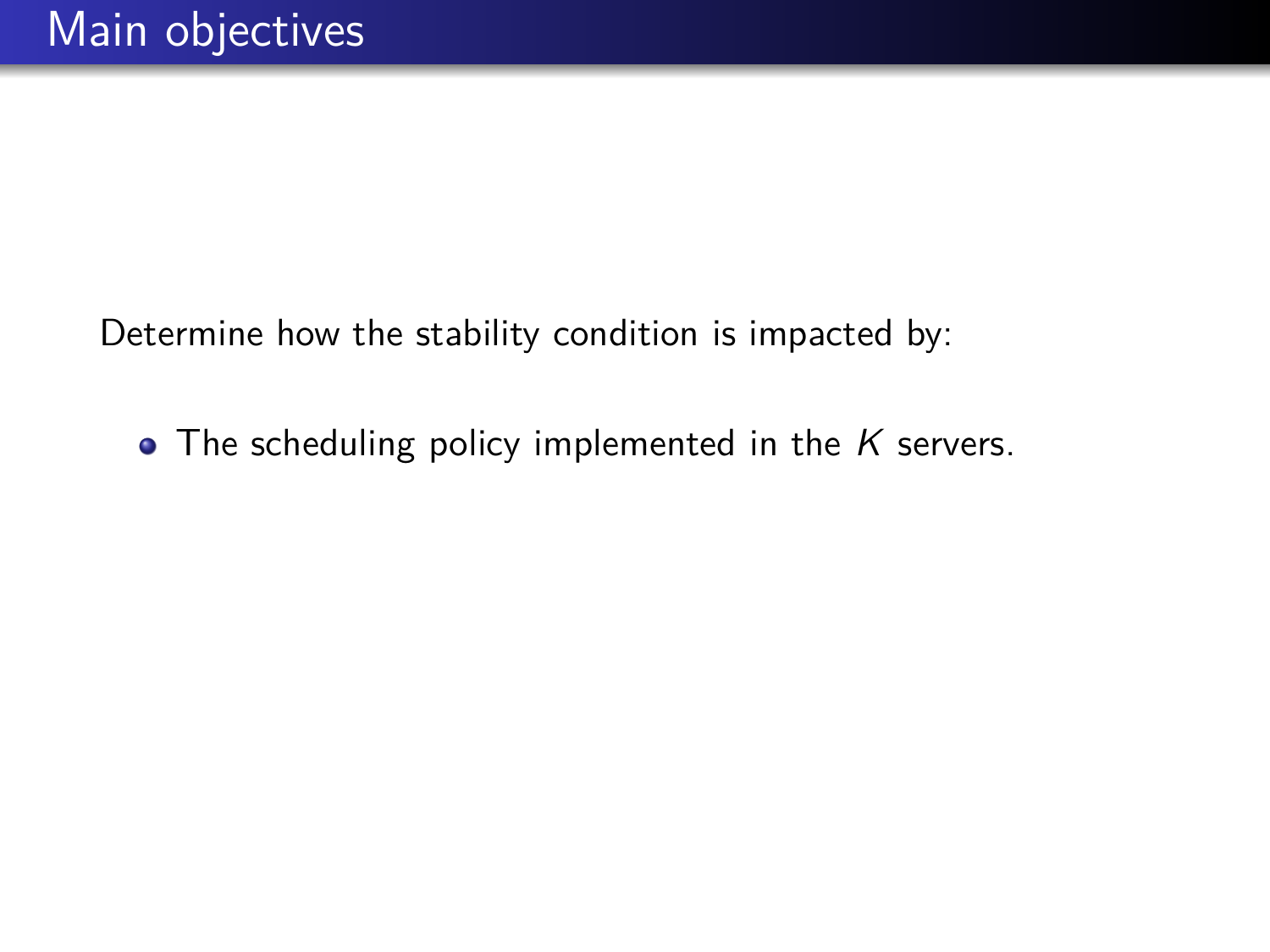Determine how the stability condition is impacted by:

- $\bullet$  The scheduling policy implemented in the K servers.
- $\bullet$  The possible correlation between the  $d$  copies of the same job.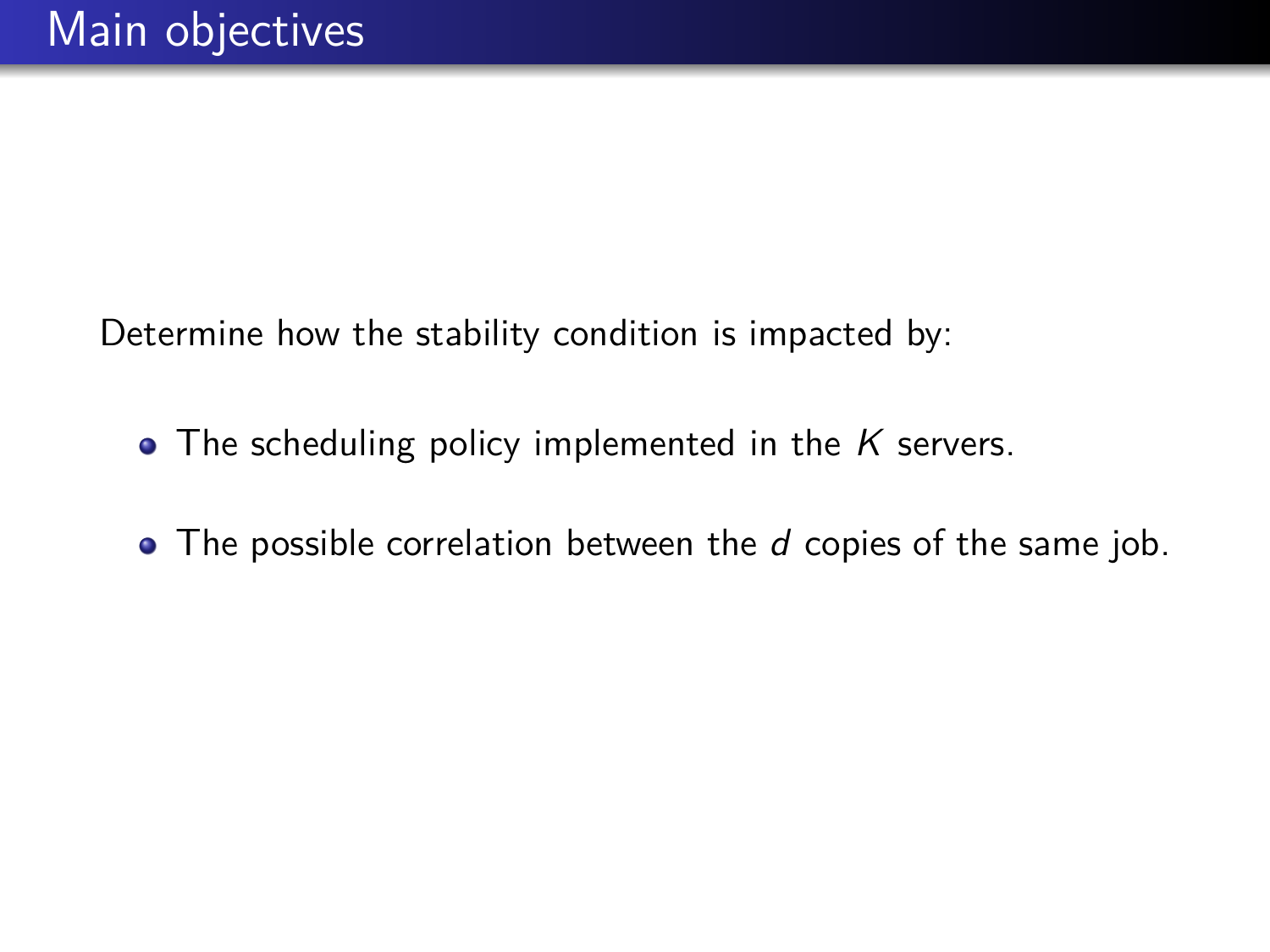# **Outline**

#### 1 [Model description](#page-13-0)

### 2 [I.i.d copies](#page-20-0)

- [PS service policy](#page-20-0)
- [ROS service policy](#page-22-0)
- **•** [Priority policy](#page-23-0)

### 3 [Identical copies](#page-26-0)

- [PS service policy](#page-26-0)
- [FCFS service policy](#page-36-0)
- [ROS service policy](#page-47-0)

### [Numerical results](#page-49-0)

### 5 [Conclusions](#page-52-0)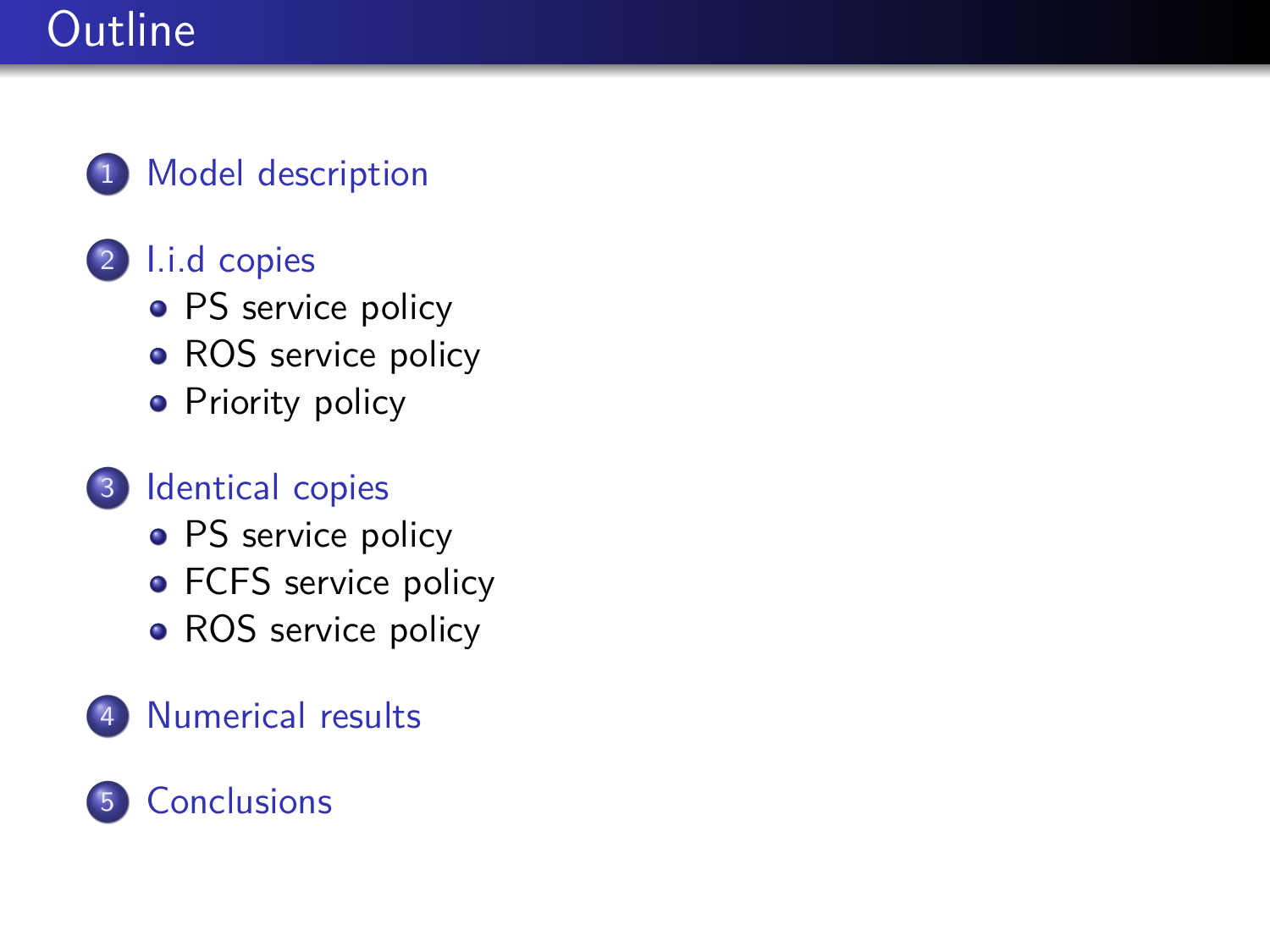# <span id="page-13-0"></span>Model description



- $K$  servers with capacity 1.
- Poisson arrivals with rate *λ*.
- Exponential service times with parameter *µ*.
- Total load in the system:  $\rho = \frac{\lambda}{K}$  $\frac{\lambda}{K\mu}$ .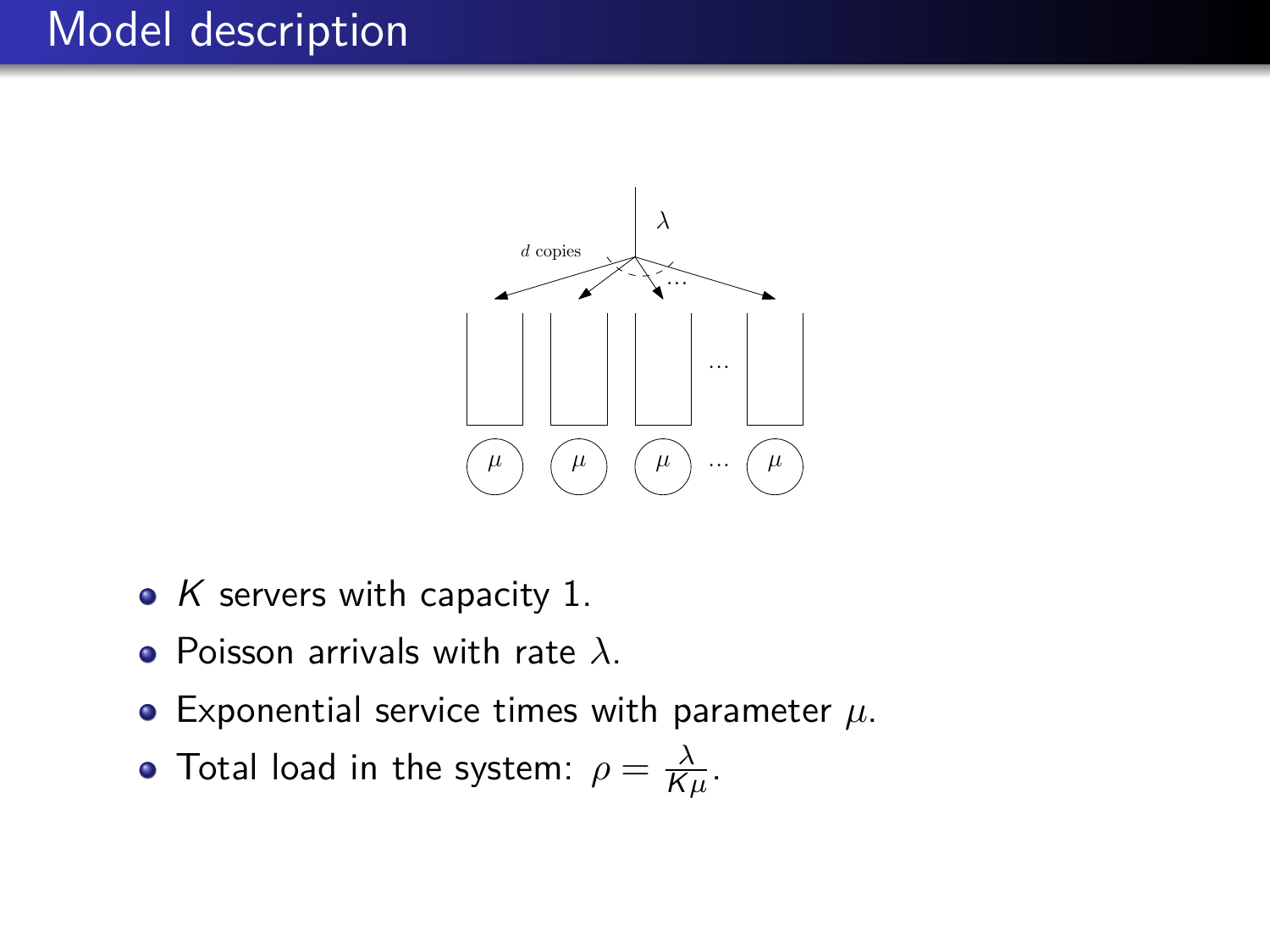# Model description



- Each arrival chooses d servers at random,  $s_1, \ldots, s_d$ .
- This job is said to be of type  $c = \{s_1, \ldots, s_d\}$ .
- The set of types:  $\mathcal{C} := \{c = \{s_1, \ldots, s_d\} \subset S \; : \; s_i \neq s_j \; \forall i \neq j\} \; \text{and} \; |\mathcal{C}| = \binom{K}{d}.$ Arrivals of type-*c* jobs at rate  $\lambda_c = \frac{\lambda}{l^{\kappa}}$  $\frac{\lambda}{\binom{K}{d}}$ .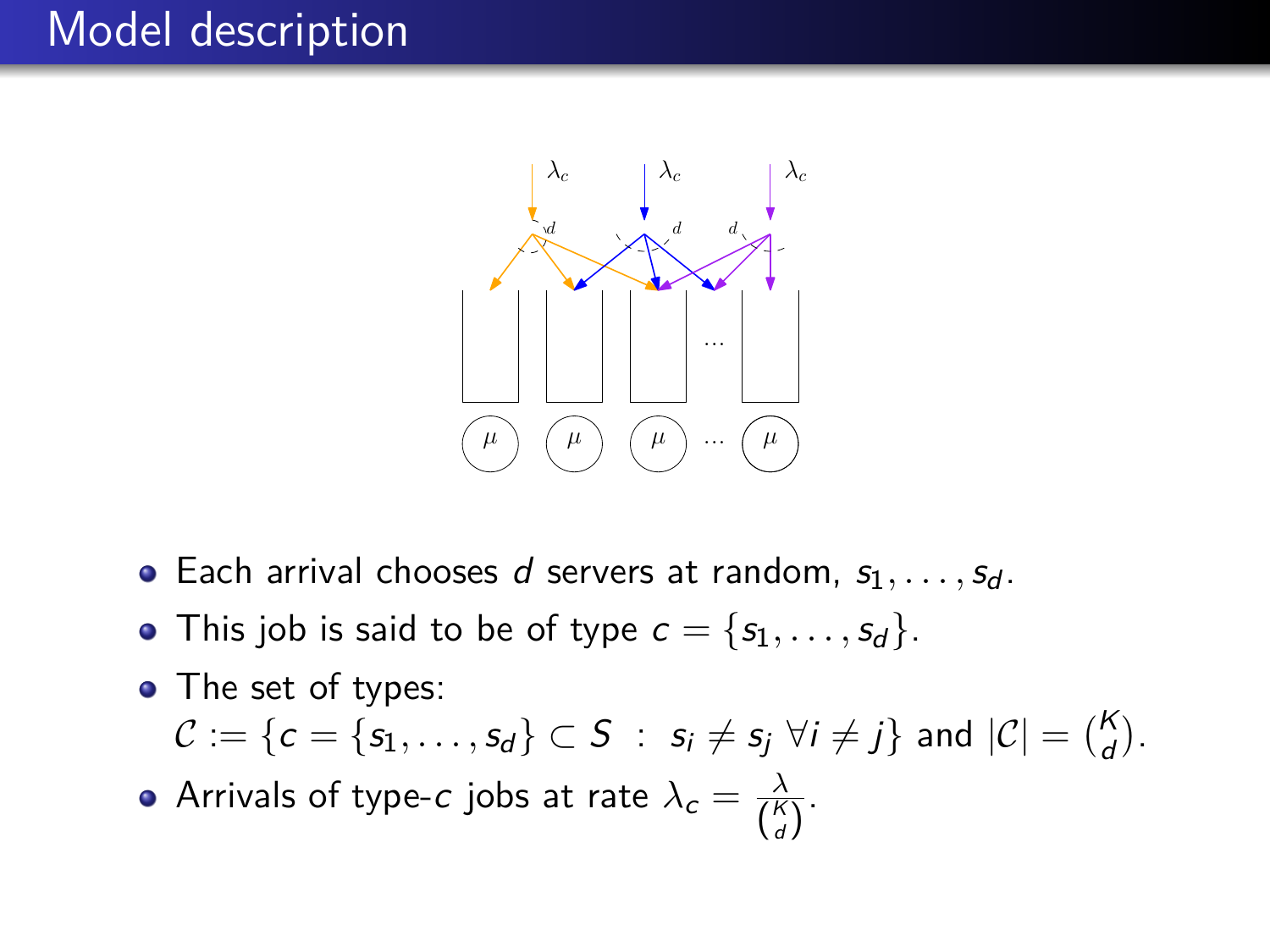# Model description



- Arrival rate of copies to a server is  $\frac{{K-1 \choose d-1}}{{K \choose d}}$  $\frac{d-1}{\binom{K}{d}}\lambda = \frac{d}{K}$ K *λ*.
- Departure in server s due to:
	- Local copy has completed service.
	- A copy of a job in the local queue has completed service in an other server.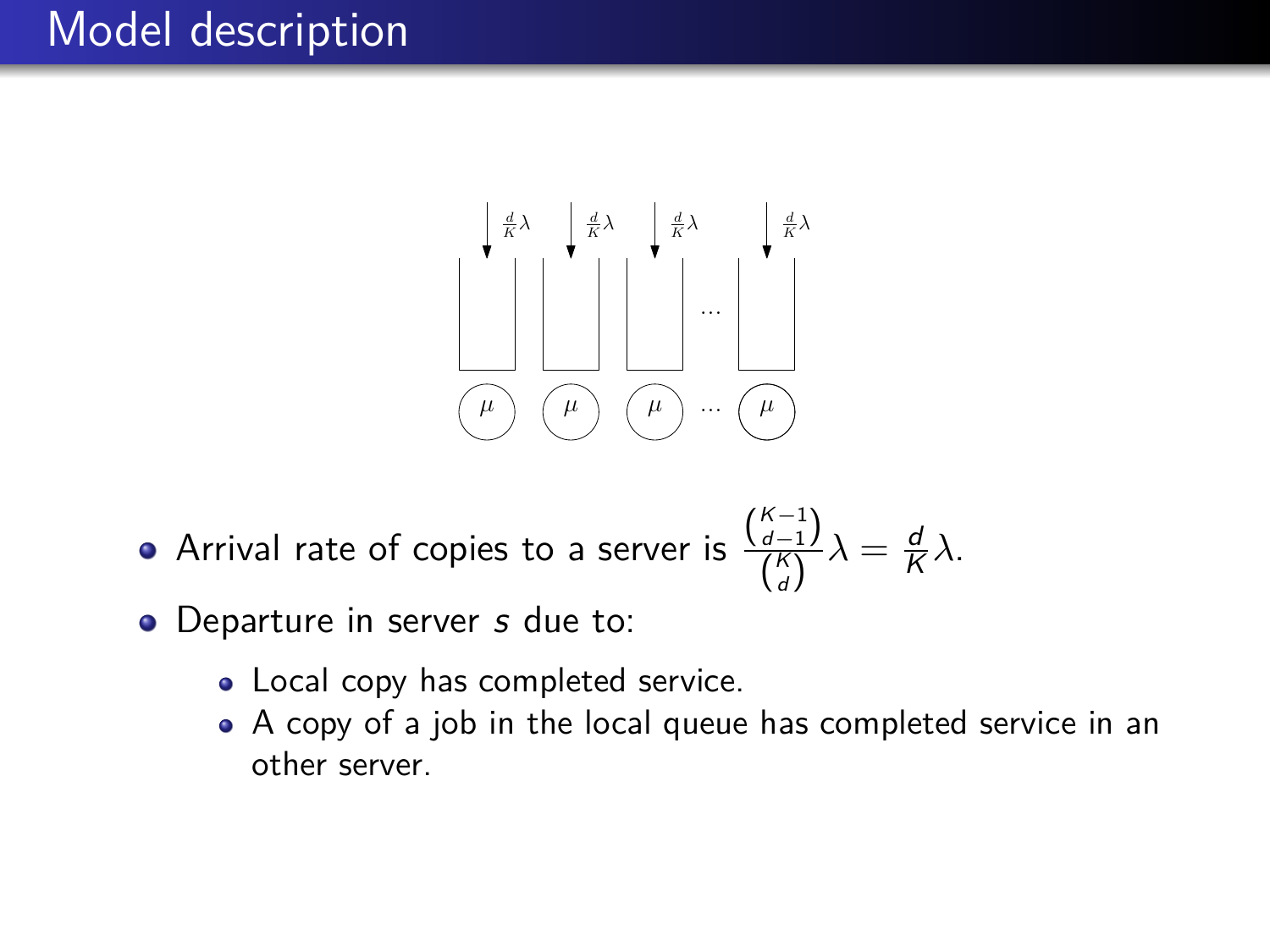• The number of type-c jobs at time t is given by  $N_c(t)$  and

$$
\vec{N}(t)=(N_1(t),\ldots,N_{|\mathcal{C}|}(t))\in\mathbb{Z}_+^K
$$

 $\bullet$  The number of copies in server  $s$  at time  $t$  is given by  $\mathit{M}_{s}(t)=\sum_{c\in\mathcal{C}(s)}\mathit{N}_{c}(t)$  and

$$
\vec{M}(t)=(M_1(t),\ldots,M_K(t))\in\mathbb{Z}_+^K
$$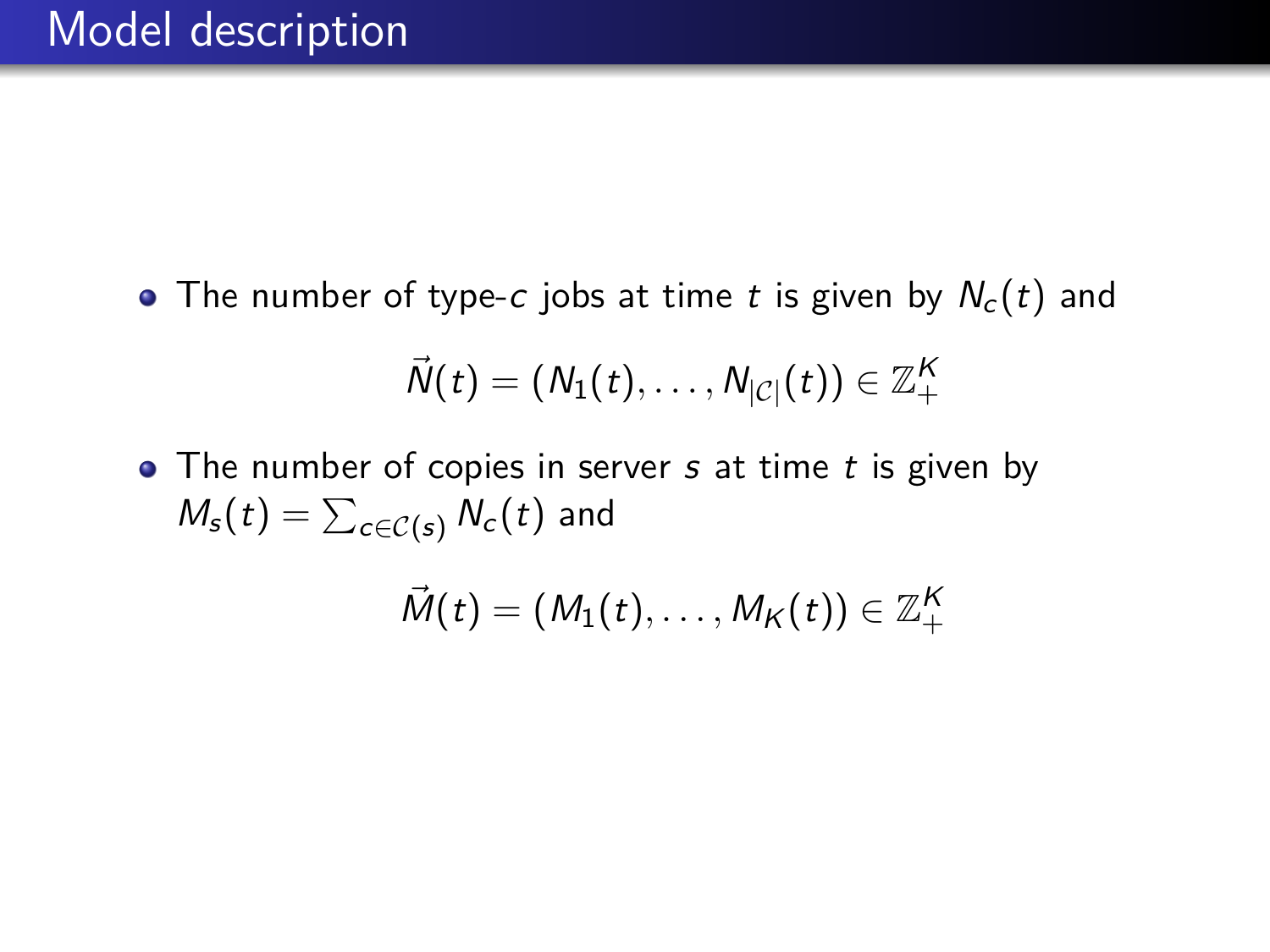Service policies we consider:

- PS (Processor Sharing): service is equally shared among the copies in a server.
- FCFS: copies are served in order of arrival.
- ROS (Random Order of Service): An empty server picks a copy to serve at random.
- Priority policy: In each server, a priority law is fixed among the types it can serve.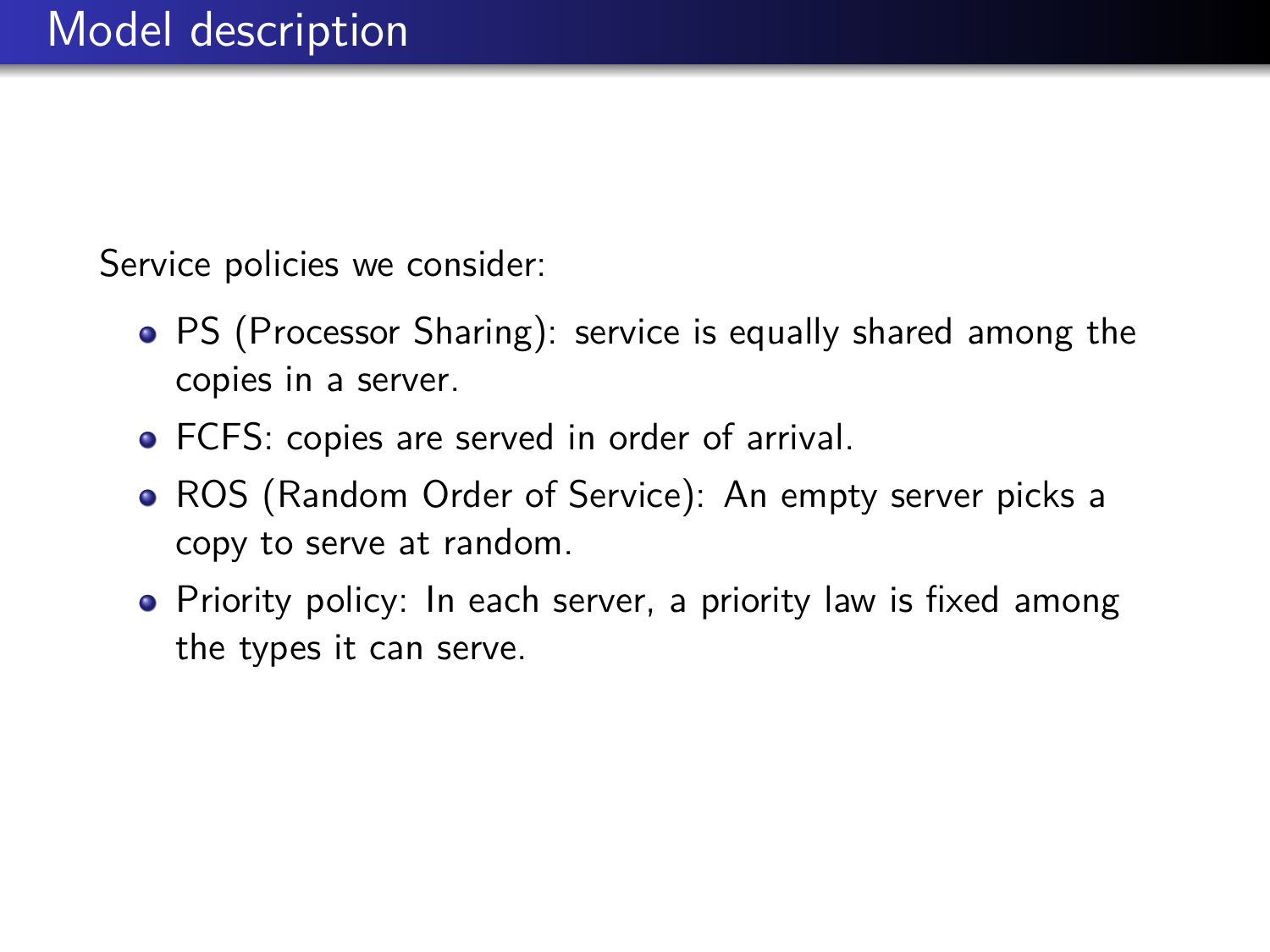We consider copies of a job to be:

- **1** i.i.d copies.
- <sup>2</sup> **identical copies:** All d copies of a job are identical replicas and have the same service time.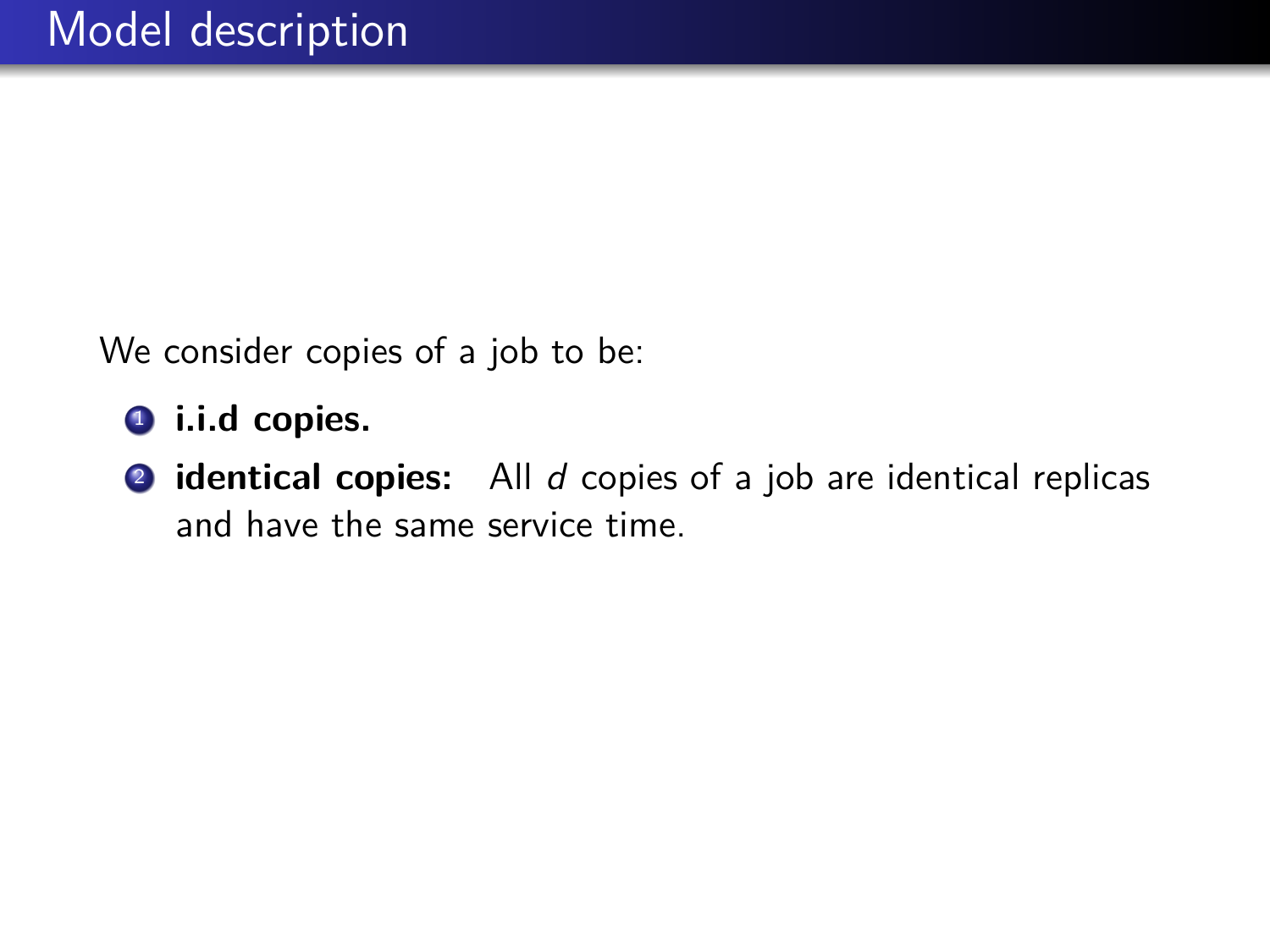| PS.                              | <b>FCFS</b>               |                   | ROS Priority policy                  |
|----------------------------------|---------------------------|-------------------|--------------------------------------|
| i.i.d $\lambda < \mu K$          | $\lambda < \mu$ K         |                   | $\lambda < \mu K$ $\lambda << \mu K$ |
| i.c. $\lambda < \mu \frac{K}{d}$ | $\lambda < \bar{\ell}\mu$ | $\lambda < \mu K$ |                                      |
|                                  | $(\ell < (K - (d - 1)))$  |                   |                                      |

Table: Summary of stability conditions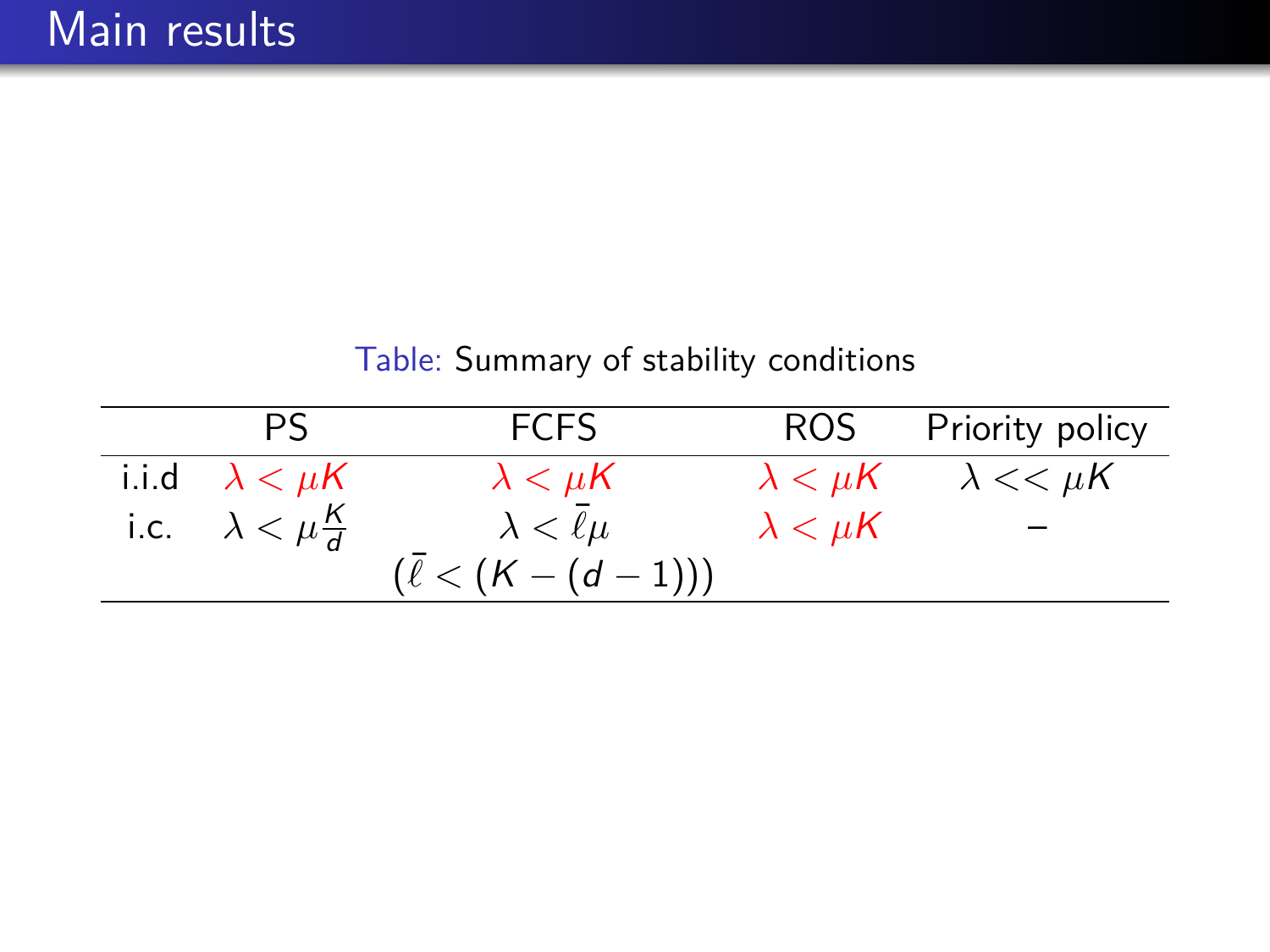# <span id="page-20-0"></span>PS service policy with iid

#### Theorem

.

Assume PS service policy and copies of a job are i.i.d. The system is stable  $\Longleftrightarrow \lambda < \mu K$ .

Example:  $K = 3$  and  $d = 2$  copies,  $C = \{\{1, 2\}, \{1, 3\}, \{2, 3\}\}\$ 



I.i.d copies =⇒ the departure rate of a type−c job is

$$
\sum_{s\in c}\frac{\mu}{M_s(t)}
$$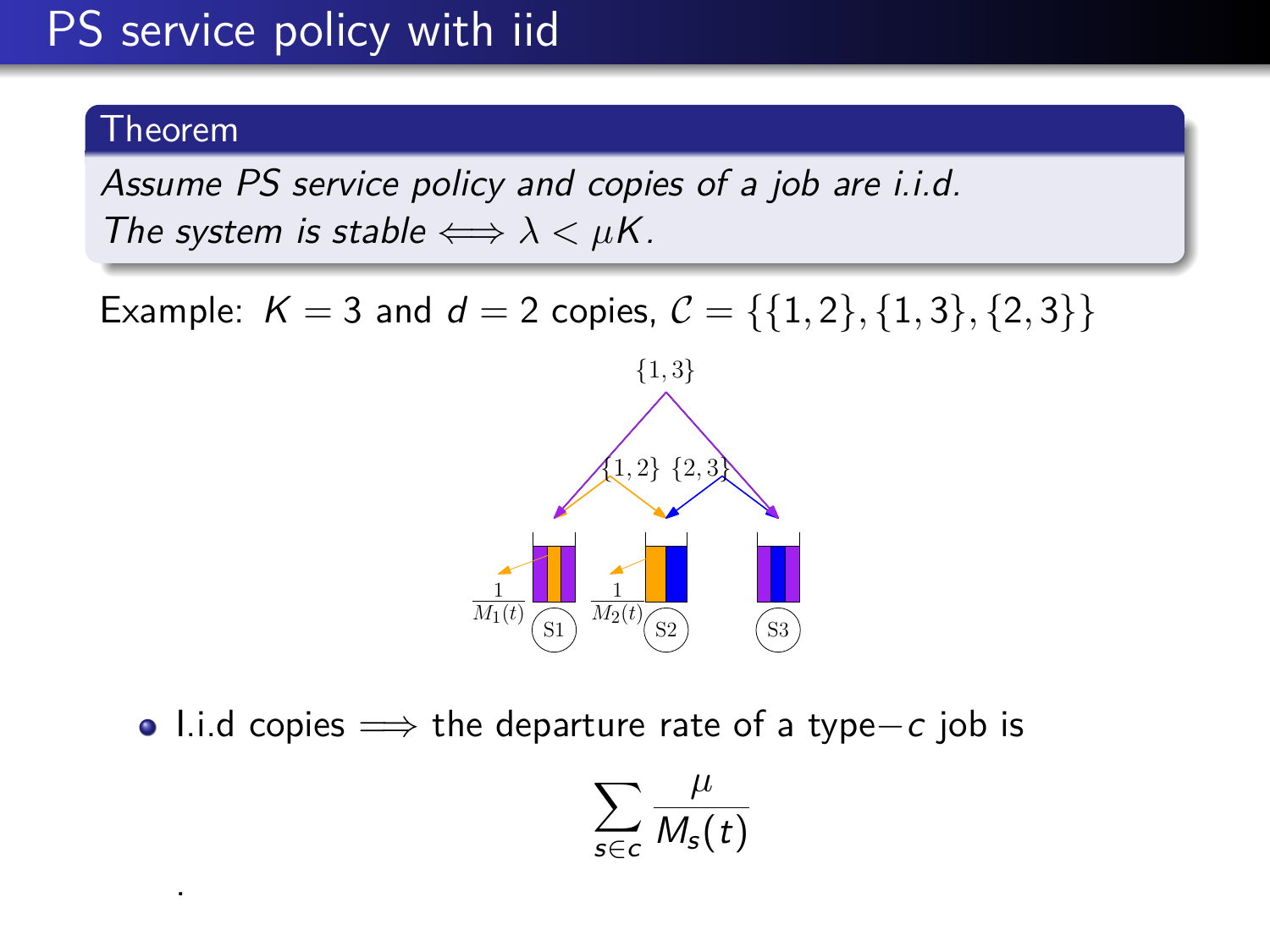Assume PS service policy and copies of a job are i.i.d. The system is stable  $\Longleftrightarrow \lambda < \mu K$ .

#### **Proof:**

• Show that fluid limit satisfies

$$
\frac{\mathrm{d}m_{\max}(t)}{\mathrm{d}t} = \lambda \frac{d}{K} - \mu \left( \sum_{c \in \mathcal{C}(s)} \sum_{l \in S(c)} \frac{n_c}{m_l} \right) \leq \lambda \frac{d}{K} - \mu d
$$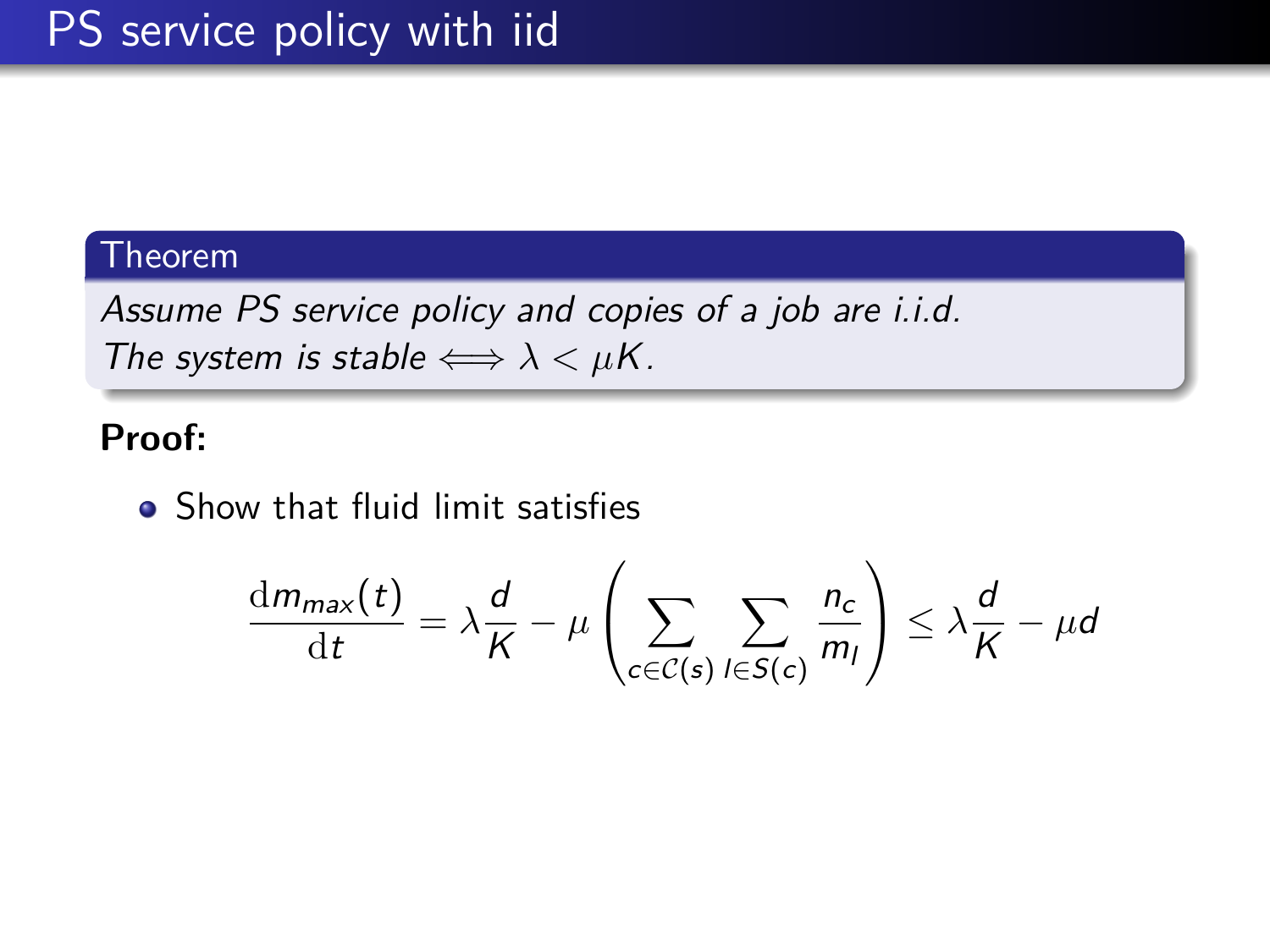<span id="page-22-0"></span>Assume ROS service policy and copies of a job are i.i.d. The system is stable  $\Longleftrightarrow \lambda < \mu K$ .

#### **Proof:**

• Show that fluid limit satisfies

$$
\frac{\mathrm{d}m_{\max}(t)}{\mathrm{d}t} = \lambda \frac{d}{K} - \mu \left( \sum_{c \in \mathcal{C}(s)} \sum_{l \in S(c)} \frac{n_c}{m_l} \right) \leq \lambda \frac{d}{K} - \mu d
$$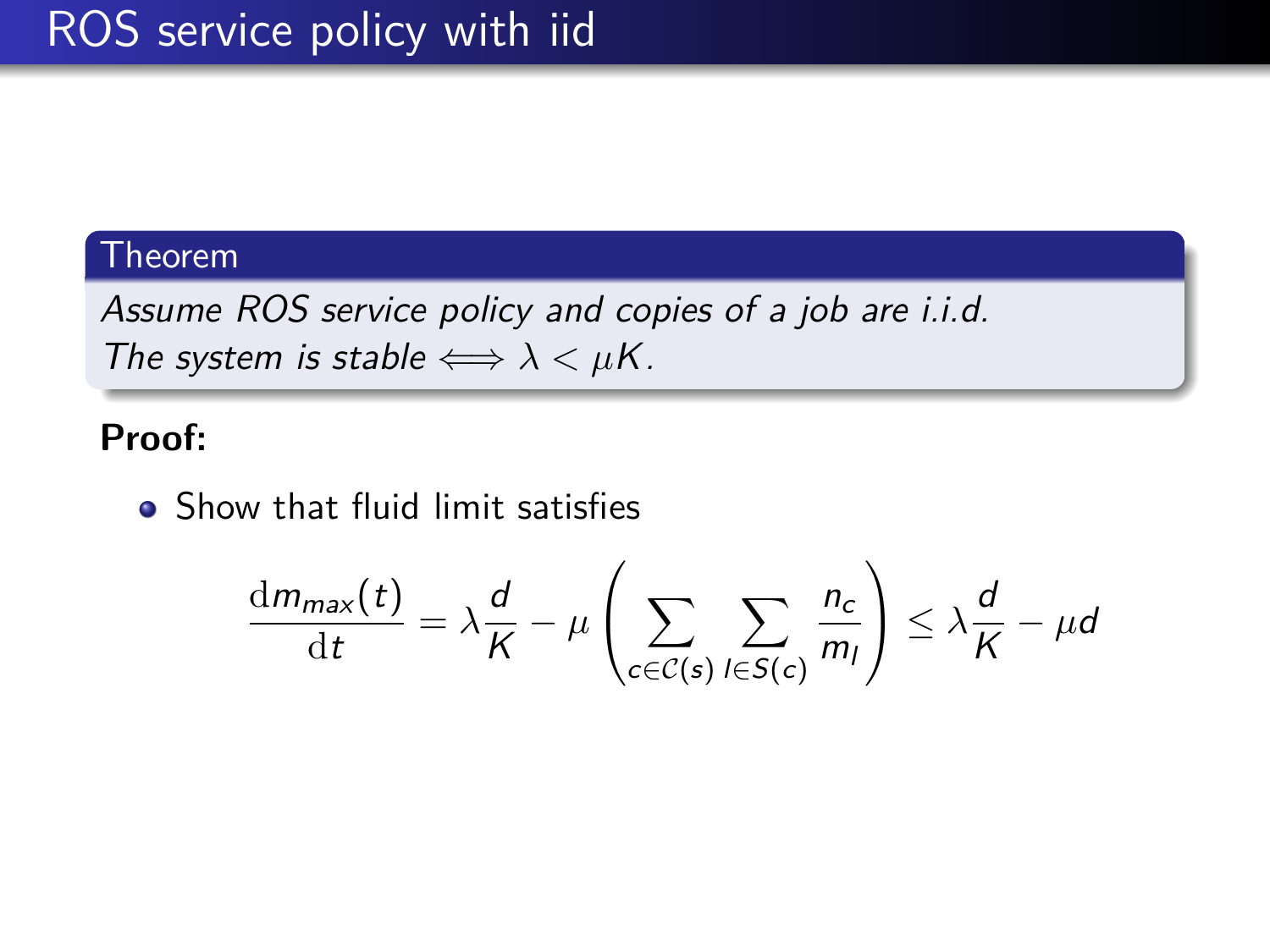### <span id="page-23-0"></span>Priority policy with  $K=3$  servers and  $d=2$  copies

 $C = \{\{1, 2\}, \{1, 3\}, \{2, 3\}\}.$ Server 1: FCFS, Server 2:  $\{1,2\} \preceq \{2,3\}$ , Server 3:  $\{1,3\} \preceq \{2,3\}$ .

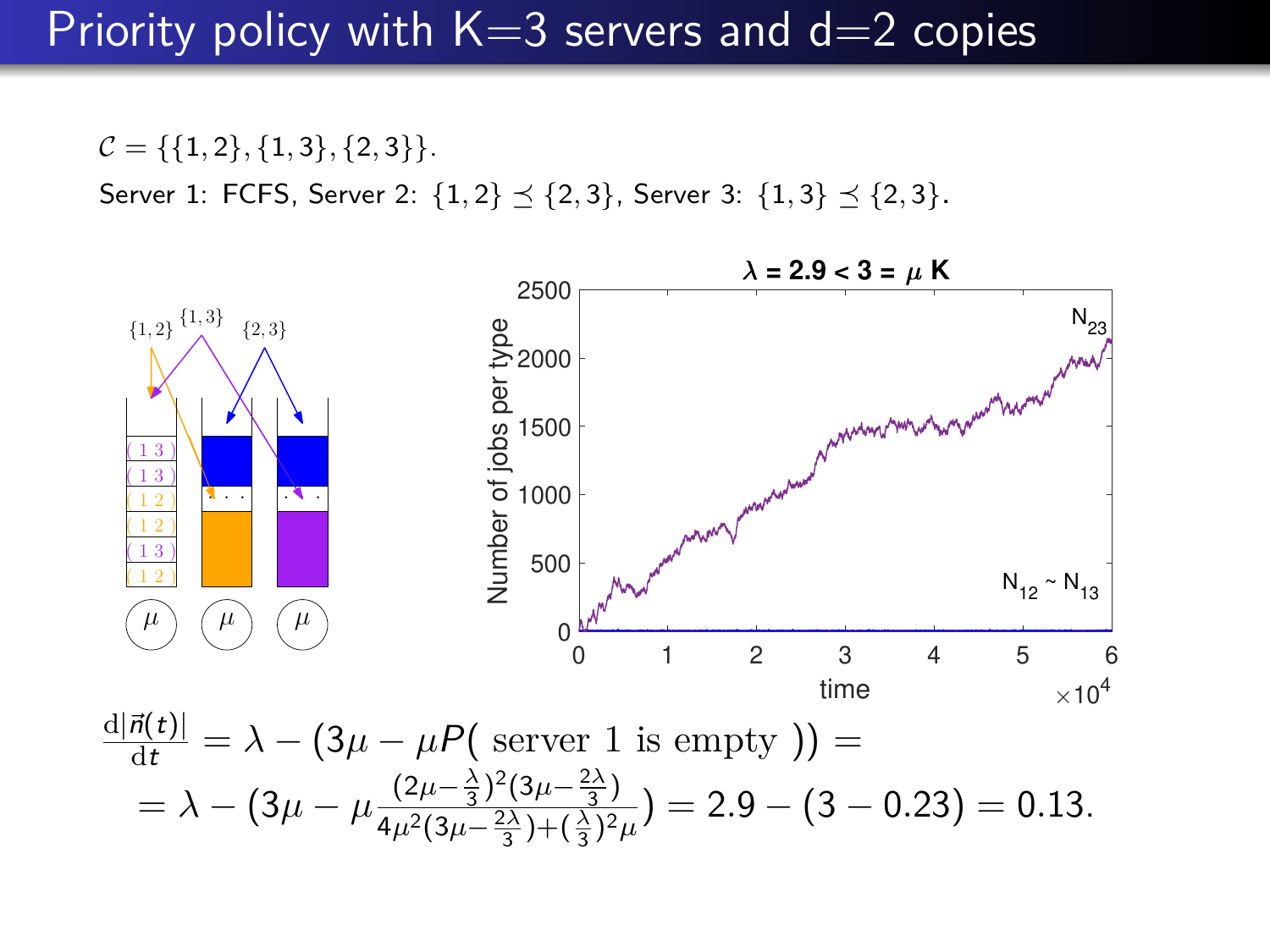## Priority policy with  $K=3$  servers and  $d=2$  copies

 $C = \{\{1, 2\}, \{1, 3\}, \{2, 3\}\}.$ Server 1: FCFS, Server 2:  $\{1,2\} \preceq \{2,3\}$ , Server 3:  $\{1,3\} \preceq \{2,3\}$ .



The system can be unstable when  $\lambda < \mu K$ .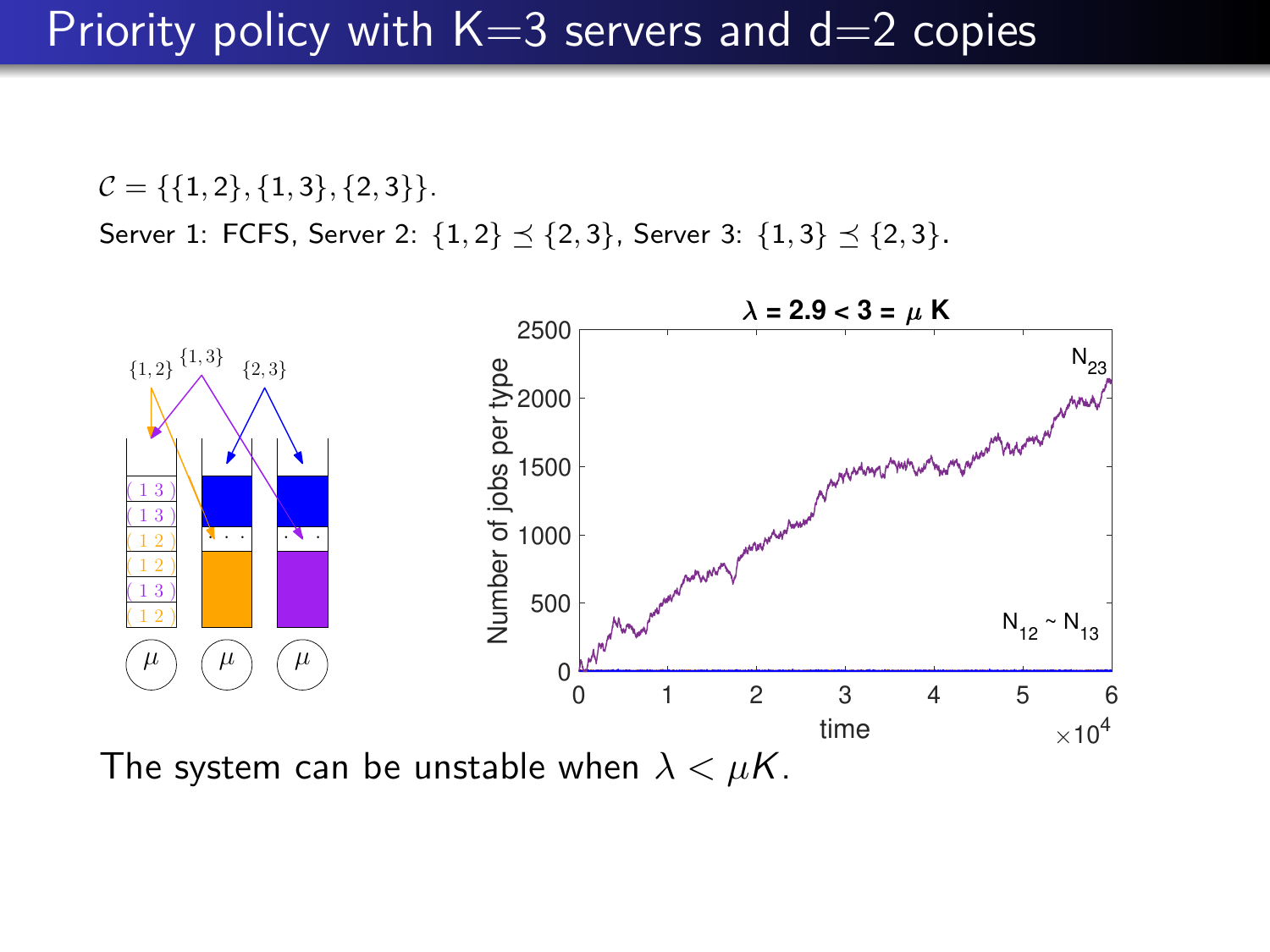# **Outline**

#### 1 [Model description](#page-13-0)

### 2 [I.i.d copies](#page-20-0)

- [PS service policy](#page-20-0)
- [ROS service policy](#page-22-0)
- **•** [Priority policy](#page-23-0)

### 3 [Identical copies](#page-26-0)

- [PS service policy](#page-26-0)
- [FCFS service policy](#page-36-0)
- [ROS service policy](#page-47-0)

### [Numerical results](#page-49-0)

### 5 [Conclusions](#page-52-0)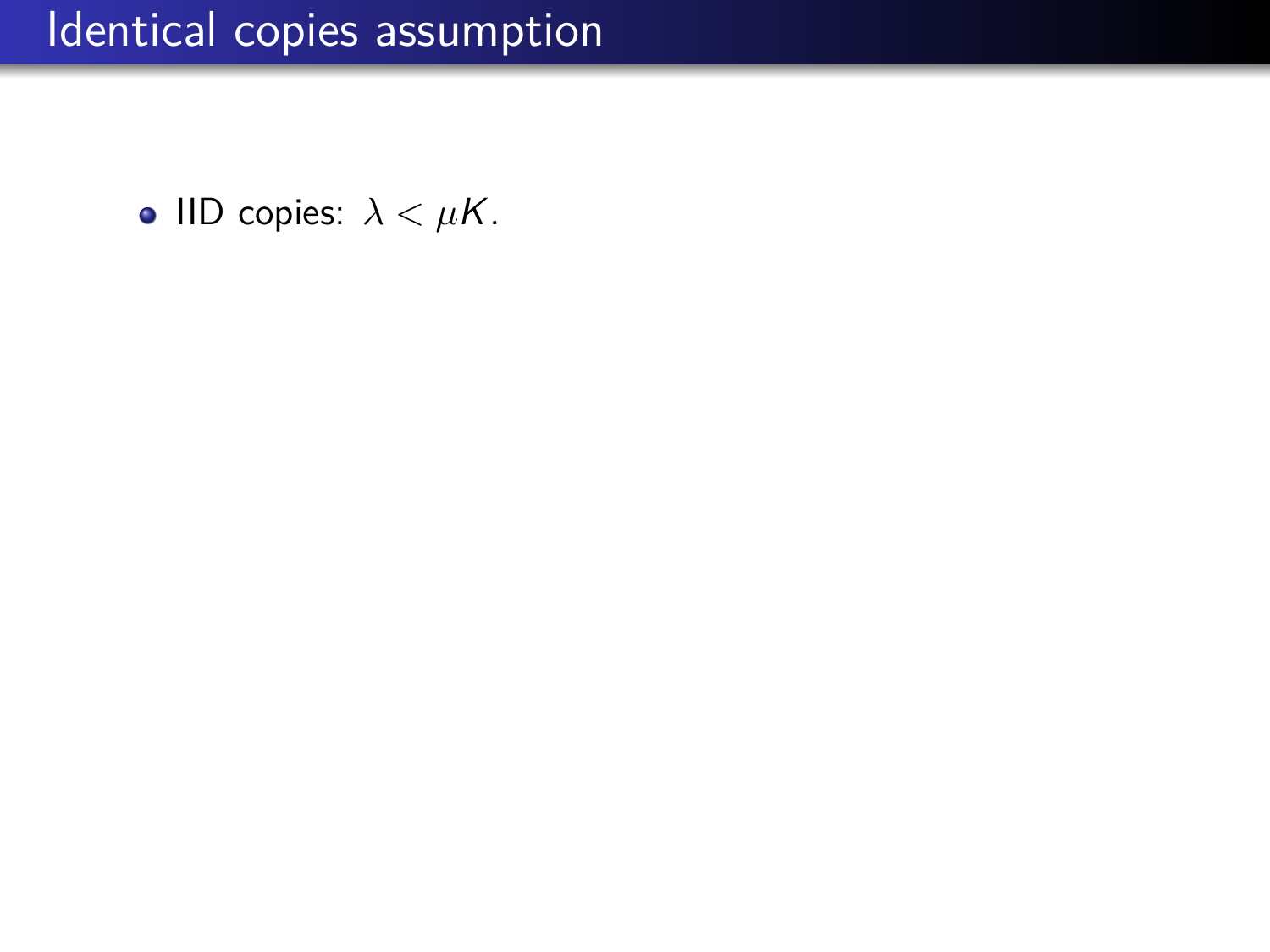- $d = 1 \Longrightarrow K$  homogeneous servers with rate  $\mu$ .
- $\bullet$   $d = K \Longrightarrow$  single server with rate  $\mu K$ .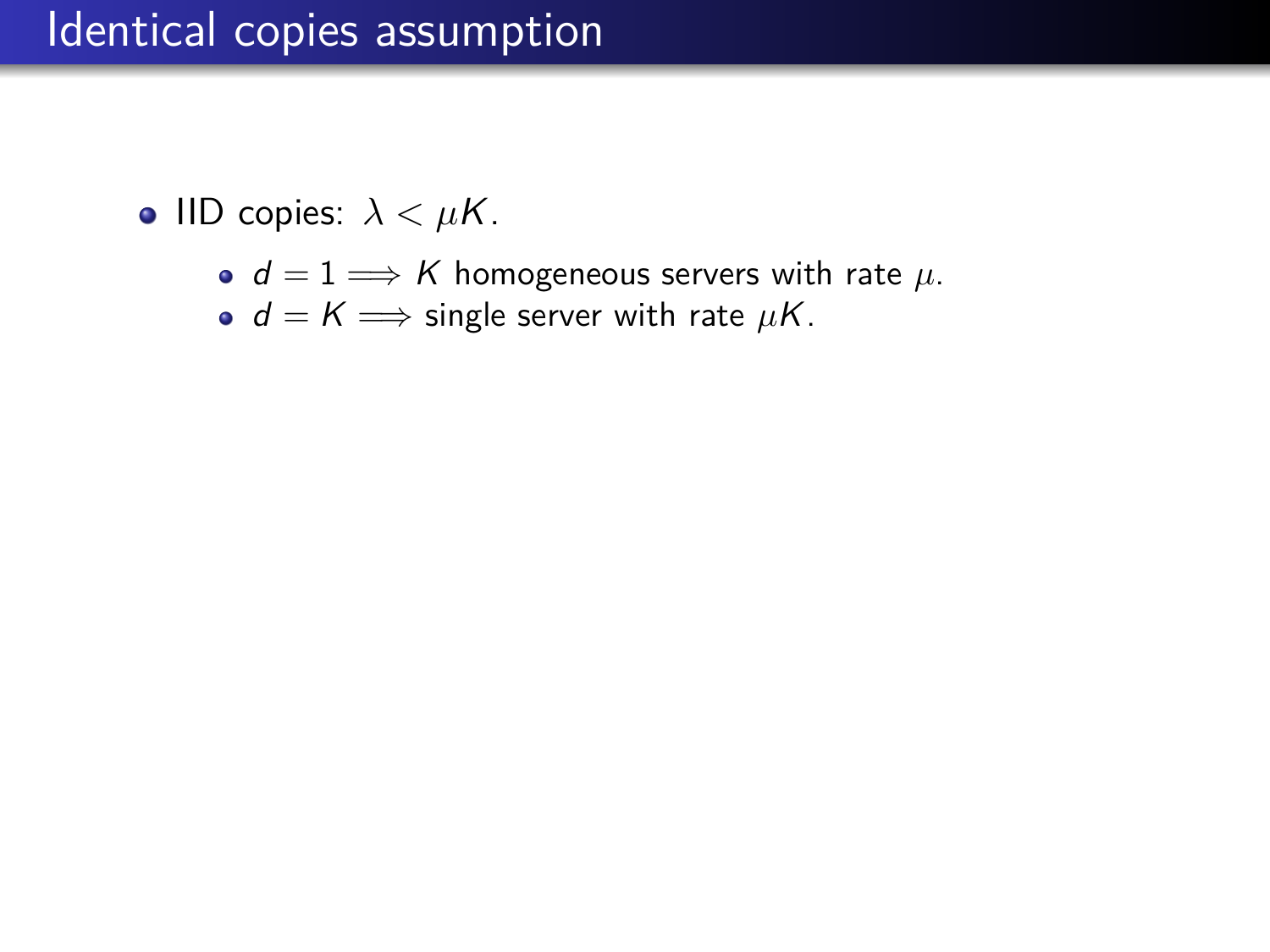- $d = 1 \Longrightarrow K$  homogeneous servers with rate  $\mu$ .
- $\bullet$   $d = K \Longrightarrow$  single server with rate  $\mu$ K.
- Identical copies: All copies of a job are exact replicas with the same service time.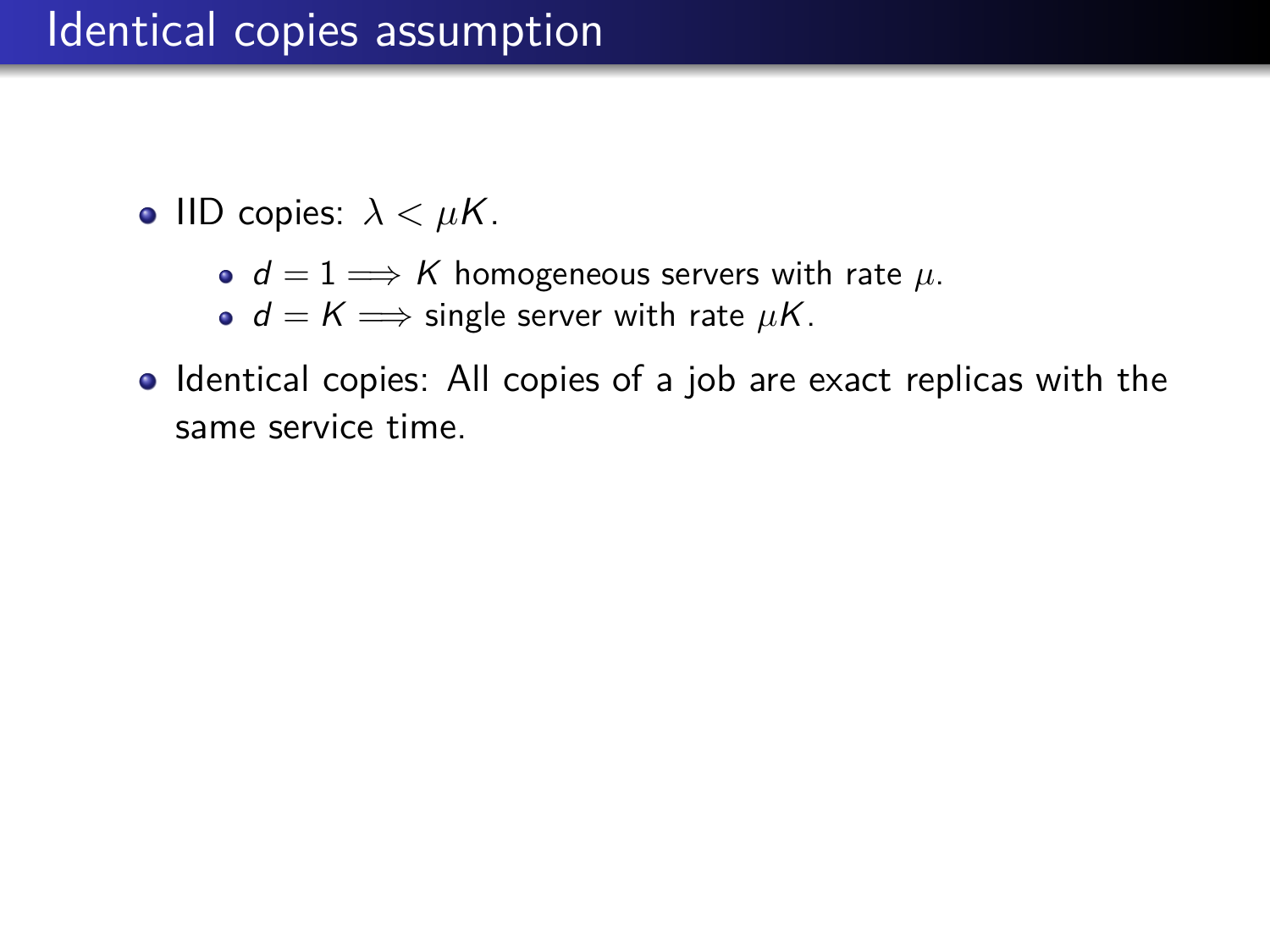- $d = 1 \Longrightarrow K$  homogeneous servers with rate  $\mu$ .
- $\bullet$   $d = K \Longrightarrow$  single server with rate  $\mu$ K.
- Identical copies: All copies of a job are exact replicas with the same service time.
	- For  $d = 1 \Longrightarrow K$  homogeneous servers with rate  $\mu$ . Stability condition: *λ < µ*K.
	- For  $d = K \implies$  single server with rate  $\mu$ . Stability condition: *λ < µ*.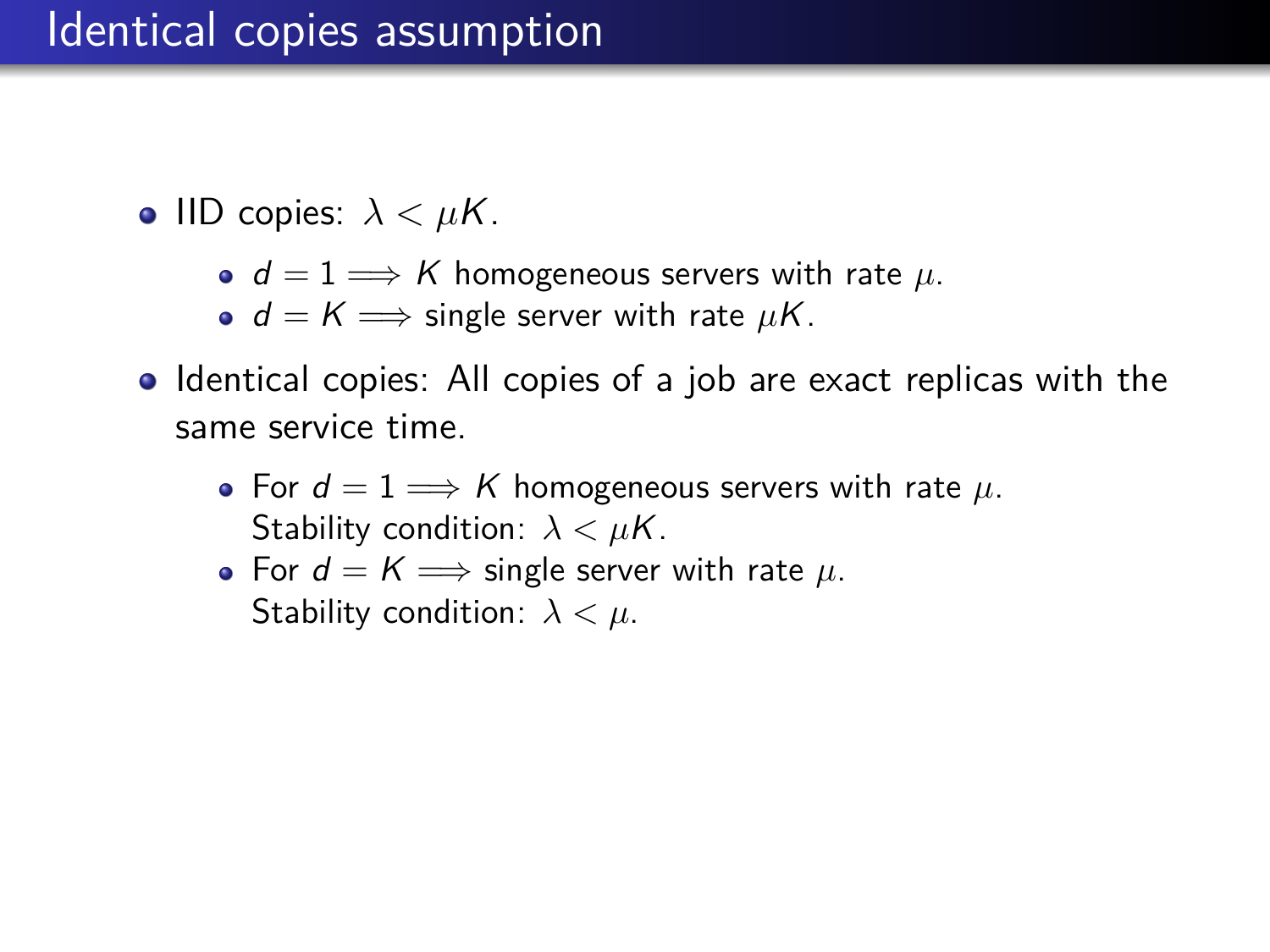**•** IID copies:  $\lambda < \mu K$ .

•  $d = 1 \Longrightarrow K$  homogeneous servers with rate  $\mu$ .

 $\bullet$   $d = K \Longrightarrow$  single server with rate  $\mu$ K.

- Identical copies: All copies of a job are exact replicas with the same service time.
	- For  $d = 1 \Longrightarrow K$  homogeneous servers with rate  $\mu$ . Stability condition: *λ < µ*K.
	- For  $d = K \implies$  single server with rate  $\mu$ . Stability condition: *λ < µ*.

The stability region decreases in d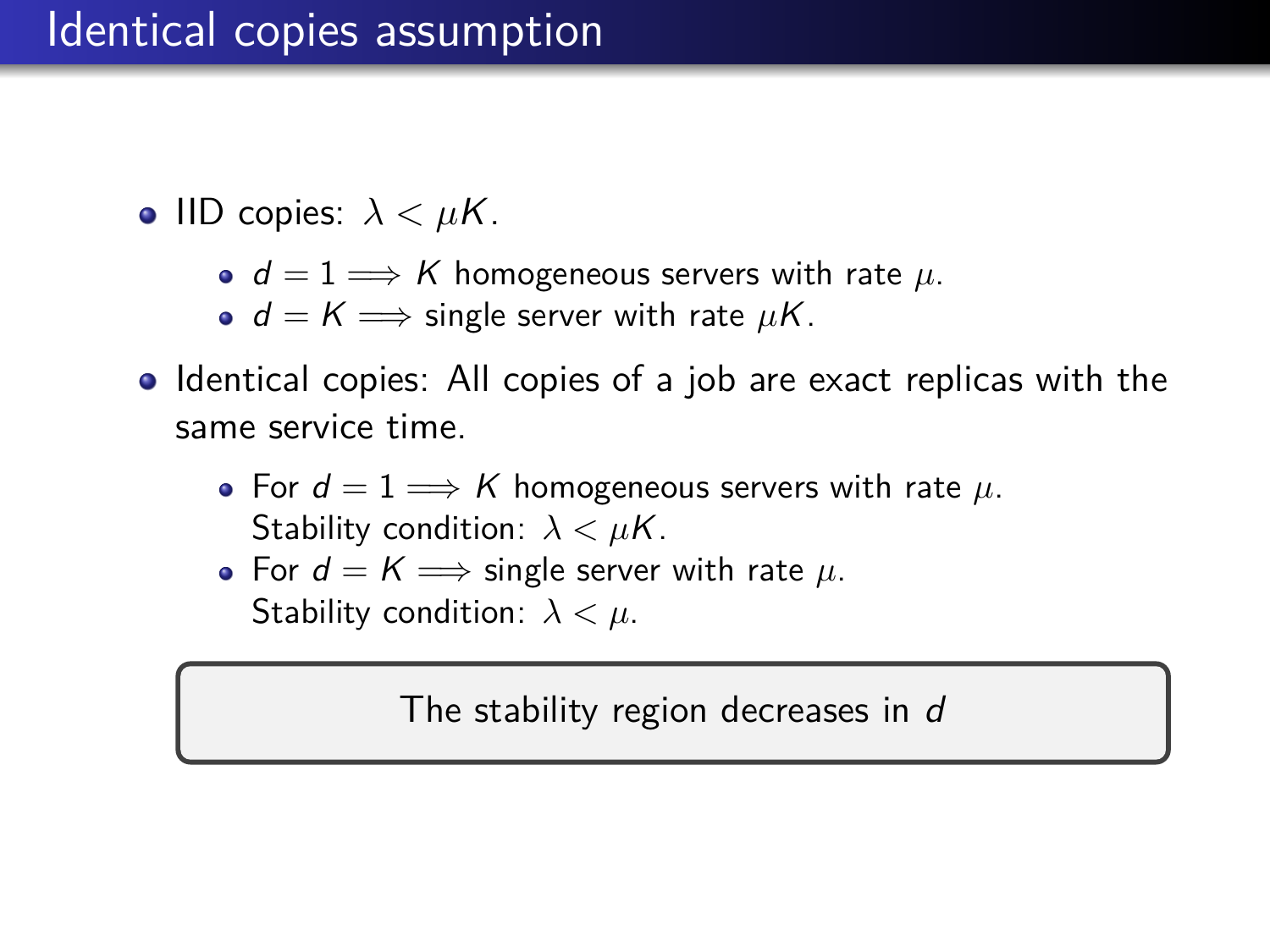# PS service policy with Identical copies

#### Theorem

Assume PS service policy and copies of a job to be identical copies. The system is stable  $\Longleftrightarrow \lambda < \mu \frac{K}{d}$ .

Example:  $K = 3$  and  $d = 2$  copies,  $C = \{\{1, 2\}, \{1, 3\}, \{2, 3\}\}\$ 



- $a_{cis}(t)$  attained service of the *i*-th type–c job.
- $\frac{\mathrm{d} \mathsf{a}_{\textsf{cis}}(t)}{\mathrm{d} t} = \frac{1}{\mathsf{M}_{\textsf{s}}(t)}$  $\frac{1}{M_{\rm s}(t)}$ .
- A job leaves the system due to a departure in server  $s_{ci}^*(t) = \arg \max_{s \in c} \{a_{cis}(t)\}.$
- Departure rate of server  $s\colon \sum_{c\in \mathcal{C}(s)}\sum_{i=1}^{N_c(t)}\frac{\mu}{M_{c^*,(s)}}$  $\frac{\mu}{M_{s_{ci}^*(t)}(t)}$ .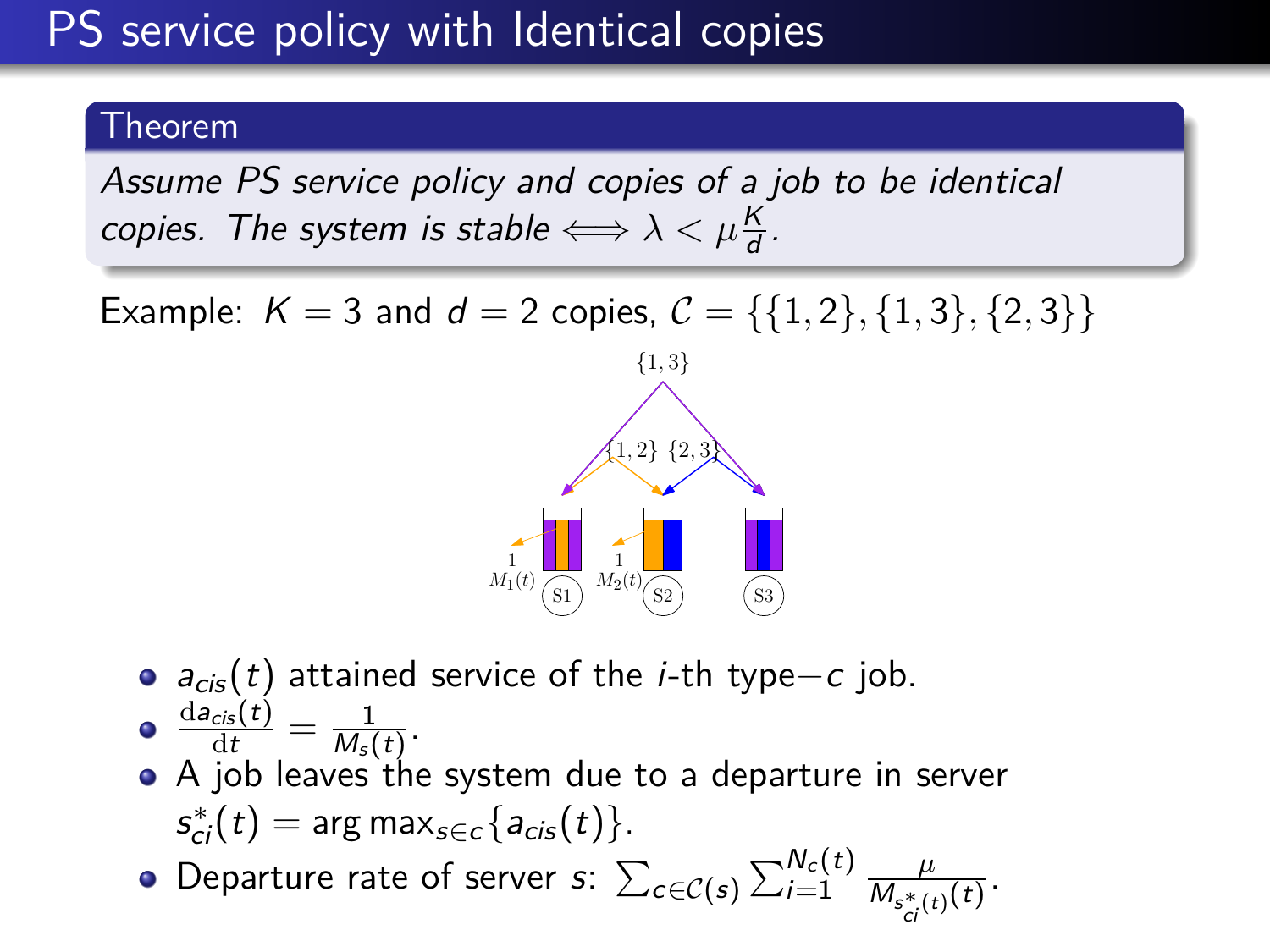# PS service policy with Identical copies

#### Theorem

Assume PS service policy and copies of a job to be identical copies. The system is stable  $\Longleftrightarrow \lambda < \mu \frac{K}{d}$ .

Example:  $K = 3$  and  $d = 2$  copies,  $C = \{\{1, 2\}, \{1, 3\}, \{2, 3\}\}\$ 



The drift of server s:  $\frac{dm_s}{dt} = \lambda \frac{d}{K} - \sum_{c \in \mathcal{C}(s)} \sum_{i=1}^{N_c(t)} \frac{\mu}{M_{s^*(t)}}$  $\frac{\mu}{M_{s_{ci}^*(t)}(t)}$ .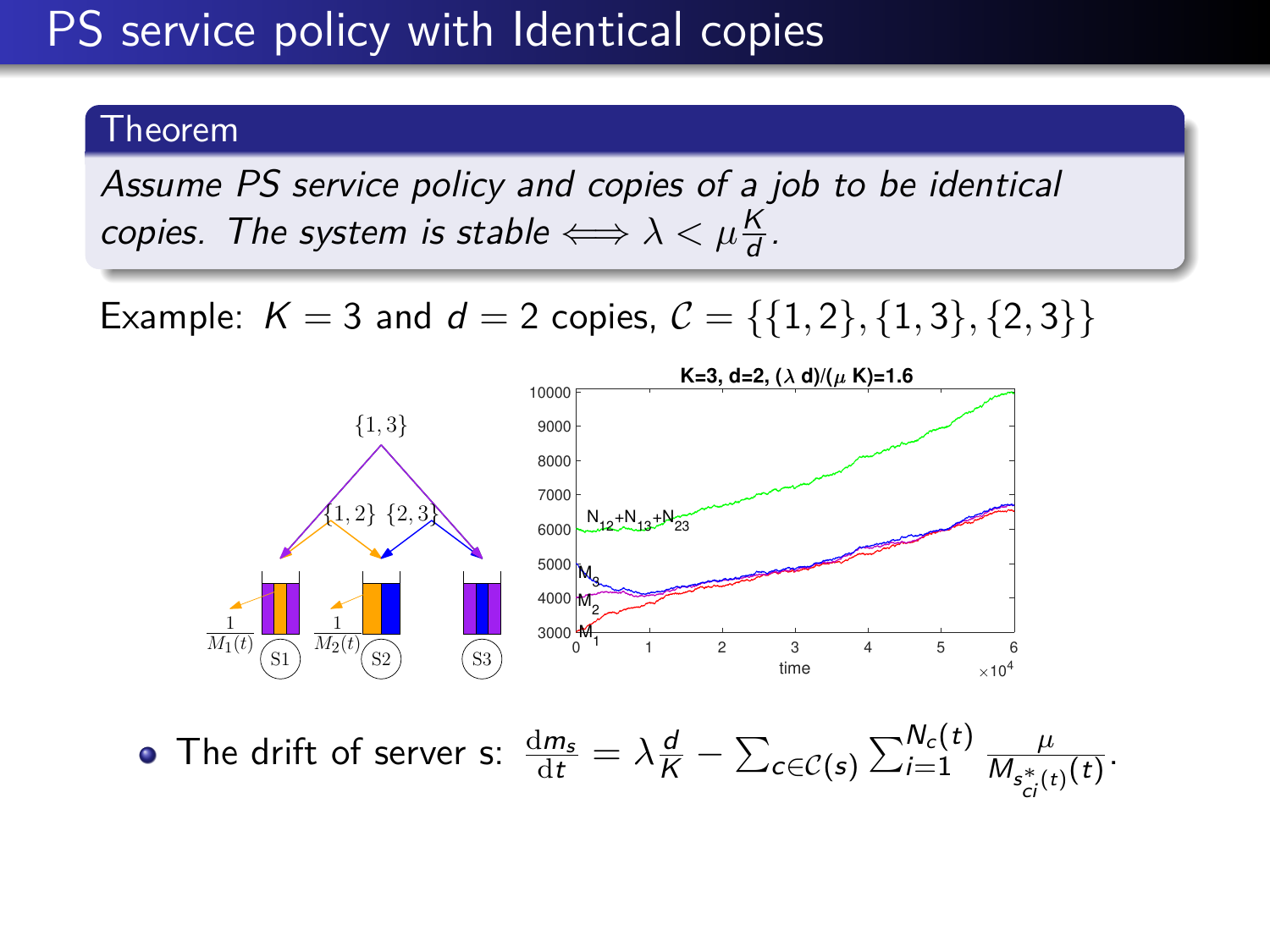# PS service policy with Identical copies

#### Theorem

Assume PS service policy and copies of a job to be identical copies. The system is stable  $\Longleftrightarrow \lambda < \mu \frac{K}{d}$ .

Example:  $K = 3$  and  $d = 2$  copies,  $C = \{\{1, 2\}, \{1, 3\}, \{2, 3\}\}\$ 



- The drift of server s:  $\frac{dm_s}{dt} = \lambda \frac{d}{K} \sum_{c \in \mathcal{C}(s)} \sum_{i=1}^{N_c(t)} \frac{\mu}{M_{s^*(t)}}$  $\frac{\mu}{M_{s_{ci}^*(t)}(t)}$ .
- When symmetric state  $(M_1 = M_2 = M_3)$ :  $\frac{\mathrm{d} m_\mathrm{s}}{\mathrm{d} t} = \lambda \frac{\mathrm{d}}{\mathrm{K}} \mu$ which can be strictly positive when  $\lambda < \mu K$ .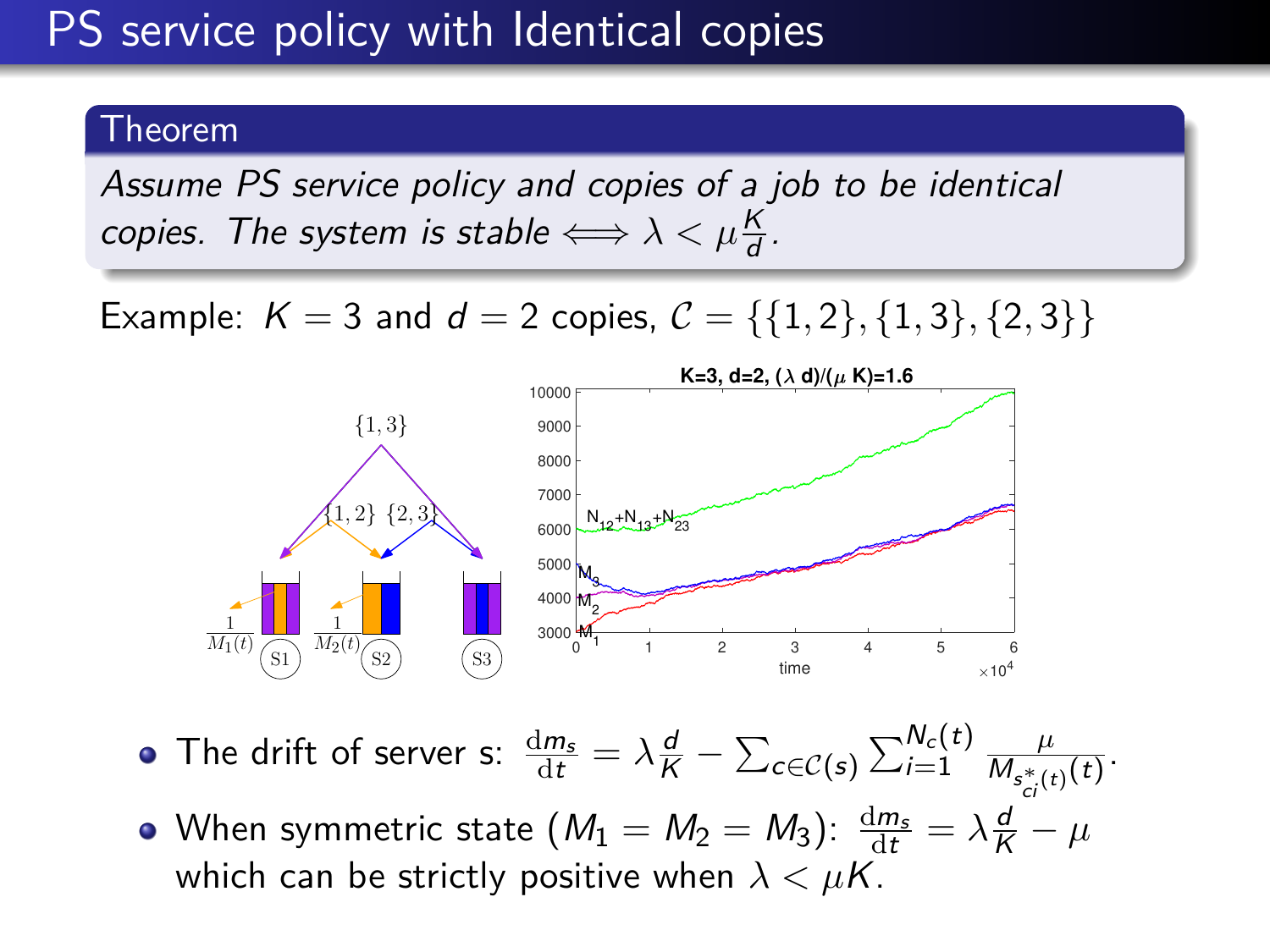Assume PS service policy and copies of a job to be identical copies. The system is stable  $\Longleftrightarrow \lambda < \mu \frac{K}{d}$ .

#### **Proof:**

 $\leftarrow$ 

- $\bullet$  Upper Bound  $\vec{N}^{UP}(t)$ : the system where all copies need to be served.
- $\overrightarrow{N}^{PS}(t) \leq_{st} \overrightarrow{N}^{UP}(t)$
- $\bullet$   $\vec{N}^{UP}(t)$  is stable iff  $\lambda d < \mu K$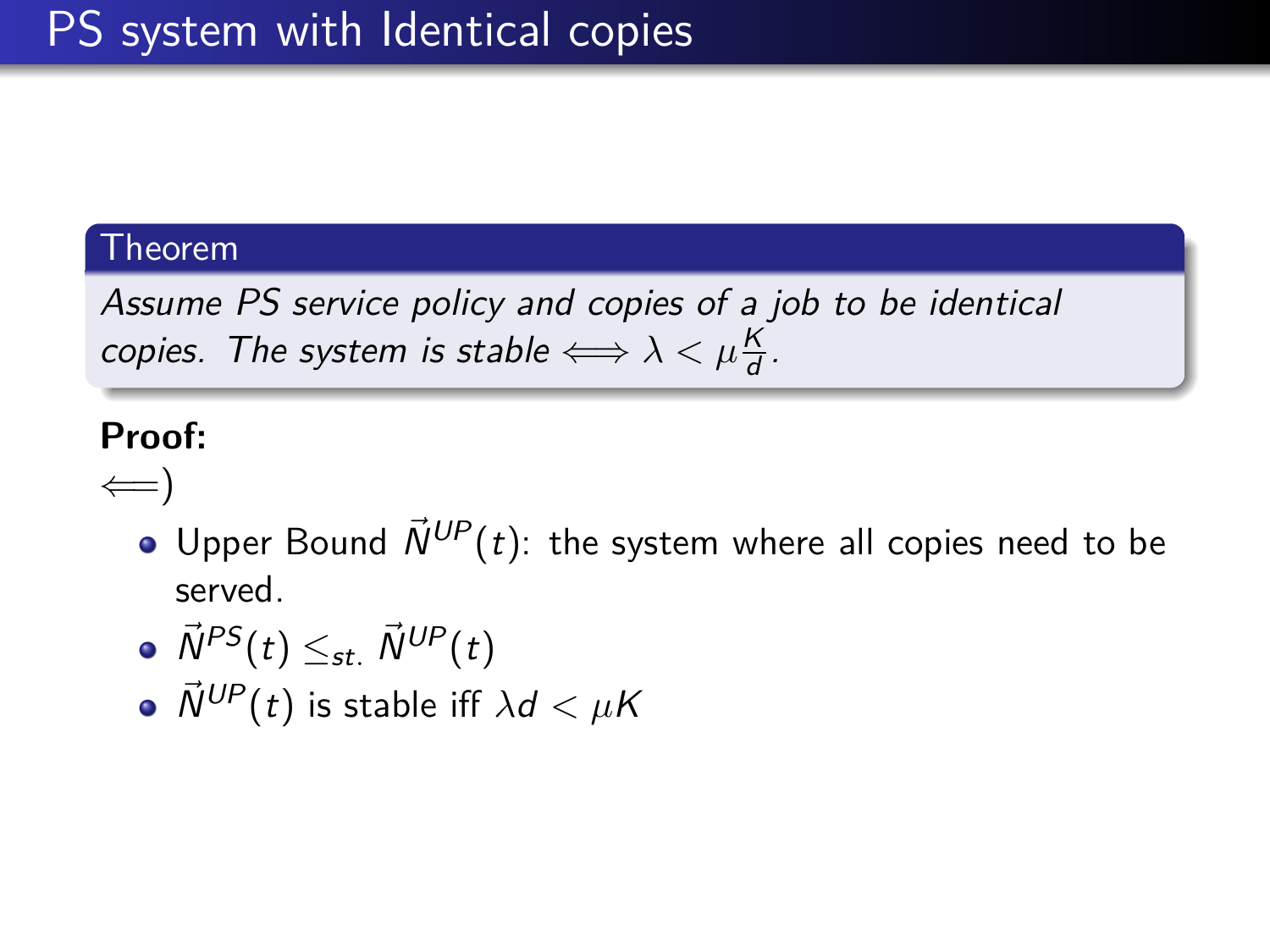Assume PS service policy and copies of a job to be identical copies. The system is stable  $\Longleftrightarrow \lambda < \mu \frac{K}{d}$ .

#### **Proof:**

- =⇒)
	- Lower Bound  $\vec{N}^{LB}(t)$ : the departure rate of a job is determined by the capacity it gets at the server with the least number of copies:  $\frac{\mu}{M_{s_c^*}(t)}$  where  $s_c^* = \arg \min_{s \in S(c)} \{M_s(t)\}.$
	- $\vec{N}^{PS}(t) \geq_{st.} \vec{N}^{LB}(t)$ , since  $\frac{\mu}{M_{s_{ci}^*(t)}(t)} \leq \frac{\mu}{M_{s_c^*}}$  $\frac{\mu}{M_{s_c^*}(t)}$ .
	- The fluid limit of  $\vec{N}^{LB}(t)$  satisfies  $\frac{dm_{min}(t)}{dt} = \lambda \frac{d}{K} \mu > 0$ , if  $\lambda$ *d* >  $\mu$ K.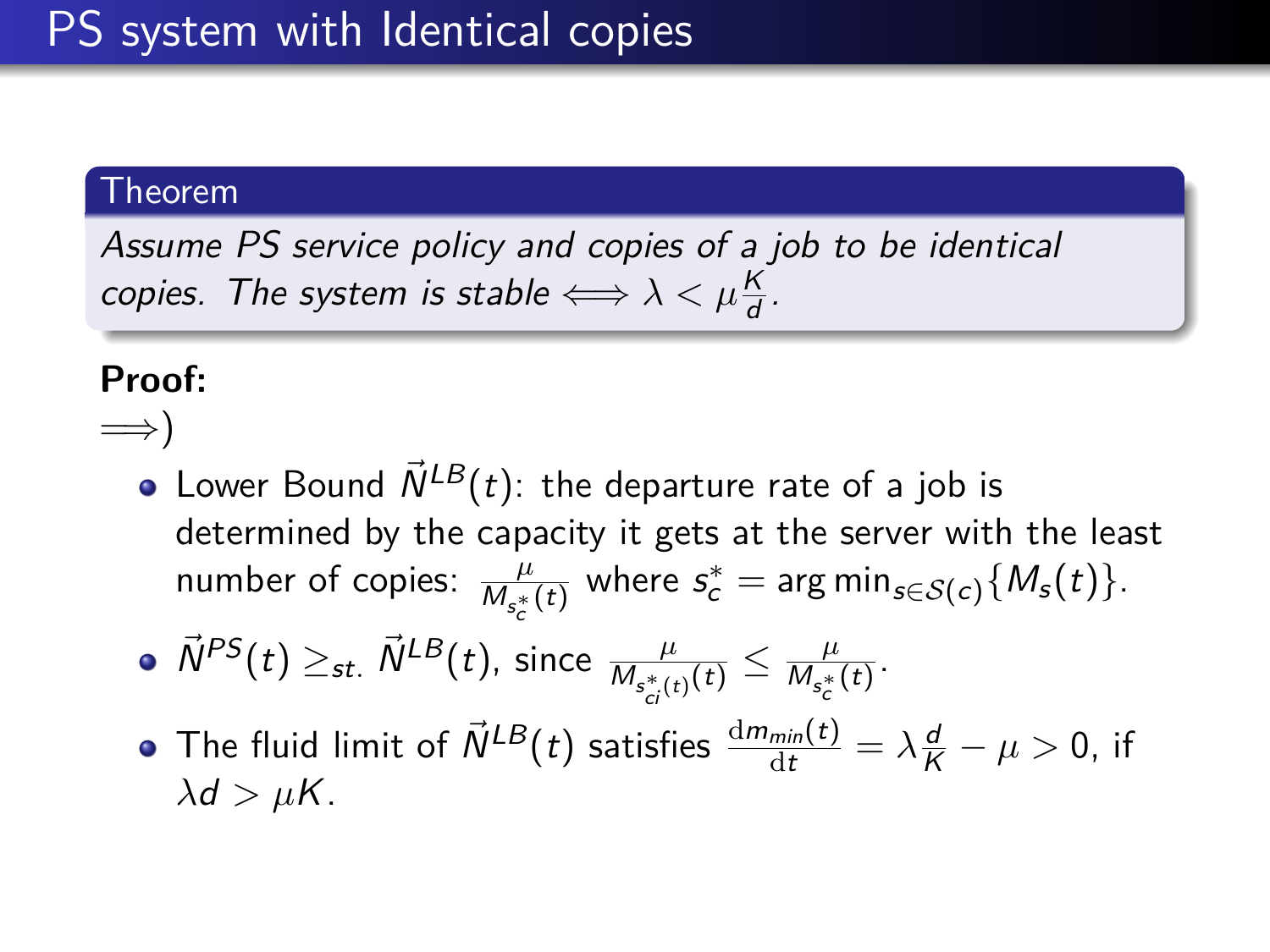<span id="page-36-0"></span>Under FCFS service policy and identical copies the system is stable  $\Longleftrightarrow \lambda \lt \bar{\ell}\mu$ .

Example:



Stability condition is **at least**  $\lambda < \mu(K - (d - 1))$ .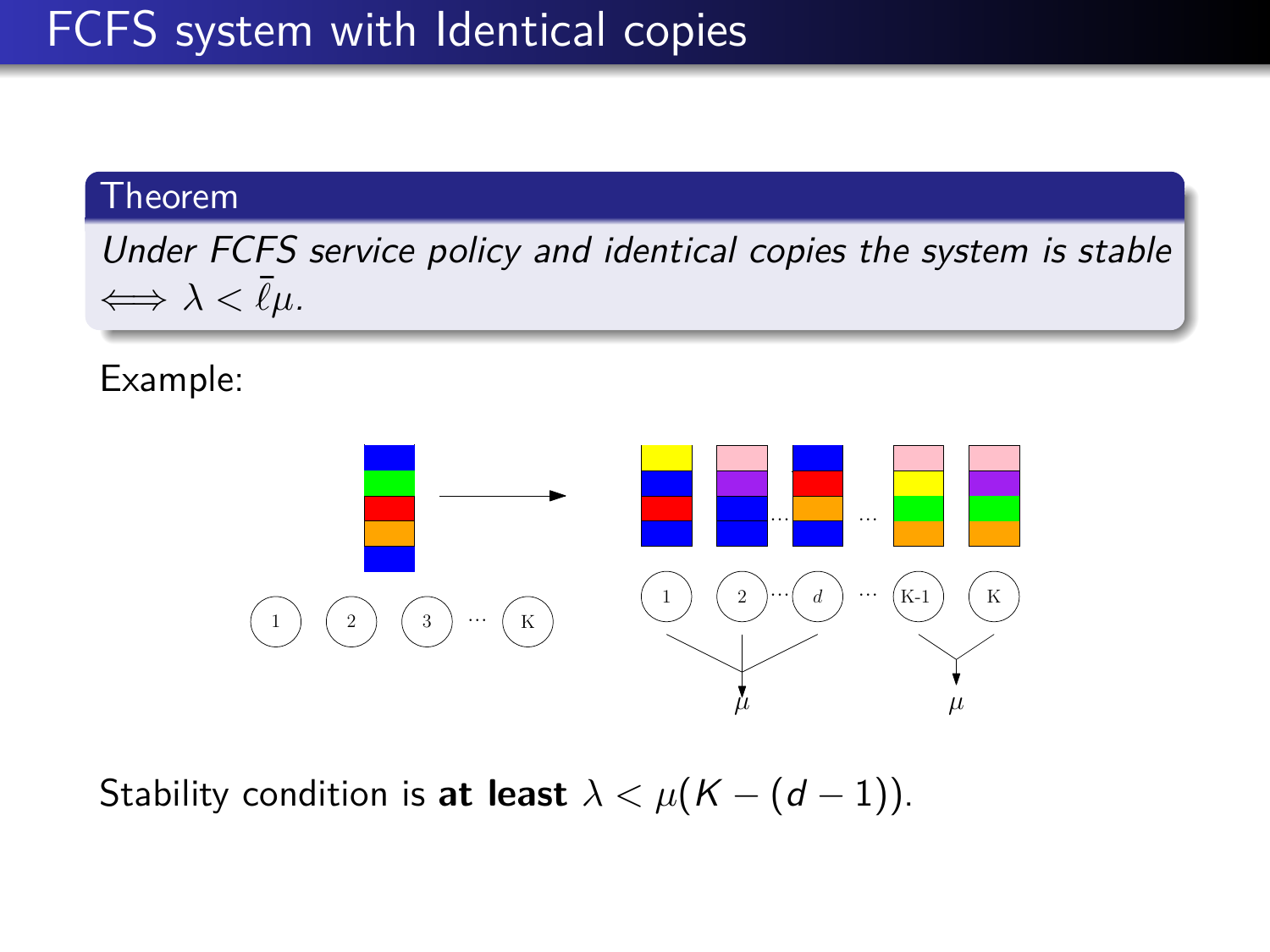Under FCFS service policy and identical copies the system is stable  $\Longleftrightarrow \lambda \lt \bar{\ell}\mu$ .

Example:



**Saturated system:** An infinite backlog of jobs waiting in the system, sampled uniformly over types.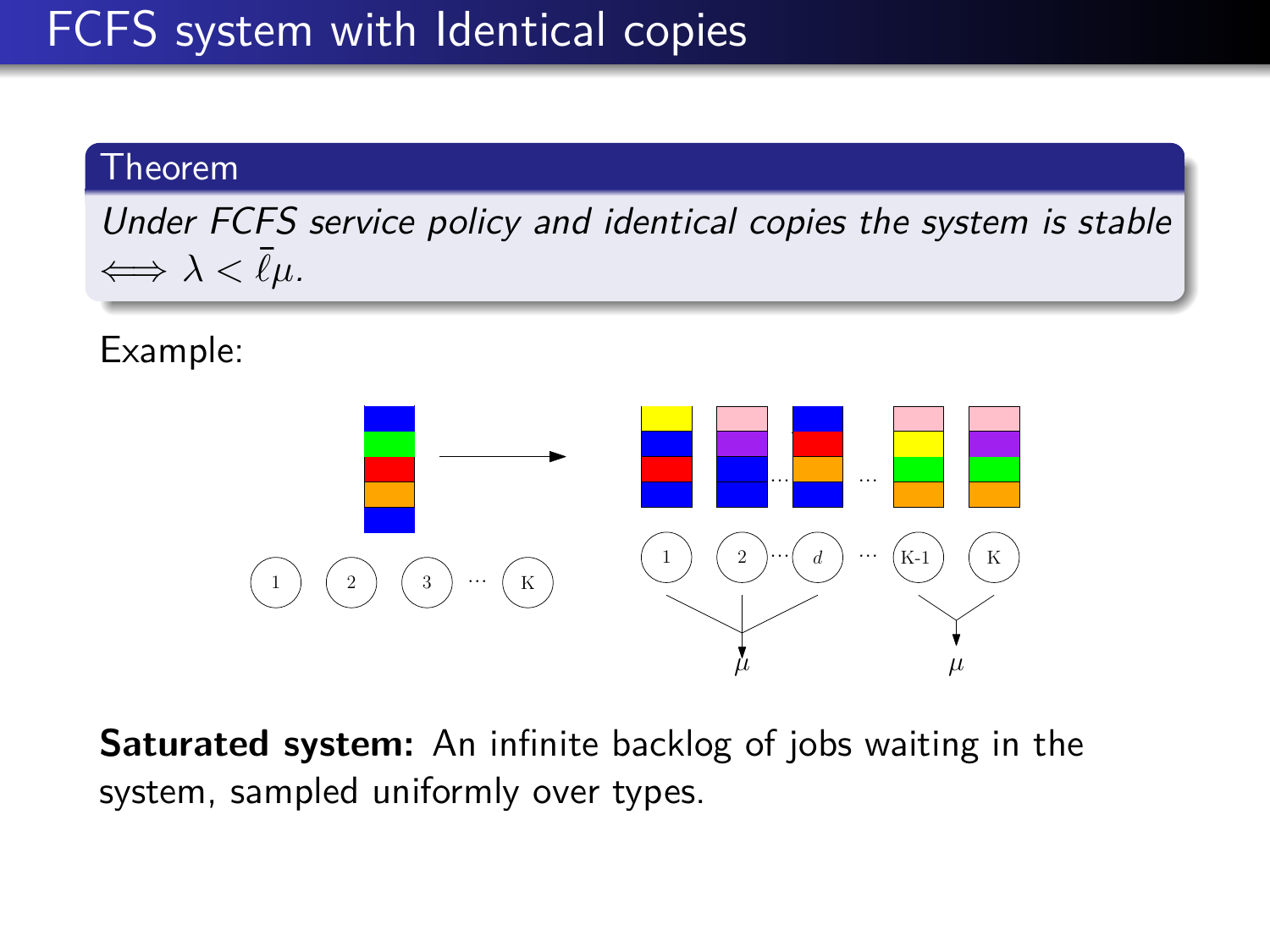Under FCFS service policy and identical copies the system is stable  $\Longleftrightarrow \lambda \leq \overline{\ell}\mu.$ 

Example:



**Saturated system:** An infinite backlog of jobs waiting in the system, sampled uniformly over types.

 $\overline{\ell}$  is the mean number of jobs on service on the saturated system.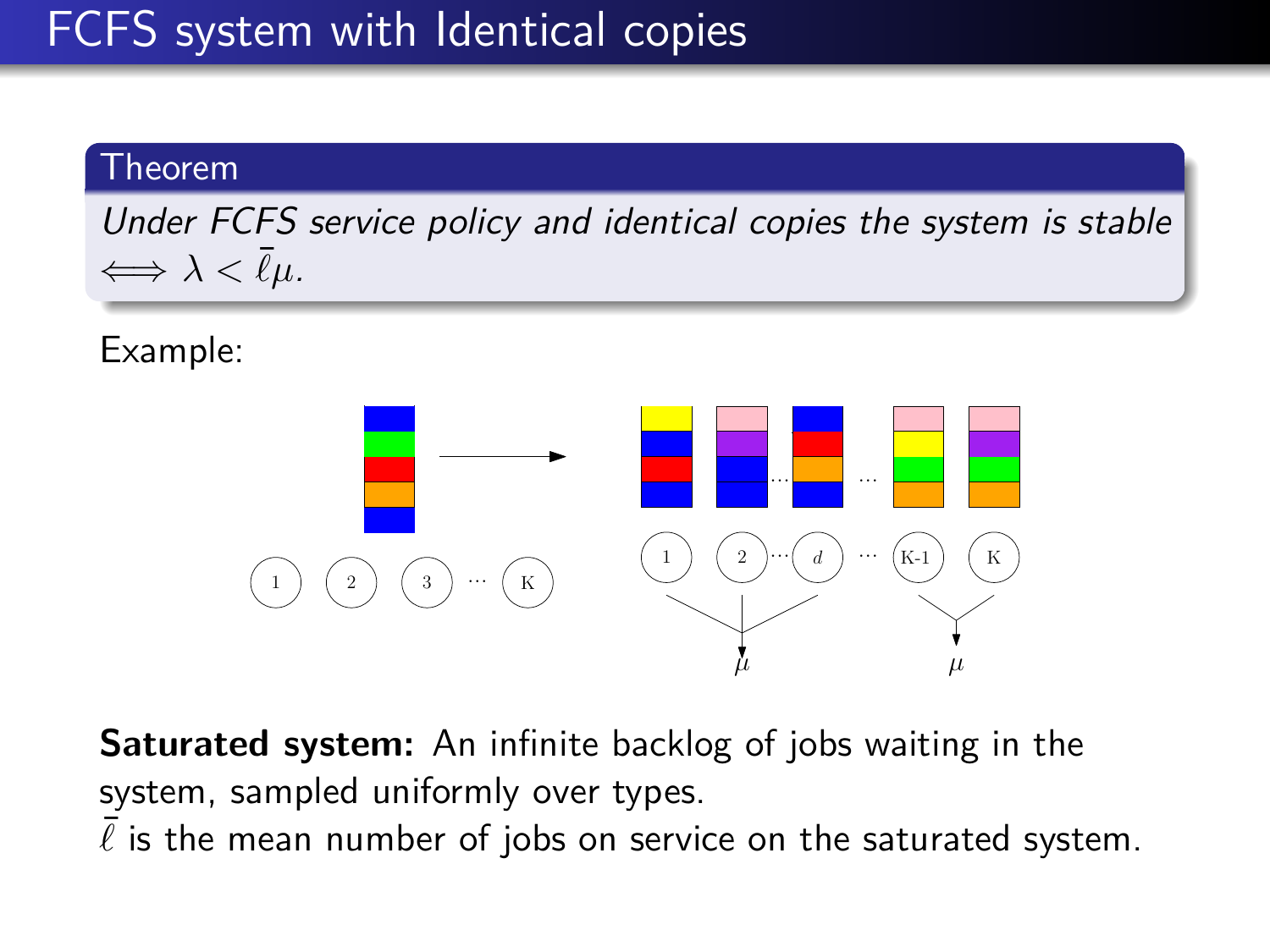Table: Value of  $\bar{\ell}/K$ .

| $\ell/K$ |     | $K = 2   K = 3  $ | $K=4$ | $K=5$ | $\mathcal{K}=6$ | $K=7$ |
|----------|-----|-------------------|-------|-------|-----------------|-------|
| $d=1$    |     |                   |       |       |                 |       |
| $d=2$    | 0.5 | 0.66              | 0.71  | 0.74  | 0.76            | 0.77  |
| $d=3$    |     | 0.33              | 0.5   | 0.54  | 0.57            | 0.58  |
| $d=4$    |     |                   | 0.25  | 0.4   | 0.43            | 0.46  |
| $d=5$    |     |                   |       | 0.2   | 0.33            | 0.36  |
| $d=6$    |     |                   |       |       | 0.16            | 0.28  |
| $d=7$    |     |                   |       |       |                 | 0.14  |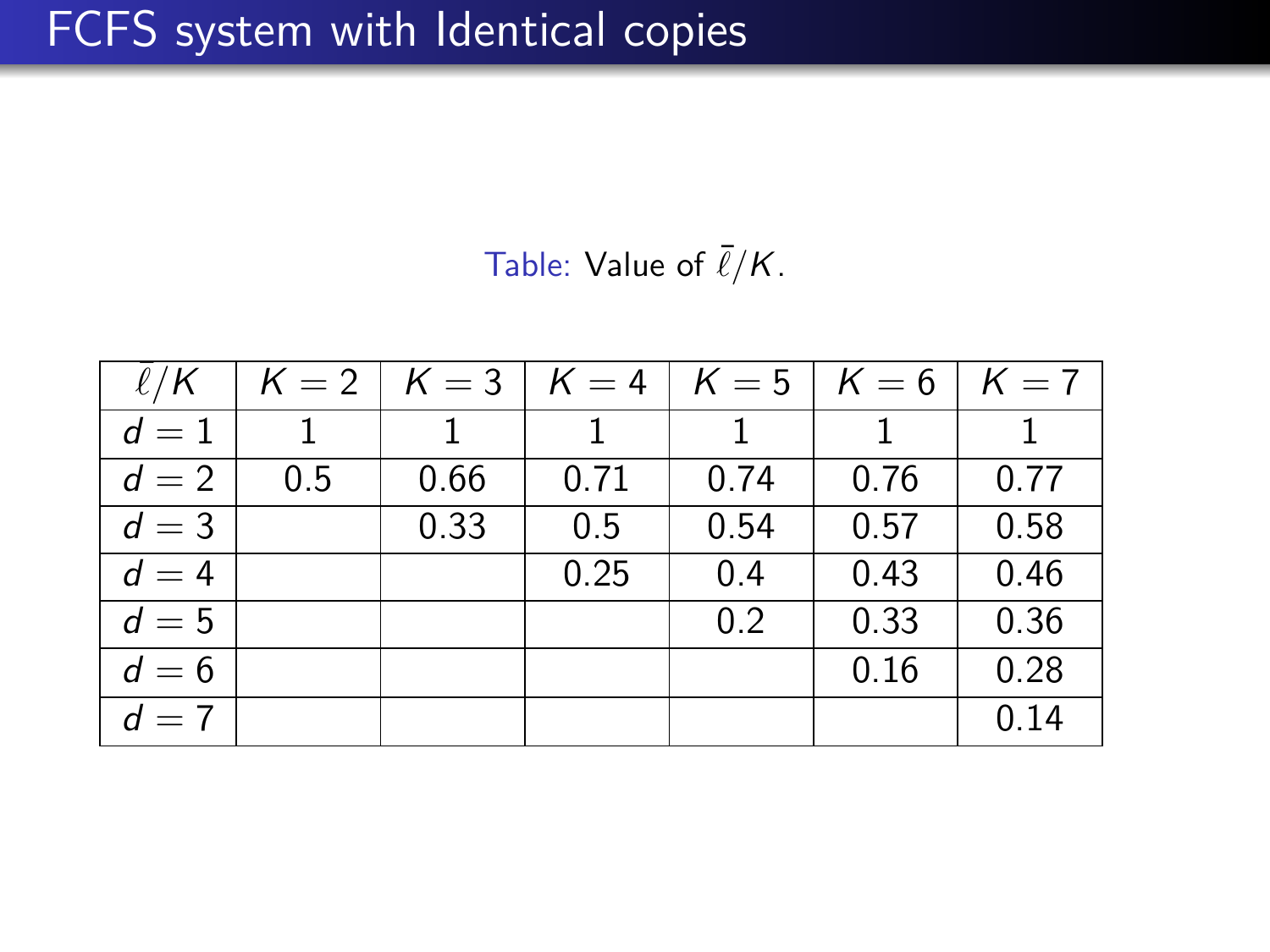Table: Value of  $\bar{\ell}/K$ .

| $\ell/K$ |     | $K = 2$   $K = 3$   $K = 4$   $K = 5$   $K = 6$   $K = 7$ |      |      |      |      | $d=1$            |
|----------|-----|-----------------------------------------------------------|------|------|------|------|------------------|
| $d=1$    |     |                                                           |      |      |      |      | $\bar{\ell} = K$ |
| $d=2$    | 0.5 | 0.66                                                      | 0.71 | 0.74 | 0.76 | 0.77 |                  |
| $d=3$    |     | 0.33                                                      | 0.5  | 0.54 | 0.57 | 0.58 |                  |
| $d=4$    |     |                                                           | 0.25 | 0.4  | 0.43 | 0.46 |                  |
| $d=5$    |     |                                                           |      | 0.2  | 0.33 | 0.36 |                  |
| $d=6$    |     |                                                           |      |      | 0.16 | 0.28 |                  |
| $d=7$    |     |                                                           |      |      |      | 0.14 |                  |

 $\overline{\mathsf{K}}$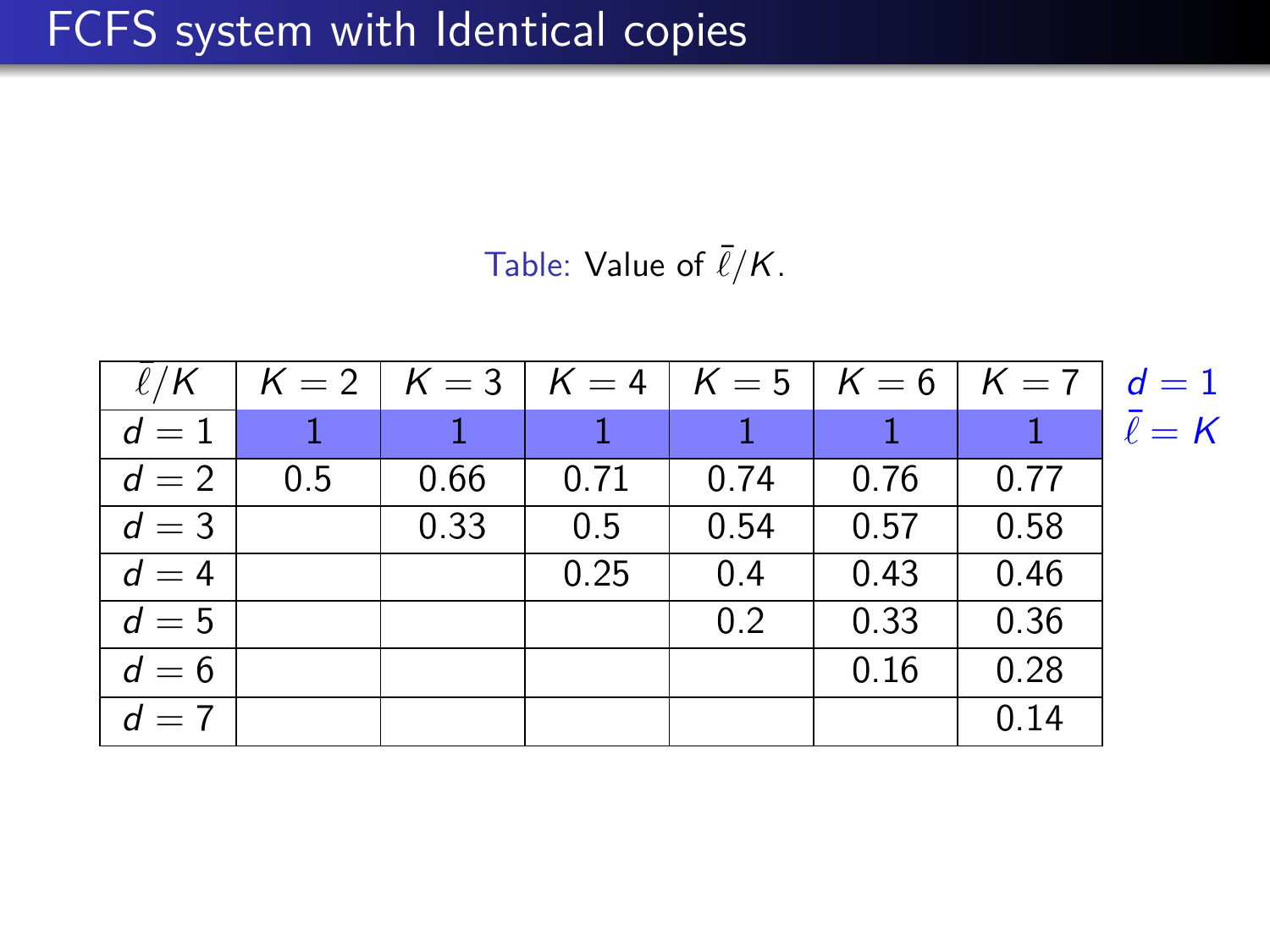Table: Value of  $\bar{\ell}/K$ .

| $\ell/K$ |     |      |      |      |      | $K = 2$   $K = 3$   $K = 4$   $K = 5$   $K = 6$   $K = 7$   $d = K$ |  |
|----------|-----|------|------|------|------|---------------------------------------------------------------------|--|
| $d=1$    |     |      |      |      |      |                                                                     |  |
| $d=2$    | 0.5 | 0.66 | 0.71 | 0.74 | 0.76 | 0.77                                                                |  |
| $d=3$    |     | 0.33 | 0.5  | 0.54 | 0.57 | 0.58                                                                |  |
| $d=4$    |     |      | 0.25 | 0.4  | 0.43 | 0.46                                                                |  |
| $d=5$    |     |      |      | 0.2  | 0.33 | 0.36                                                                |  |
| $d=6$    |     |      |      |      | 0.16 | 0.28                                                                |  |
| $d=7$    |     |      |      |      |      | 0.14                                                                |  |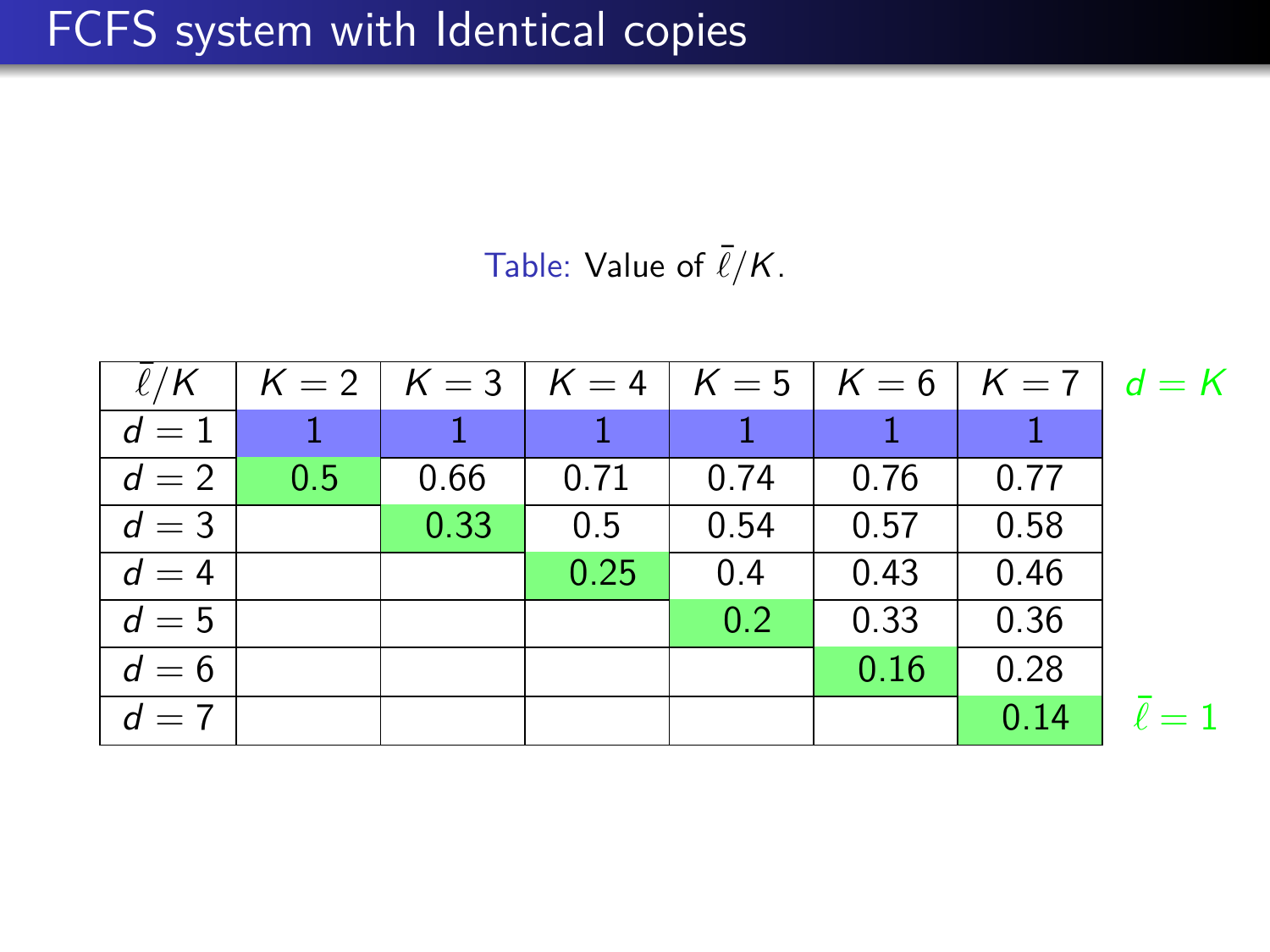Table: Value of  $\bar{\ell}/K$ .

| $\ell/K$ |     |      |      |      |      |      | $K = 2$ $K = 3$ $K = 4$ $K = 5$ $K = 6$ $K = 7$ $d = K - 1$ |
|----------|-----|------|------|------|------|------|-------------------------------------------------------------|
| $d=1$    |     |      |      |      |      |      |                                                             |
| $d=2$    | 0.5 | 0.66 | 0.71 | 0.74 | 0.76 | 0.77 |                                                             |
| $d=3$    |     | 0.33 | 0.5  | 0.54 | 0.57 | 0.58 |                                                             |
| $d=4$    |     |      | 0.25 | 0.4  | 0.43 | 0.46 |                                                             |
| $d=5$    |     |      |      | 0.2  | 0.33 | 0.36 |                                                             |
| $d=6$    |     |      |      |      | 0.16 | 0.28 | $\bar{\ell}=2$                                              |
| $d=7$    |     |      |      |      |      | 0.14 |                                                             |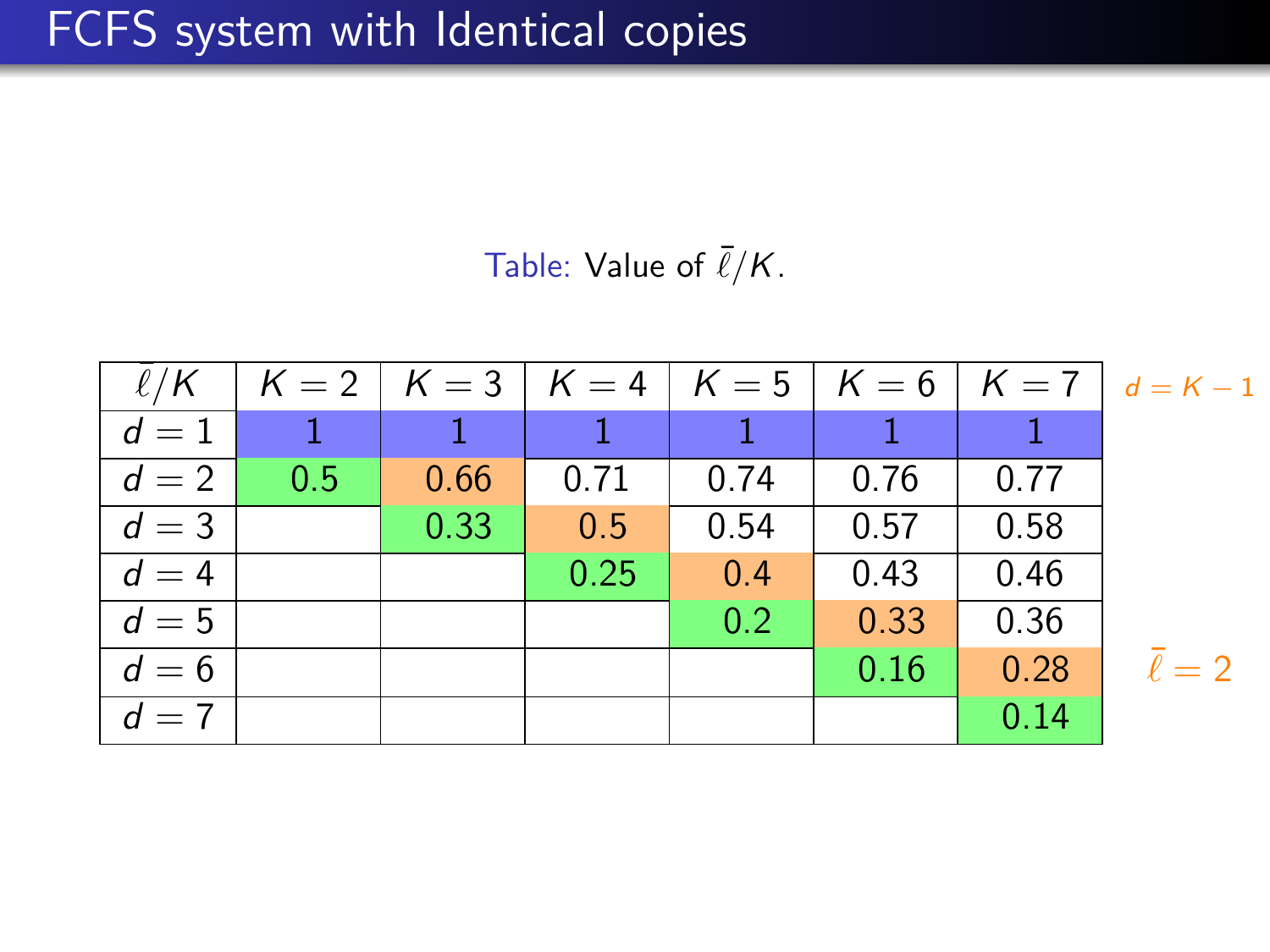The solution of the congested system for  $K = 4$  and  $d = 2$ .

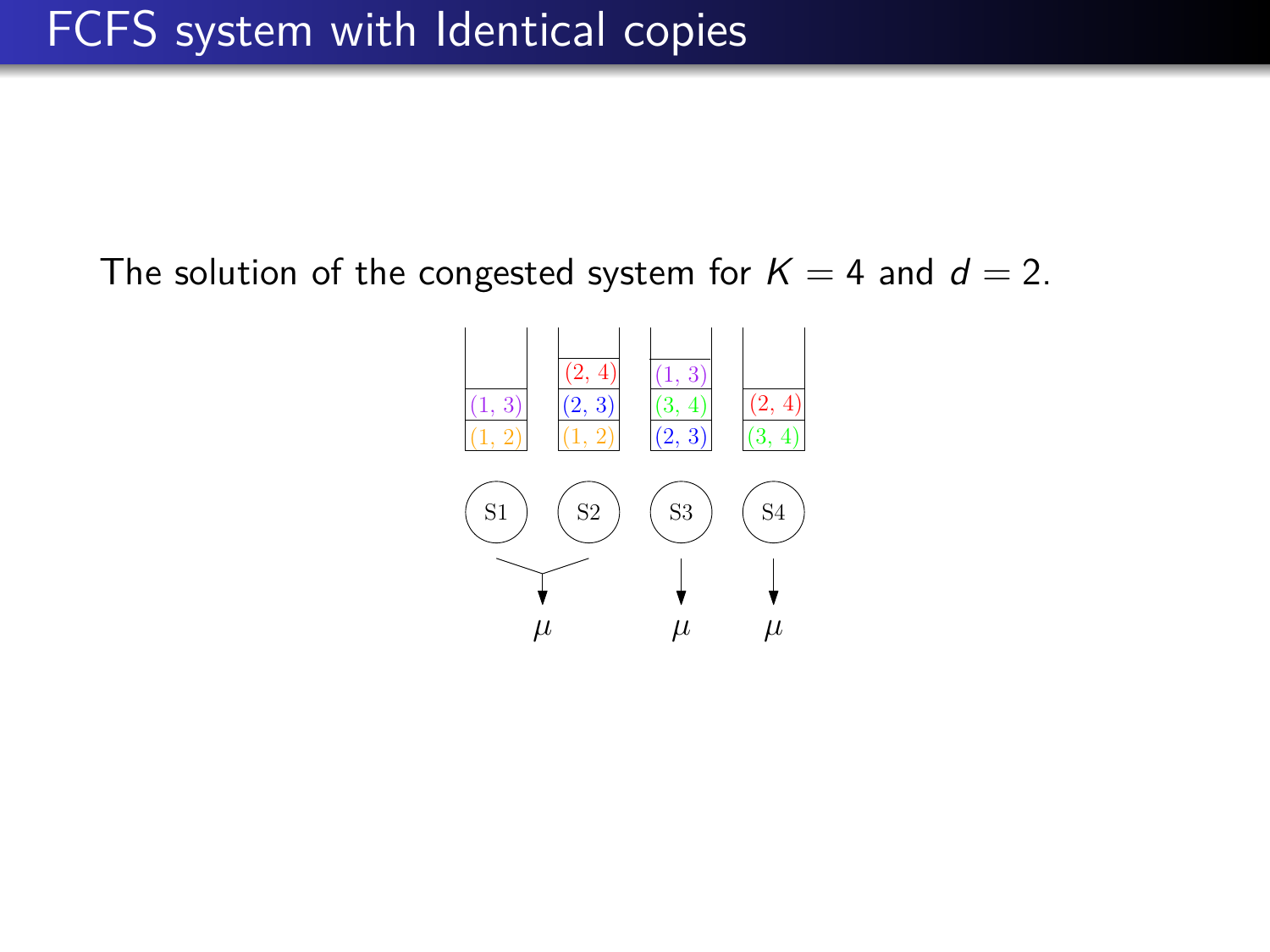The solution of the congested system for  $K = 4$  and  $d = 2$ .

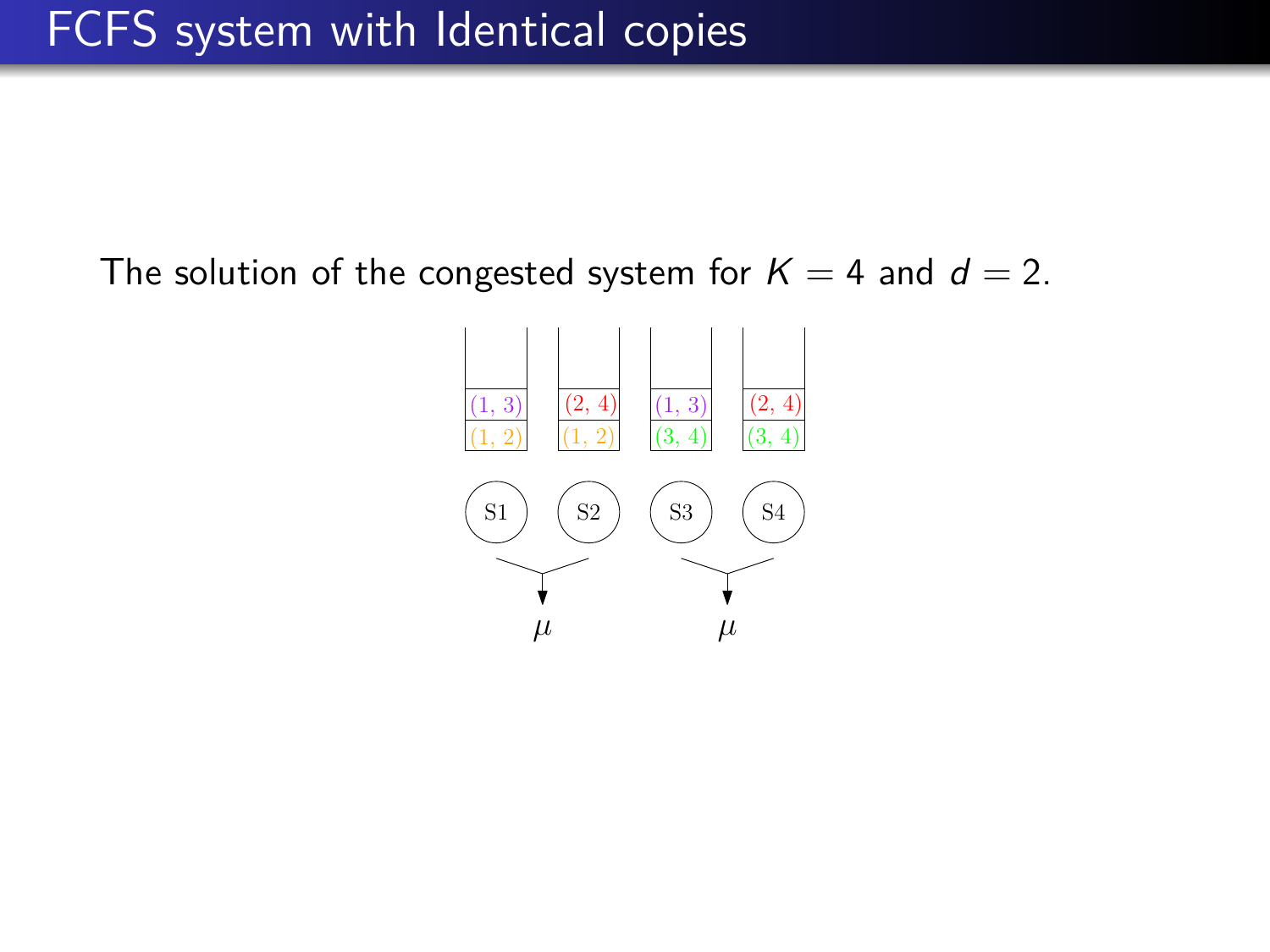Table: Value of  $\bar{\ell}/K$ .

| $\ell/K$ |     | $K = 2   K = 3   K = 4$ |      | $K=5$ | $K=6$ | $K=7$ |
|----------|-----|-------------------------|------|-------|-------|-------|
| $d=1$    |     |                         |      |       |       |       |
| $d=2$    | 0.5 | 0.66                    | 0.71 | 0.74  | 0.76  | 0.77  |
| $d=3$    |     | 0.33                    | 0.5  | 0.54  | 0.57  | 0.58  |
| $d=4$    |     |                         | 0.25 | 0.4   | 0.43  | 0.46  |
| $d=5$    |     |                         |      | 0.2   | 0.33  | 0.36  |
| $d=6$    |     |                         |      |       | 0.16  | 0.28  |
| $d=7$    |     |                         |      |       |       | 0.14  |

 $\cdot$   $\bar{\ell}/K$  is increasing on the number of servers *K*.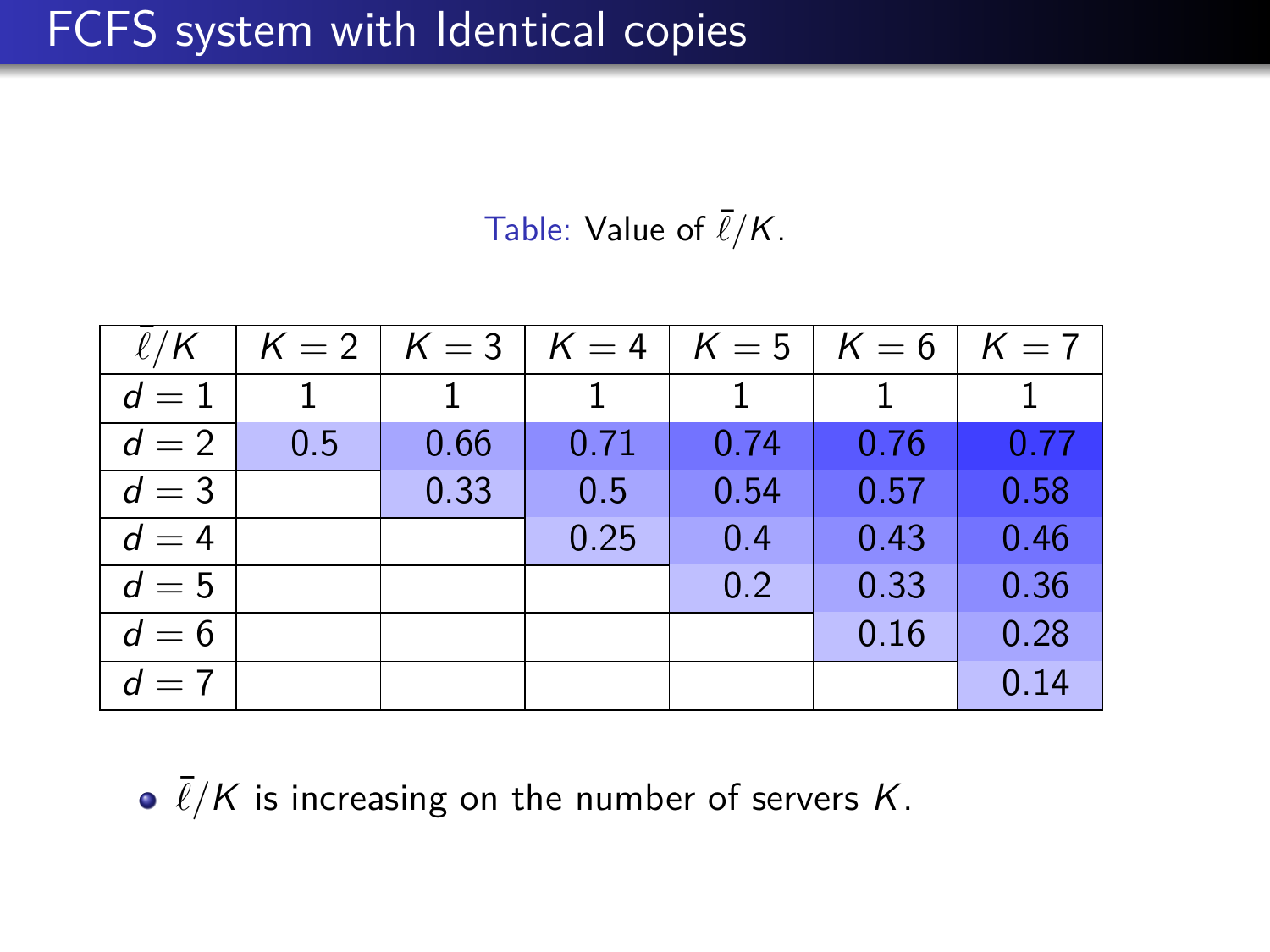Value of  $\bar{\ell}/K$ .

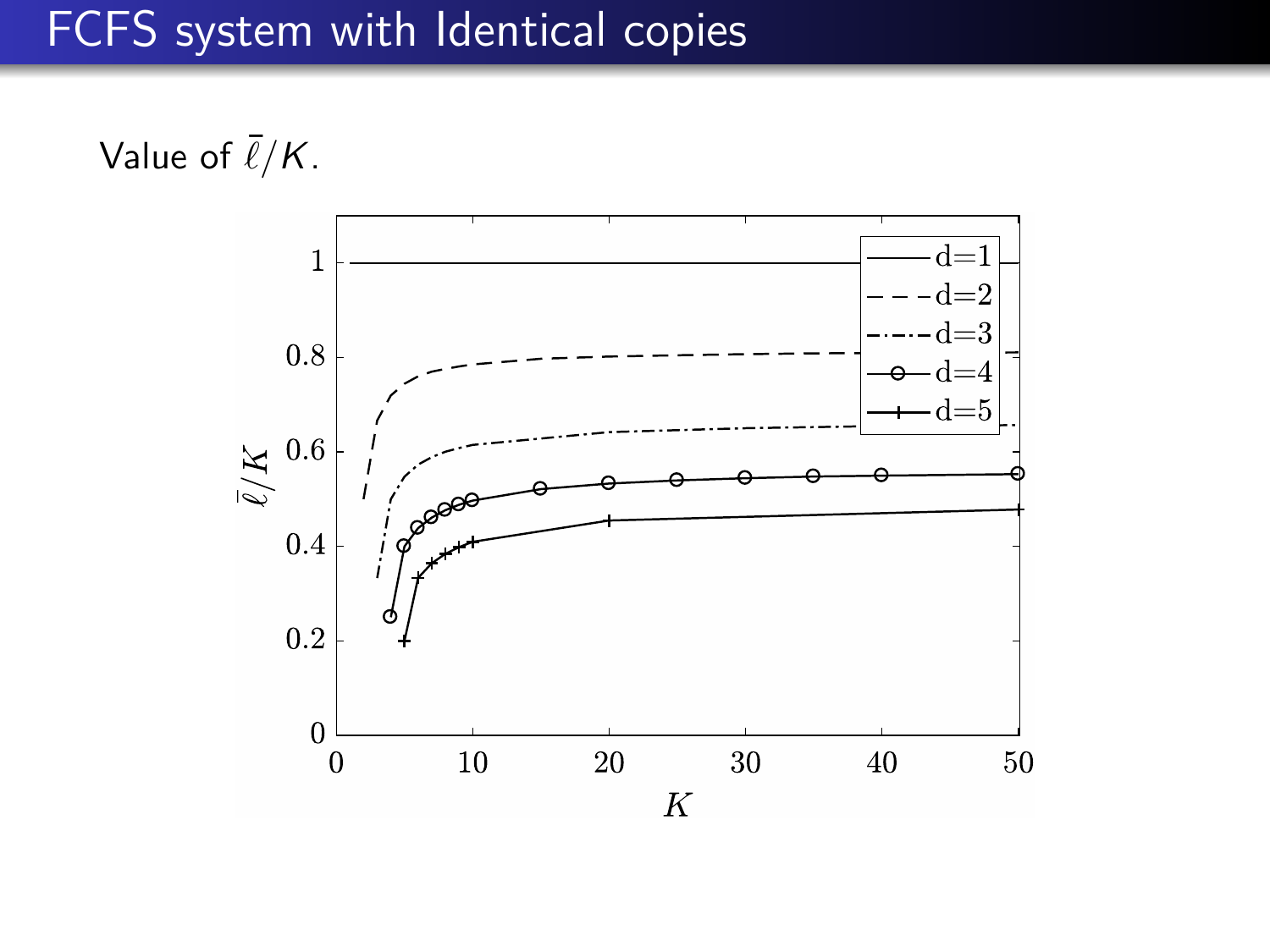<span id="page-47-0"></span>Under ROS service policy and identical copies assumption, the system is stable  $\Longleftrightarrow \lambda < \mu K$ 

#### **Proof:**

- At a fluid scale. P( a job is served simultaneously in more than one server)  $\rightarrow$  $\theta$ .
- Show that fluid limit satisfies  $\frac{\mathrm{d} m_{max}(t)}{\mathrm{d} t} \leq \lambda \frac{d}{K} \mu d$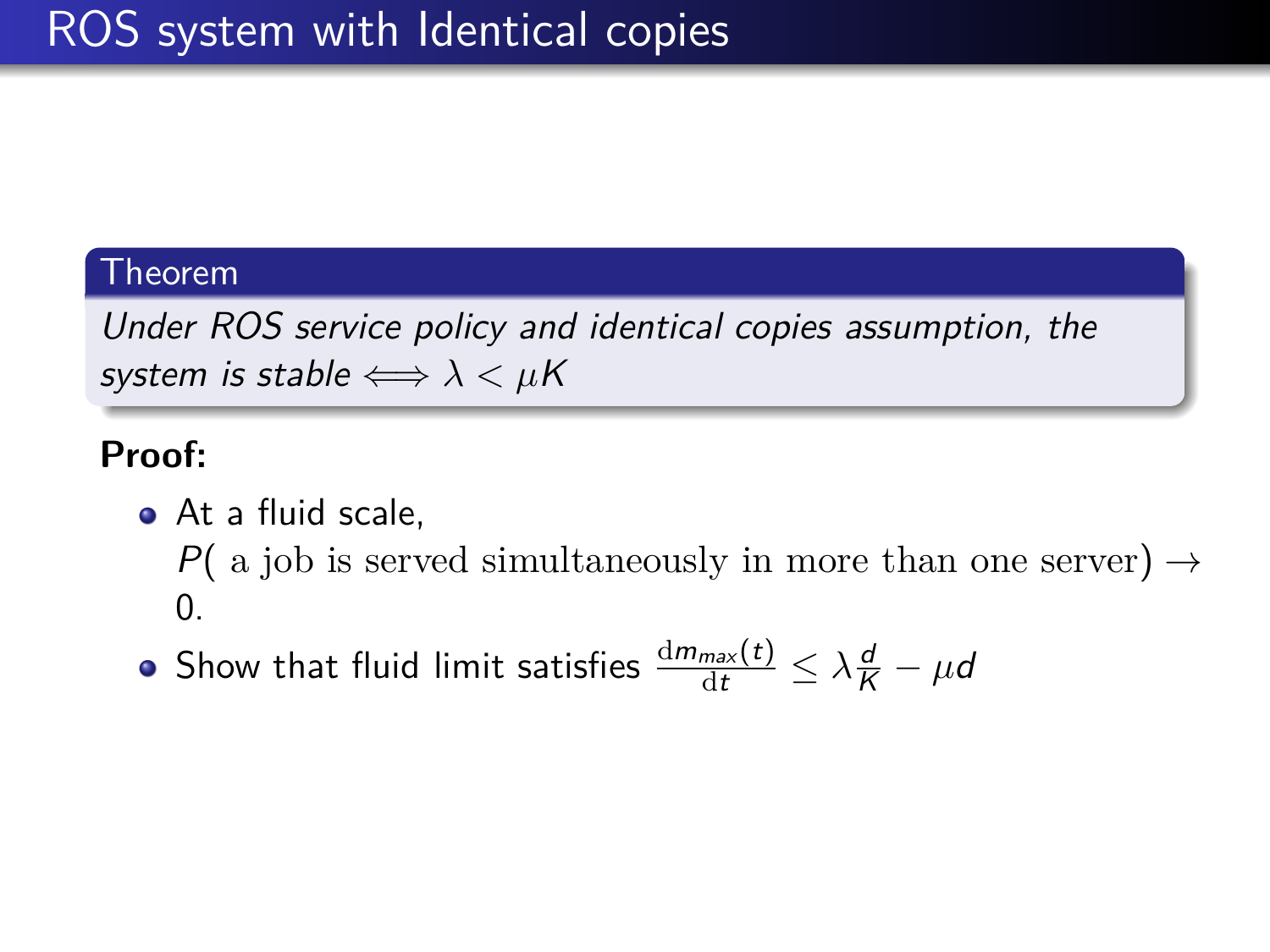| PS -                                                                          |  | FCFS ROS Priority policy                                                      |
|-------------------------------------------------------------------------------|--|-------------------------------------------------------------------------------|
|                                                                               |  | i.i.d $\lambda < \mu K$ $\lambda < \mu K$ $\lambda < \mu K$ $\lambda < \mu K$ |
| i.c. $\lambda < \mu \frac{K}{d}$ $\lambda < \bar{\ell} \mu$ $\lambda < \mu K$ |  |                                                                               |

Table: Summary of stability conditions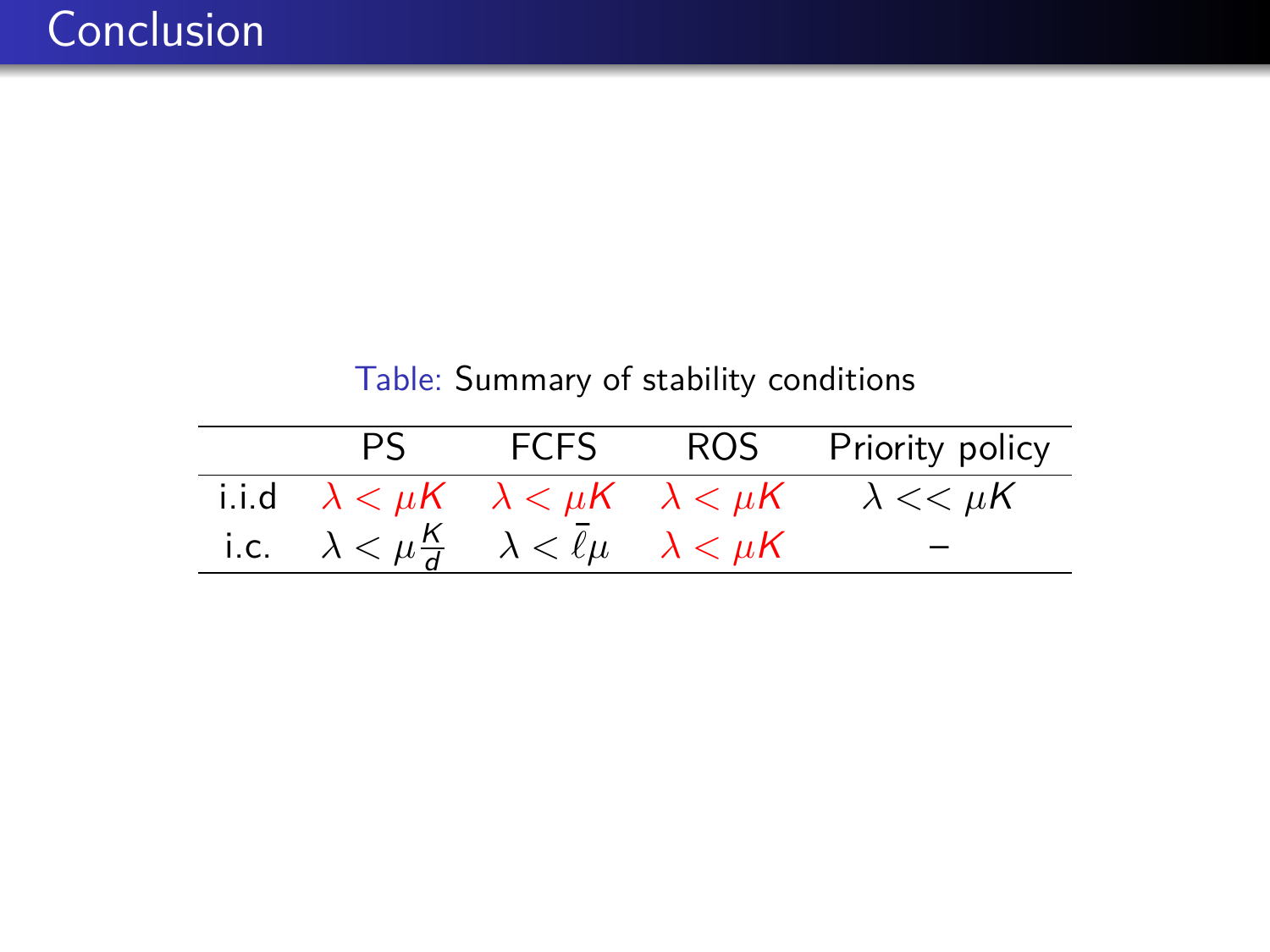### <span id="page-49-0"></span>Simulations for the mean number of jobs

Mean number of jobs with FCFS and PS, identical copies and  $K = 5$ .

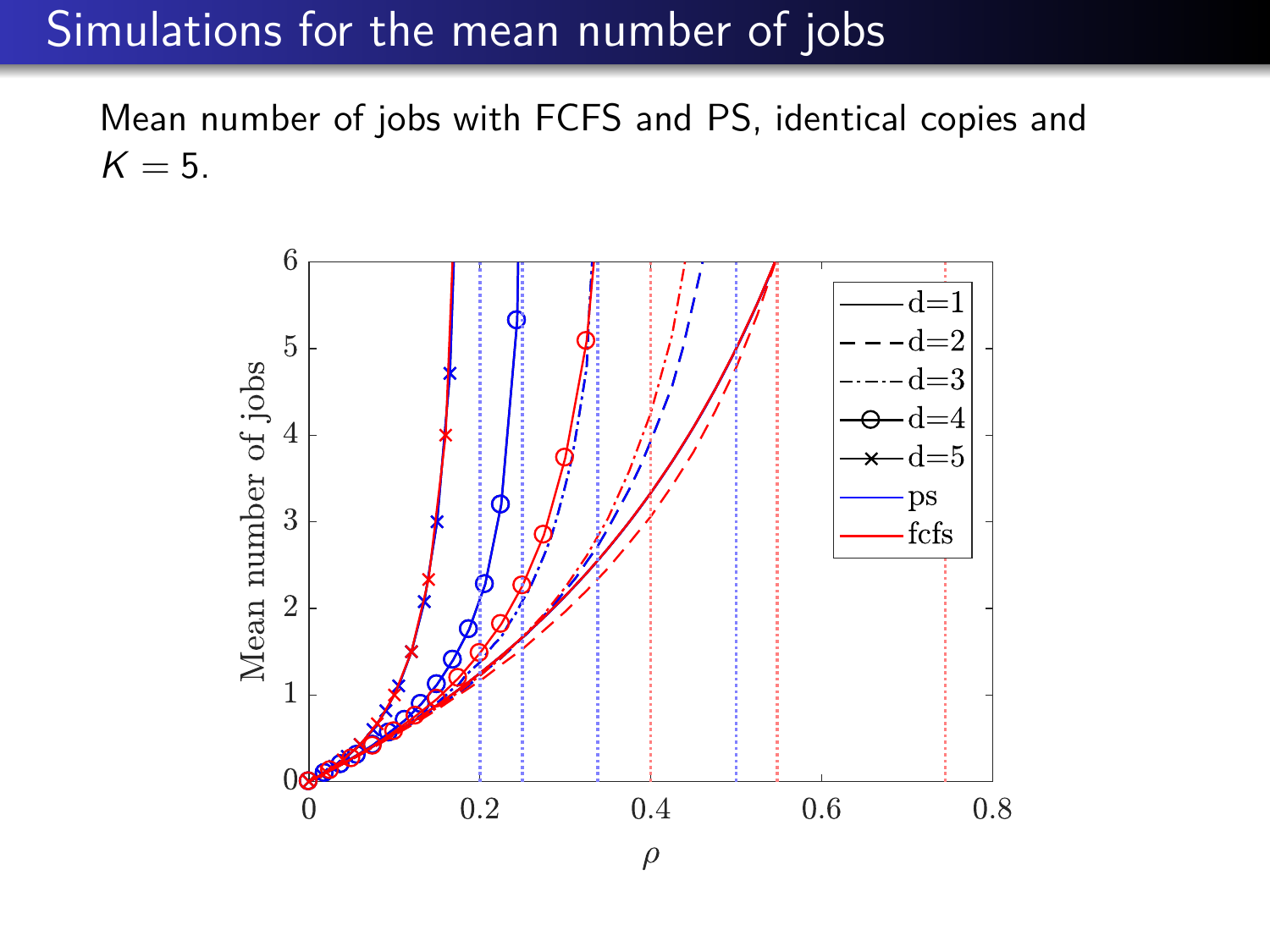# Non-exponential service requirements: PS

Mean number of jobs under PS service policy with identical copies and exponential, deterministic and degenerate hyperexponential service requirements.

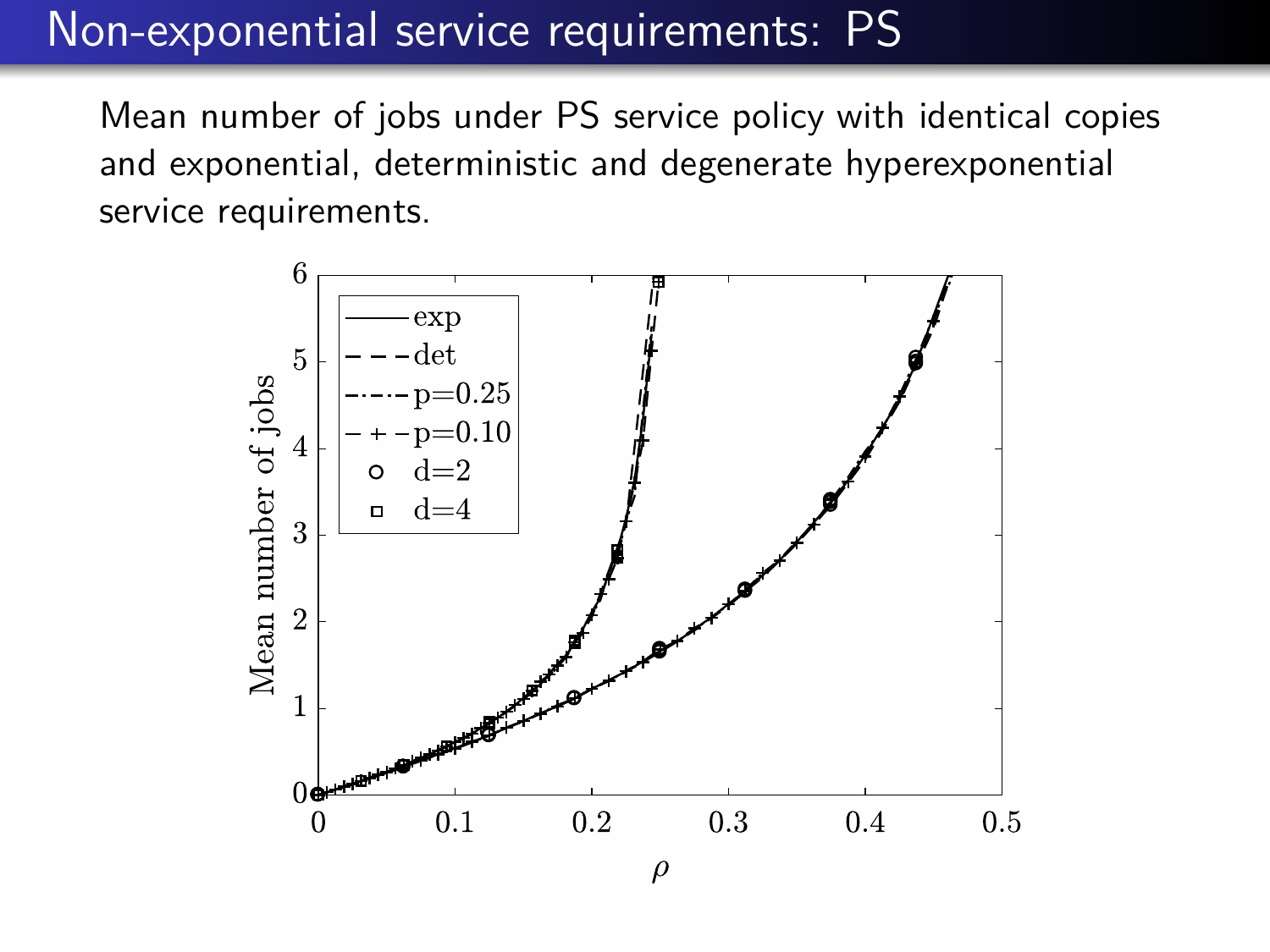# Non-exponential service requirements: FCFS

Mean number of jobs under FCFS service policy with identical copies and exponential, deterministic and degenerate hyperexponential service requirements.

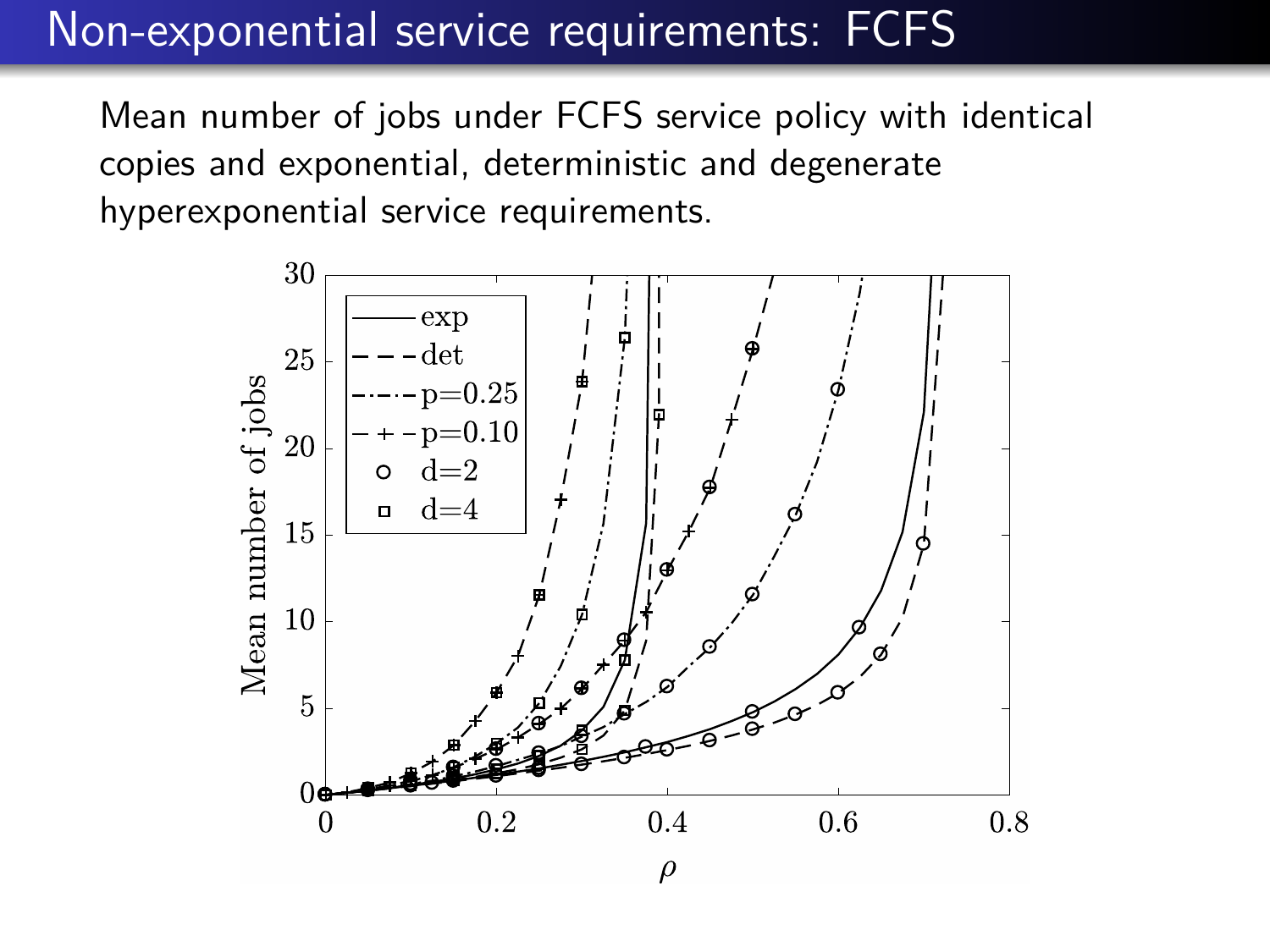- <span id="page-52-0"></span>Redundancy systems under iid assumption:
	- FCFS, PS and ROS are as stable as if there was no redundancy.
	- Priority queues lose stability.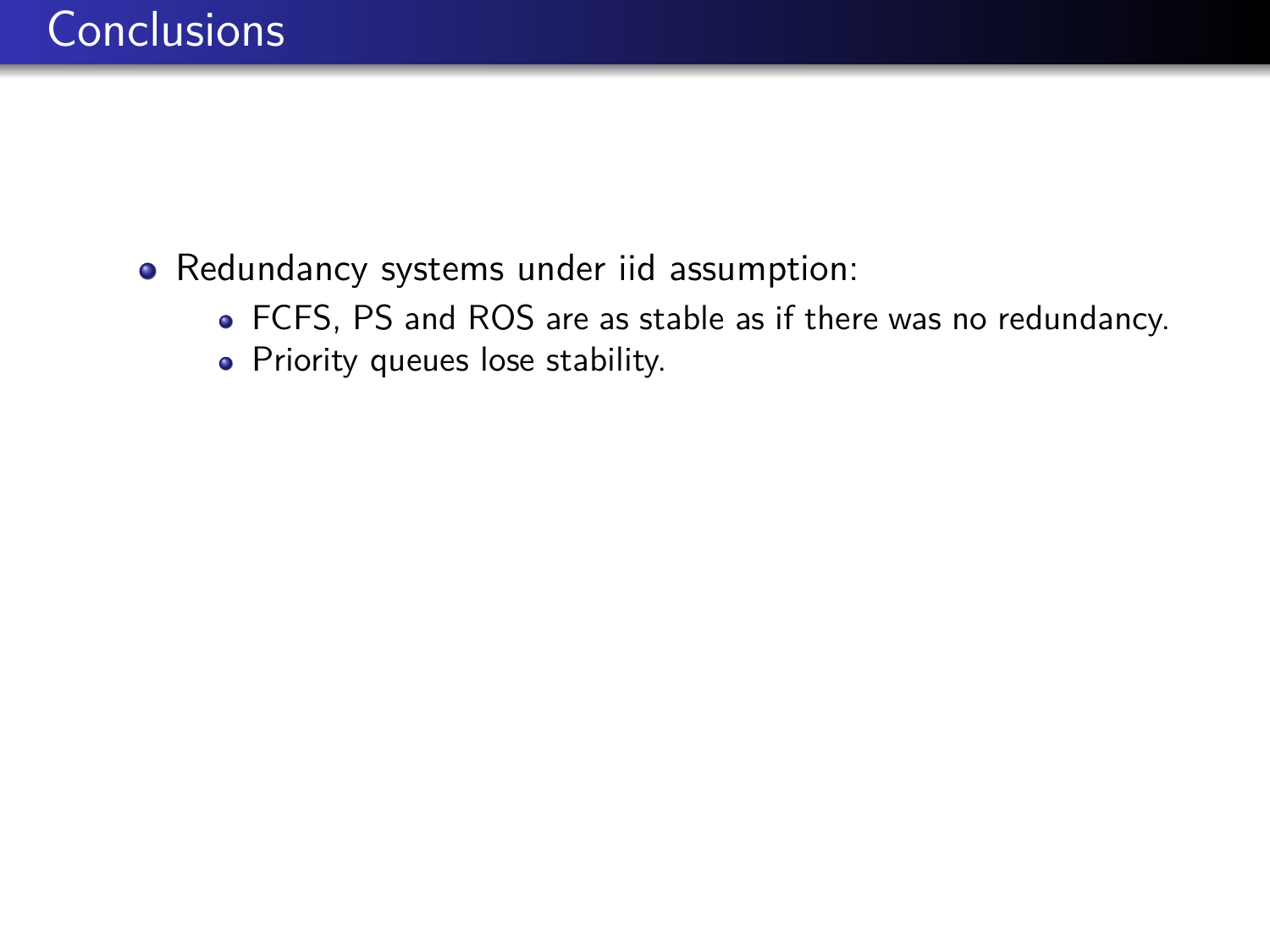### Redundancy systems under iid assumption:

- FCFS, PS and ROS are as stable as if there was no redundancy.
- Priority queues lose stability.

**Future work:** Obtain sufficient conditions for which the stability condition is not impacted by redundancy.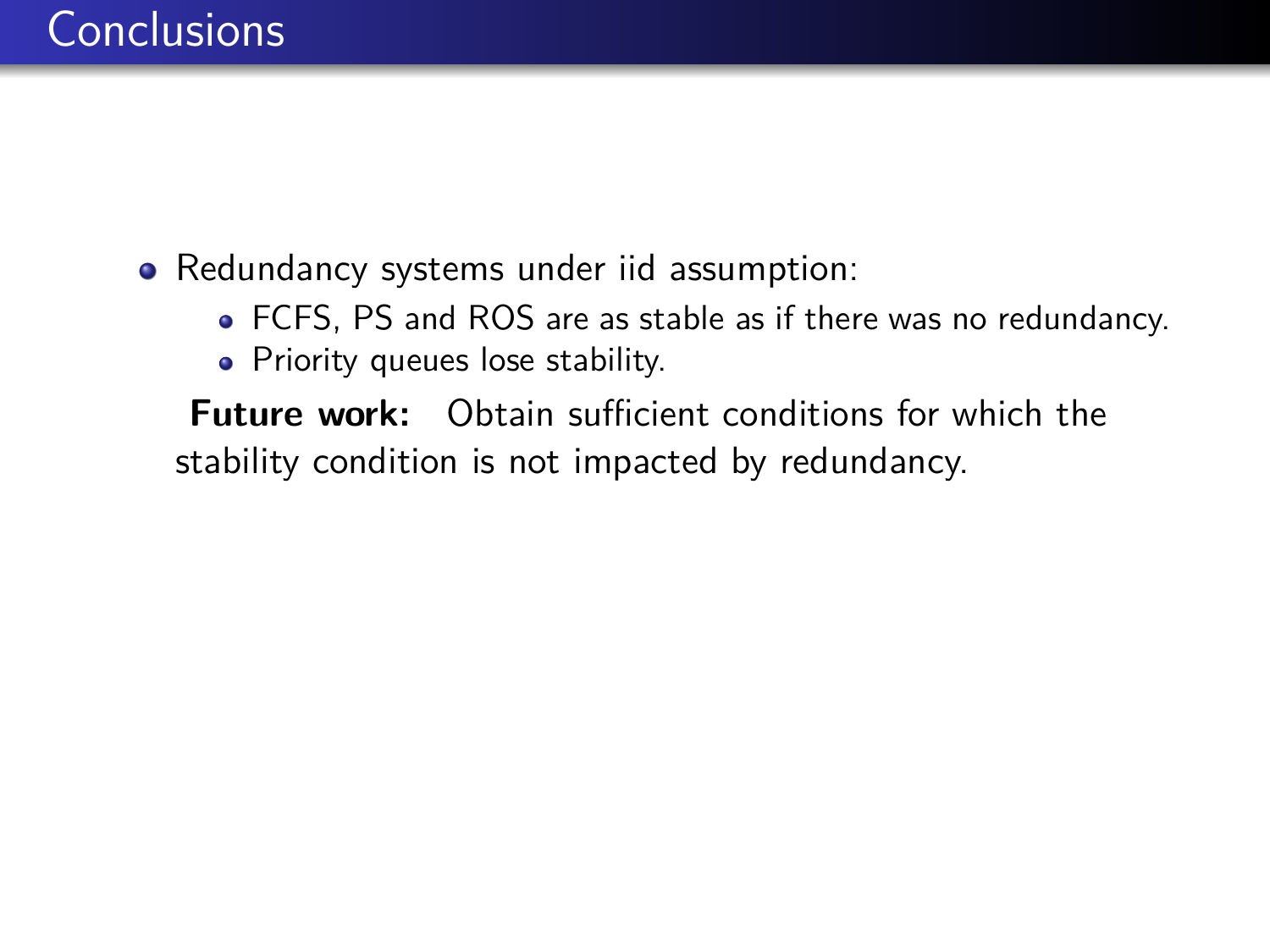- Redundancy systems under iid assumption:
	- FCFS, PS and ROS are as stable as if there was no redundancy.
	- Priority queues lose stability.

**Future work:** Obtain sufficient conditions for which the stability condition is not impacted by redundancy.

- Redundancy system under identical copies assumption:
	- Stability condition strongly depends on the scheduling policy.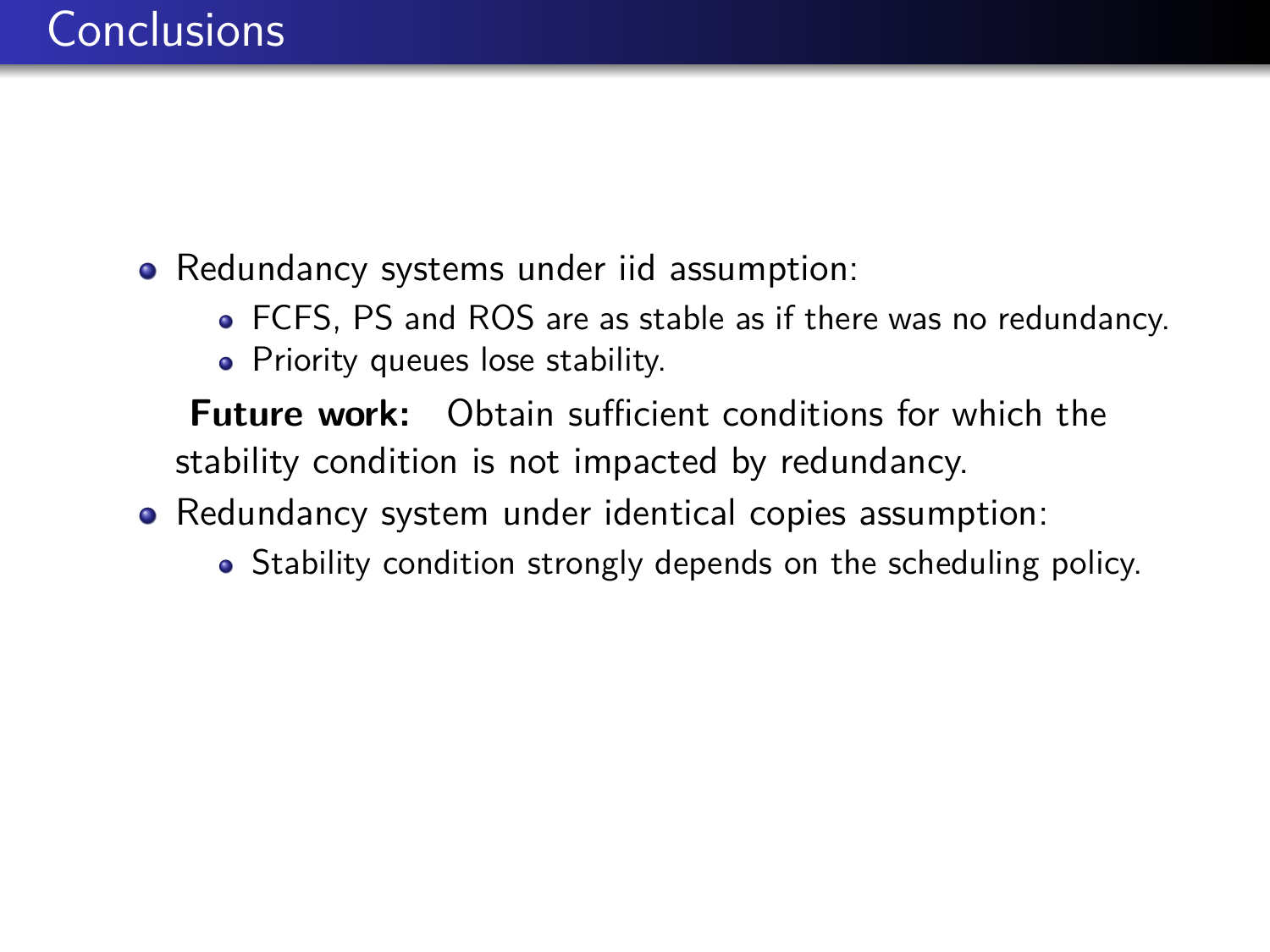- Redundancy systems under iid assumption:
	- FCFS, PS and ROS are as stable as if there was no redundancy.
	- Priority queues lose stability.

**Future work:** Obtain sufficient conditions for which the stability condition is not impacted by redundancy.

• Redundancy system under identical copies assumption:

• Stability condition strongly depends on the scheduling policy.

**Future work:** Characterize the stability condition when variable servers: heterogeneous speed servers.